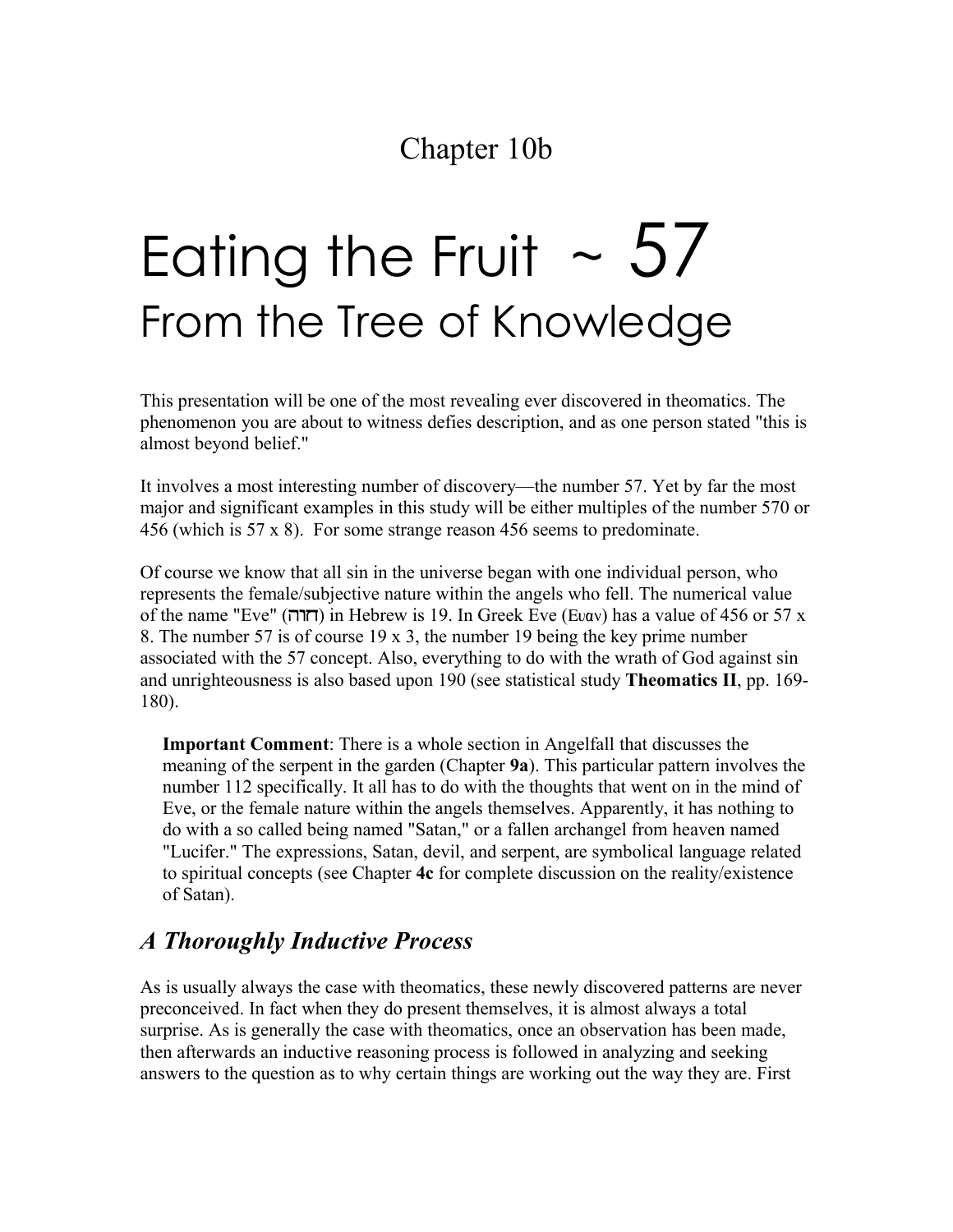observations are made, then conclusions drawn. That without question is the most OBJECTIVE reasoning process possible, simply because it is based upon observed factual evidence that is DELIBERATE and REPETITIVE, rather than coincidence and blind conjecture.

I never expected to see the number 57 specifically associated with so many unique, yet very SPECIFIC related themes and concepts**.** Virtually every passage in scripture that traces itself back to the original river of sin exhibits this 57 structure. It all began when Eve committed spiritual fornication with the serpent in the Garden.

**This number 57 expresses in a pronounced manner, the poison of sin that now saturates man's entire being and his entire thinking process. It came about when he ate from the fruit of the forbidden tree of the knowledge of good and evil. WHAT THIS SINFUL ACT REPRESENTS, IS THE ANGELS WANTING TO USURP THE PLACE OF GOD AND HIS SUPREMACY OF DIVINE AUTHORITY, and in that process become "gods" themselves. In that sense the original sin involves first detachment from the Creator, then willful independence.** 

This pattern based upon 57 is going to be the key to understanding many of the deeper mysteries relative to Adam and Eve and the original sin, and also how that act of transgression relates to a violation of God's very own eternal nature. We are just now opening the door to an awesome revelation. You will be truly amazed at the depth of logic that will appear within the following examples, not to mention the statistical consistency of the design.

#### *This Presentation is Extremely Limited*

It should be pointed out that this study is only a small sampling of the specific 570 and 456 phenomenon, barely the tip of the iceberg. There are many pages of notes over the years—literally hundreds of pages in my files—that I have not even had the time to compile into a presentation format relative to this 570 and 456 structure. When putting together this study, and in looking over the hundreds of pages already compiled on this pattern, my spirit literally wilted**—I could easily assemble a major presentation that would have consisted of 400 to 500 pages.** In order to cull back this chapter to a reasonable length, I had to ignore hundreds of outstanding examples—very specific references that fit into this specific theme. Perhaps in the future I will take the time to compile and typeset this vast amount of data.

In this chapter here I will try to present simply the verses and features that fit into the specific contexts or themes of what is being presented. In the chapter to follow this one, I present a random listing of features from the hundreds of pages of notes, simply to let the reader get a glimpse of the volume of data that exists.

Again, the reader should understand that the following is simply a SAMPLING of this specific pattern.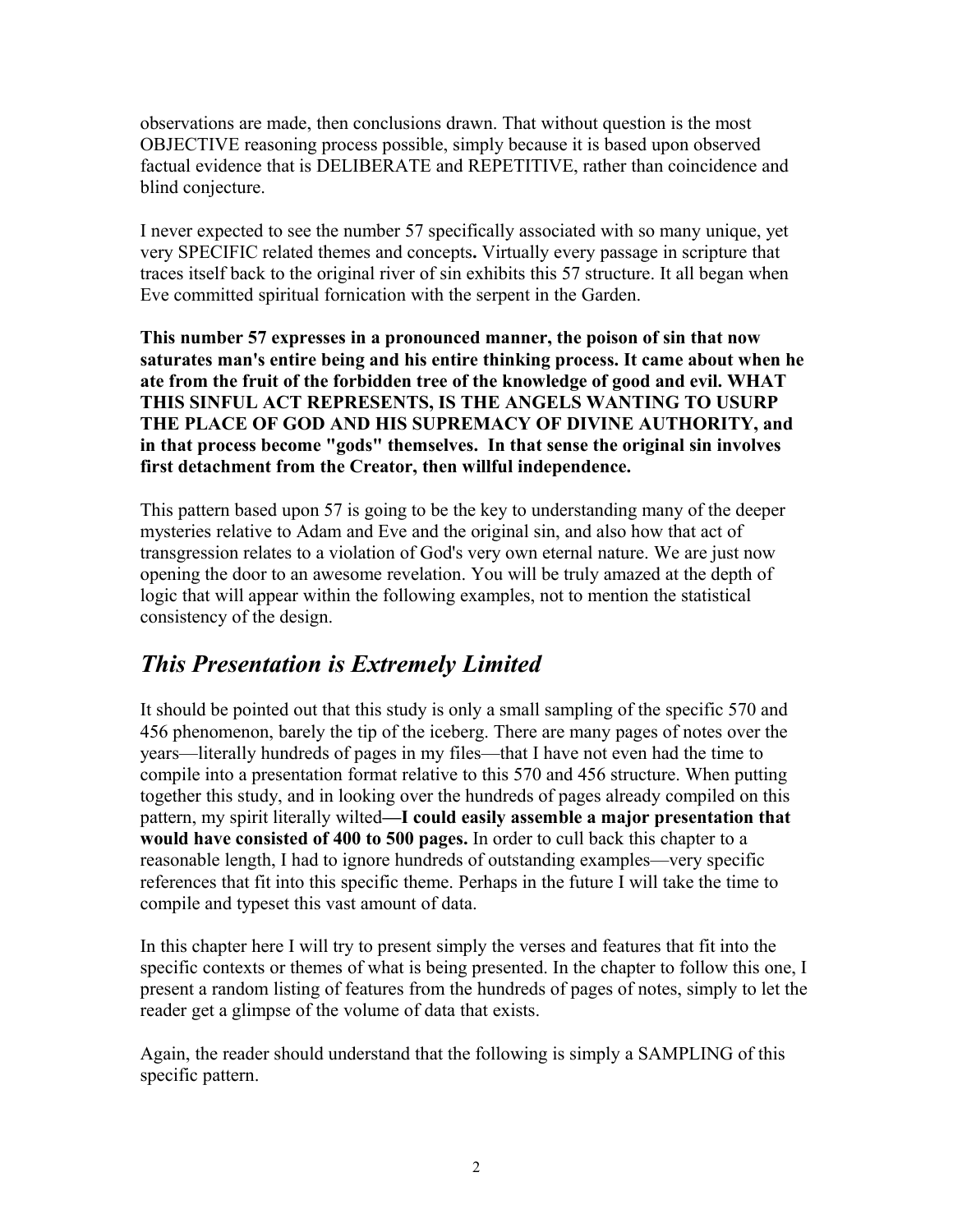So let us begin by providing a basic foundation from Genesis. The first examples we will be looking at will exhibit a diverse and somewhat broad/general perspective. This pattern will become more specific and statistically significant as we move through the discussion.

#### *The First Indication*

Our first indication of this pattern comes in Genesis 1:30. This is the first mention of food in the Bible.

"And to every beast of the earth, and to every fowl of the air, and to every thing that creepeth upon the earth, wherein there is life, I have given every green herb for food: and it was so" (Gen 1:30).

FOOD 57 Gen 1:30 **'הבלה** 

There is yet another Hebrew word for "food" that appears continually all thoughout the Old Testament. It is spelled different.

FOOD 57 Lev 19:23 '**האבל** 

And in Greek, the common word associated with both food and eating is 570.

TO EAT 570 Mat  $25:35$   $\omega$ ay $\epsilon$ iv'

### *The Significance of Food*

When Eve ate from the tree of knowledge, it says that she "saw the tree was good for food" (Gen 3:6). What is food? Along with water, it is the most essential ingredient there is to life itself a person does not eat, they cannot live. Food is what sustains a person and provides nourishment. Obviously the subject of eating and food in the Bible is vast, and carries great symbolic meaning. This is true of eating fruit (that which grows from something), or eating meat (that which is slain), and is particularly true of bread throughout the Bible.

**In the book of Genesis, by taking the fruit from a tree and consuming it, a person brings the VERY NATURE of the tree itself into his being, and then the person BECOMES the nature of that which the tree itself represents.** There is an old fashioned saying, "You are what you eat."

As we begin to explore this concept we will see the 57 design flow through this entire concept in a spiritual way. The pattern of 57 begins to manifest itself with this concept of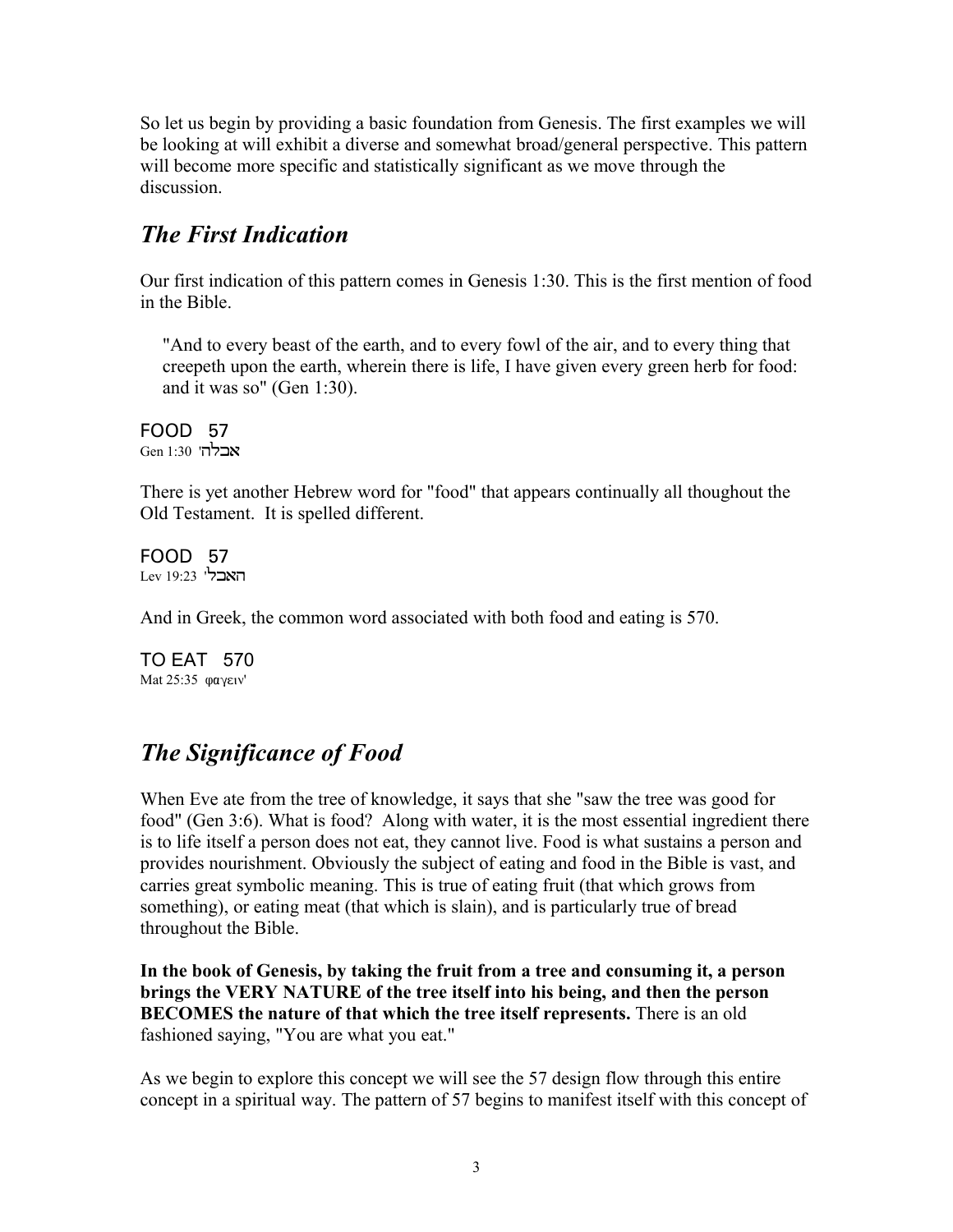both ingestion and digestion followed by the RESULTING INHERENT NATURE that follows the eating process. **So when Eve fell, she relied on her own knowledge of good and evil to be her NOURISHMENT and from that point onwards that is what would SUSTAIN her. And that eventually became man's very own nature, and eventual downfall. Man became the determiner instead of the Creator.**

Sadly, this forbidden tree and fruit was not the source that God intended for her and Adam's life. He had already provided many other trees or means of nourishment of which Adam and Eve were actually encouraged to eat from. But not from the forbidden one.

#### *Two More Things*

What we are also going to also discover in this presentation are two more things.

1) There is a **direct connection and relationship between food and thoughts**. The fundamental concept here is—what the mind thinks about it feeds upon. Our very thoughts are our food. A famous philosopher once said, "We are because we think." It was Eve's thoughts that caused her to sin against God and fall in the garden. Thoughts, or what a person thinks or believes, is the one and only thing that distinguishes a sinful nature. In reference to a man, it says,

"For as he thinketh in his heart, so is he" (Pro. 23:7).

THINKETH 570 Pro 23:7 שער

And the same comparable word in Greek also works out to 570

TO REASON 570  $Rev 13:18$  vouv

> 2) The Second thing we are going to discover in all of this, is the hidden counsels of God from eternity—are based also upon the number 57. This number has a direct relationship to God's very intellect—his eternal and indestructable nature, which is the very basis for eternal life. **It is the seeking of the knowledge of this hidden realm of God's intellectual powers, that caused Adam and Eve and the angels to rebel and fall from heaven. THE END RESULT IS THAT THE ENTIRE HUMAN PSYCHE IS NOW INFECTED WITH A VIRUS THAT MAN HIMSELF CAN BE THE DETERMINER OF ALL THINGS, i.e. THAT EACH PERSON THEMSELF HAS THE RIGHT TO CHOOSE WHAT THEY WANT TO BELIEVE. This parallels the new age thought that "we can discover god by looking within ourselves."**

So all in all, the 57 represents God's forbidden realm, and by taking it upon himself to disobey God and eat the forbidden fruit, the 57 then became part of man's very nature of indwelling sin and rebellion against God.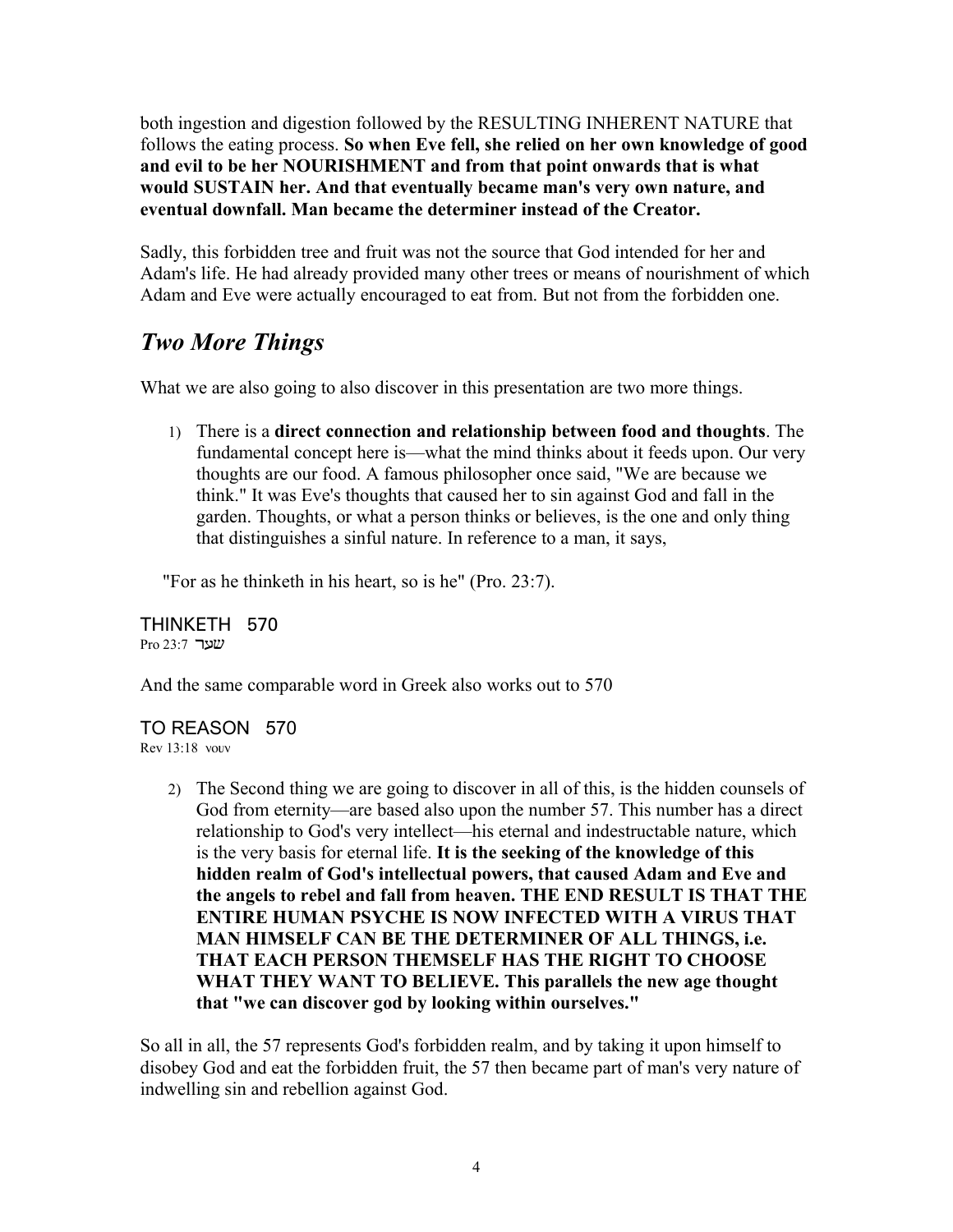#### *The Broad Nature of this Concept*

In the following passage we will see that the three concepts of food, the tree of life, and the tree of knowledge, are all tied together as well. The 57 concept is all encompassing. The garden itself is symbolic language for the entire realm of thoughts, concepts, ideas, philosophical reasoning, et al.

"And out of the ground made the Lord God to grow every tree that is pleasant to the sight, and good for food; the tree of life also in the midst of the garden, and the tree of knowledge of good and evil" (Gen. 2:9).

THE GARDEN 57 Gen 2:9 'הגו

There is one passage in Ezekiel that relates to this, and brings out even more aspects.

"I have made him fair by the multitude of his branches: so that all the trees of Eden, that were in the garden of God, envied him" (Ezekiel 31:9).

ALL THE TREES OF EDEN 57 X 6 Eze 31:9 **Ezr עצי עדו** 

THE TREES 57 x 3 'עצ'

Even the tree of life carries this same concept.

THE TREE OF LIFE  $57 \times 4$  (228) Gen 2:9 פין חיים

Note: It should be mentioned (as it has many times before), that a  $57 \times 3$  or  $57 \times 4$ contains the same symbolic significance as if the feature was 570 x 3 or 570 x 4.

God told Adam that he was providing all the trees of the garden for food. So here we find that the three key conceptual words—**trees, garden**, and **food**, all exhibit this 57 pattern. This then is the **positive aspect** of this number.

THE TREES  $57 \times 3$ 'עצ THE GARDEN 57 'הגן FOOD 57 אבלה'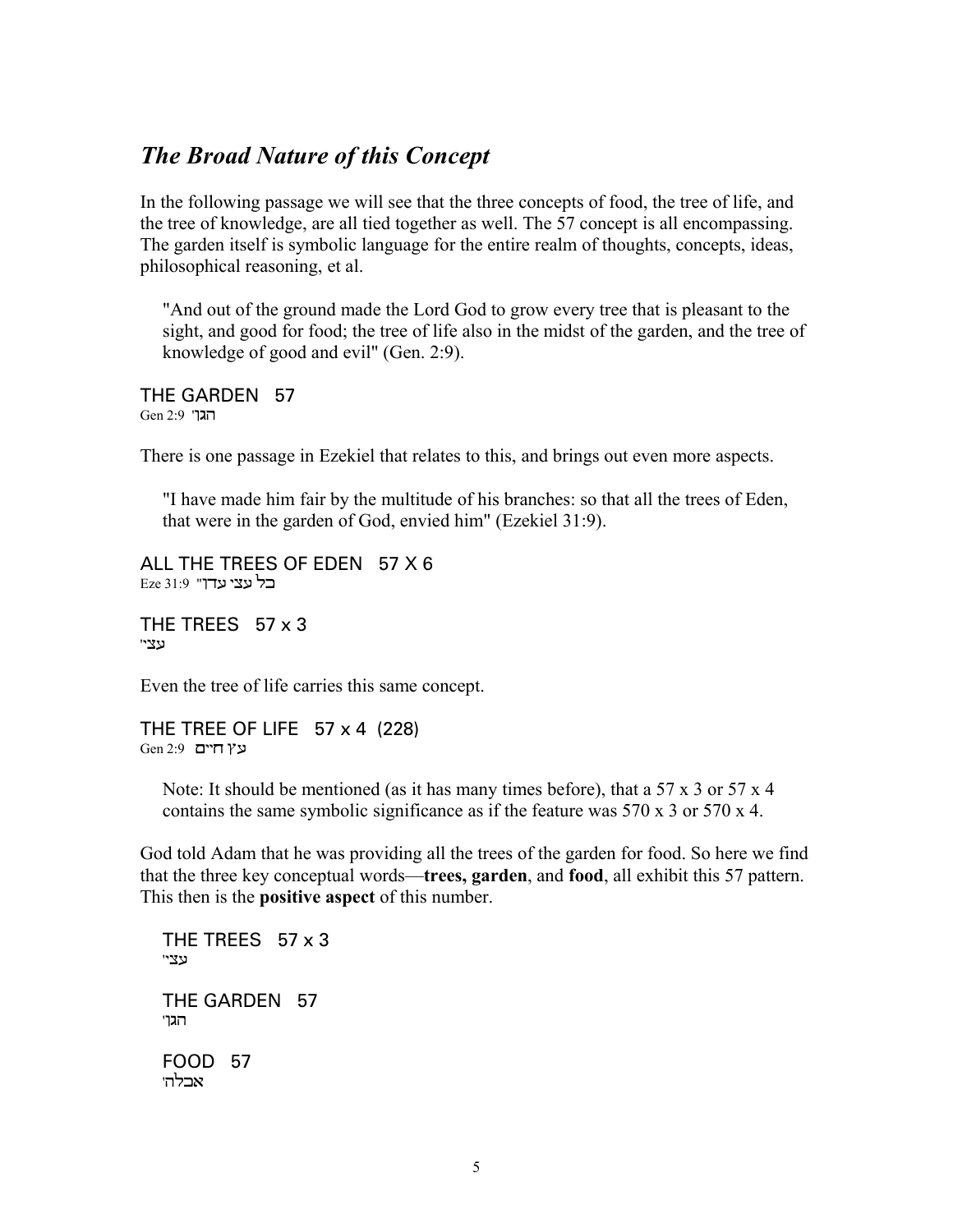Again, it is important to understand that the overall 57 concept is basically neutral or amoral—it can carry both good and evil characteristics, (1) Man disobeying God and eating the forbidden fruit vs. (2) God's hidden eternal nature that man was seeking after when he partook of the forbidden fruit.

COMMENT: It should also be mentioned that in relation to food and eating, everything in the Bible to do with manna and bread, especially the bread from heaven, is saturated with this 57 pattern. A major study on just that theme alone will be completed sometime in the future. The current research file on this is voluminous.

#### *The Tree of Knowledge in the Middle of the Garden*

Now just the expression "tree of knowledge" by itself, does not exhibit the 57 pattern. But the following example does.

"And the Lord God commanded the man, saying, Of every tree of the garden thou mayest freely eat: And from the tree of the knowledge of good and evil, thou shalt not eat of it: for in the day that thou eatest thereof to die thou shalt die" (Gen 2:16,17).

# AND FROM THE TREE OF KNOWLEDGE 57 x 12 (228)

 $Gen$  2:16 'הדעת

Here come the most significant words possible.

"And the Lord God said, Behold, the man is become as one of us, to know good and evil" (Gen. 3:22).

### TO KNOW GOOD AND EVIL 57 x 7 x 2

Gen 3:22 'רעת מוב

The times 7 indicates the completeness aspect of God's knowledge of good vs. evil. The Lord was saying in the above that to know good and evil, was to be like God.

In the book of Hebrews this is also mentioned. The  $57 \times 26$  is very significant, because in the Old Dispensation the number 260 appeared continuously when man's access to the most sacred things was blocked. Of course, the word "Jehovah" has a value of just 26. It is only God's prerogative to determine right from wrong, obviously.

"But strong meat belongeth to them that are of full age, even those who by reason of use have their senses exercised to discern both good and evil" (Heb. 5:14)

### TO DISCERN BOTH GOOD AND EVIL 57 x 13 x 3

Heb.  $5:14$  προς διακρισιν καλου τε και κακου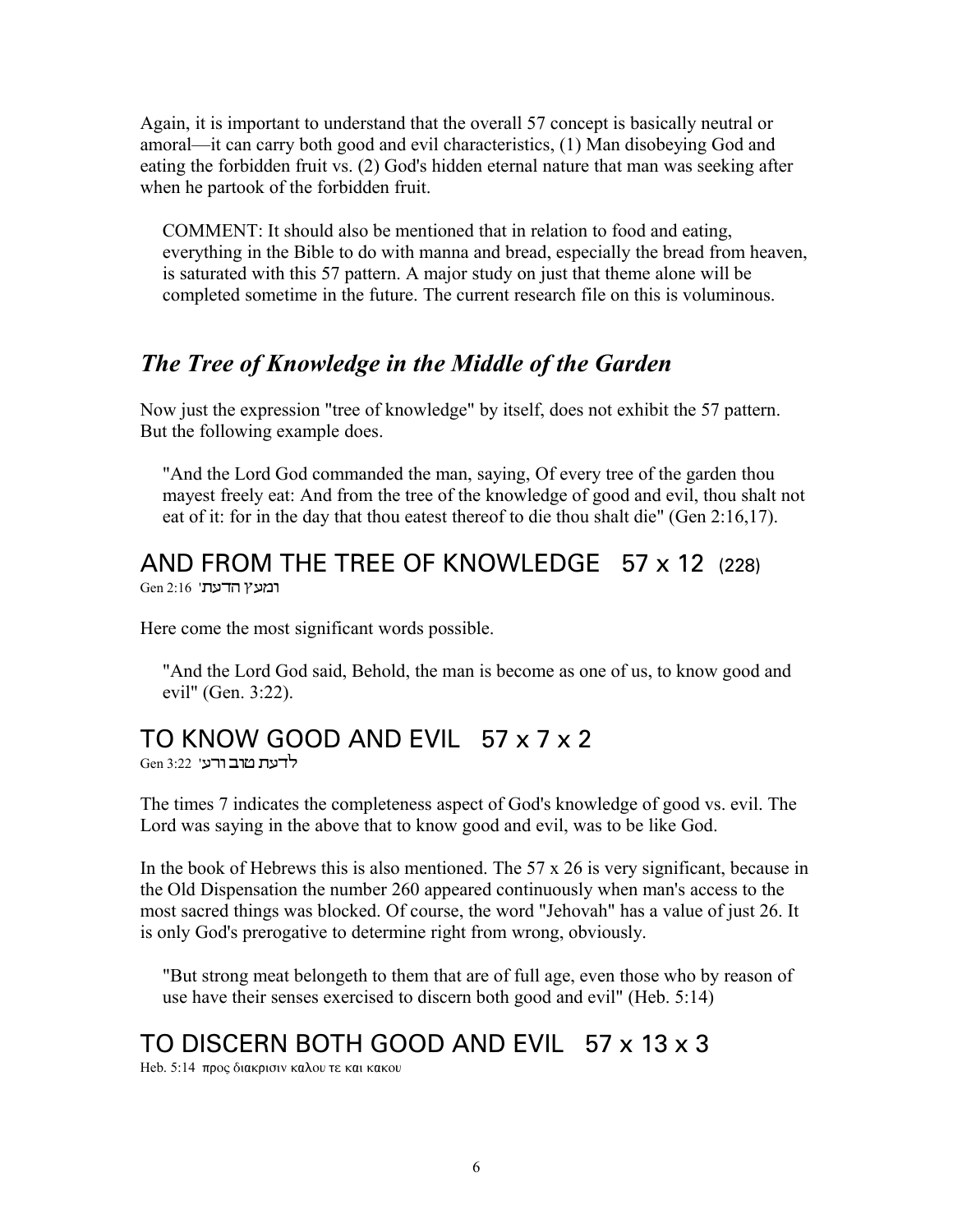TO KNOW GOOD AND EVIL 57 x 7 x 2 ו ה'ת מוב ורע' 13:22 Gen

And of course the number 13 is the number of the divinity (chapter 9, **Theomatics II**). The name "Jehovah" (יהוה) in Hebrew is 26 or 13 x 2.

Now we will start looking more at the number 456.

#### BOTH GOOD AND EVIL 456 x 3

Heb 5:14  $καλου$  τε και κακου

And then in Deuteronomy, one more verse.

"I am this day fourscore years old: and can I discern between good and evil?" (2 Sam 19:35).

#### DISCERN BETWEEN GOOD AND EVIL 456

2 Sam 19:35 "ראדע בין מוב לרע

Now comes the most important feature possible.

"For God doth know that in the day ye eat thereof, then your eyes shall be opened, and you will be like God, knowing good and evil" (Gen. 3:5).

# YOU WILL BE LIKE GOD 570

הייתם באלהים' 3:5 Gen

Now look at this. The number 15 expresses power.

#### GOD MOST HIGH 57 x 15 x 3

Mar 5:7 θεου υψιστου'

#### THE MOST HIGH 570 x 5

του υψιστου

And of course Lucifer, king of Babylon, in Isaiah 14, stated that "I shall ascend above the heights of the clouds, I shall be like the most high."

Melchizedek was "a priest unto God most high." Compare the following examples.

UNTO GOD MOST HIGH 228 Gen 14:19 'לאל עליוו

BUT FROM THE TREE OF KNOWLEDGE 228 x 3  $Gen 2:16$  'האצץ הדעת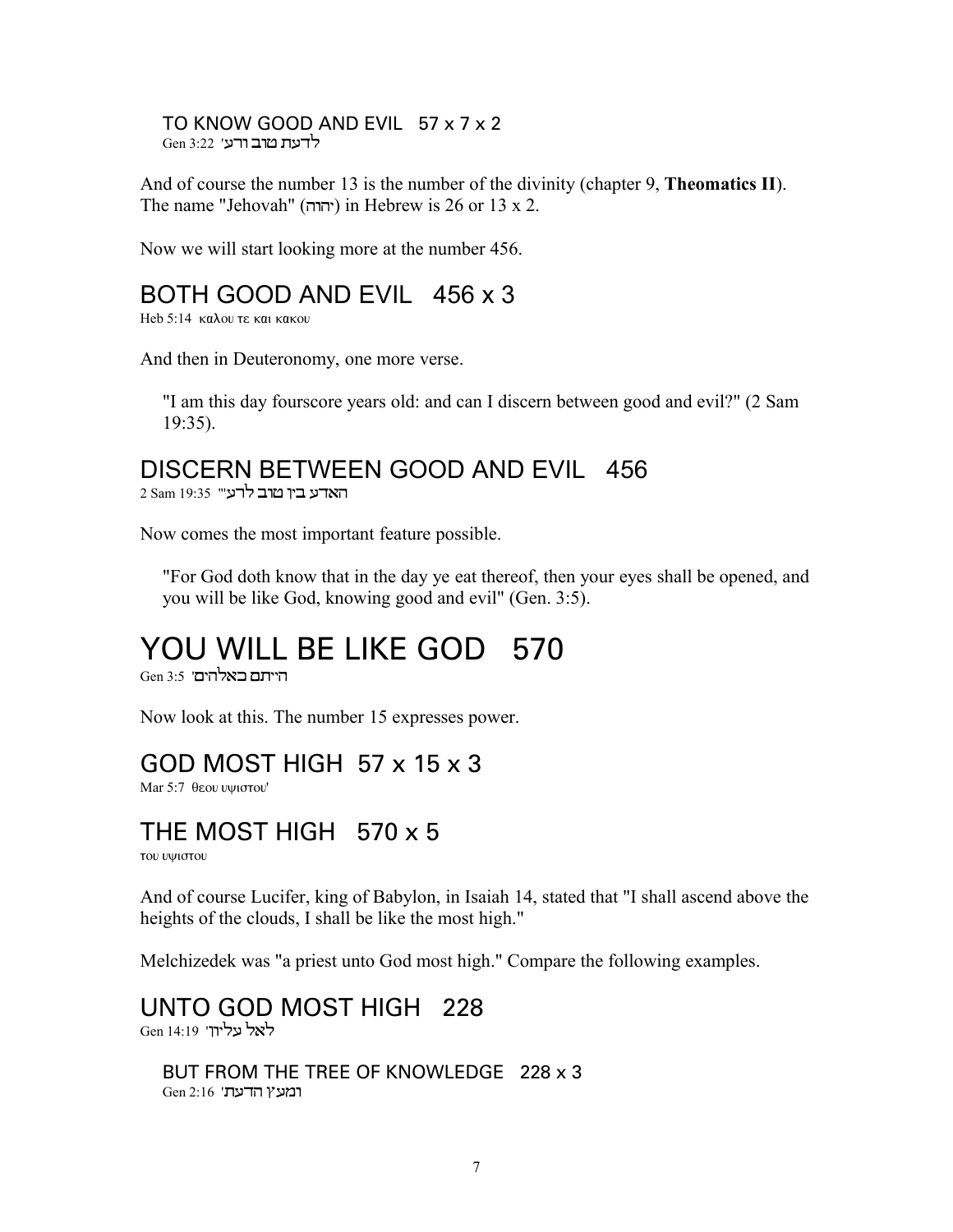#### DISCERN BETWEEN GOOD AND EVIL 228 x 2 2 Sam 19:35 "ראדע ביו מוב לרע

Throughout the Old Testament it talks about "Jehovah God Most High."

#### JEHOVAH GOD 57

יהוה אל Gen 14:2

Later I fond this example in the minor prophet of Nahum from the Old Testament. When Eve ate the forbidden fruit and disobeyed the word of the Lord, she was plotting against Jehovah her God.

"What do ye plot against Jehovah? he will make an utter end: affliction shall not rise up the second time" (Nahum 1:9).

PLOT AGAINST 57 x 14 Nah 1:9 **'תחשבוו אל** 

AGAINST JEHOVAH 57 אל יהוה

YOU WILL BE LIKE GOD 570 הייתם באלהים' 3:5 Gen

As a sidelight, just to who how the theomatic consistencies confirm that the above is no accident, there are two passages in the New Testament that will verify this concept.

"Therefore the Jews sought the more to kill him, because he not only had broken the sabbath, but said also that God was his Father, making himself equal with God" (Joh. 5:18).

#### MAKING HIMSELF EQUAL 57 x 38 (19 x 19 x 2)

Joh 5:18  $1000$  εαυτον ποιων

The second one, has to be THE major verse in the Bible. Here is it talking about Christ.

"Who, being in the form of God, thought it not robbery to be equal with God" (Phi.  $2:6$ ).

In the Greek it reads, "not robbery deemed it to be equal with God."

### NOT ROBBERY DEEMED IT TO BE EQUAL 570 x 3

Phi 2:6 ουκ αρπαγμον ηγησατο ειναι ισα"

Without the word "deemed it," the perfect thought emerges.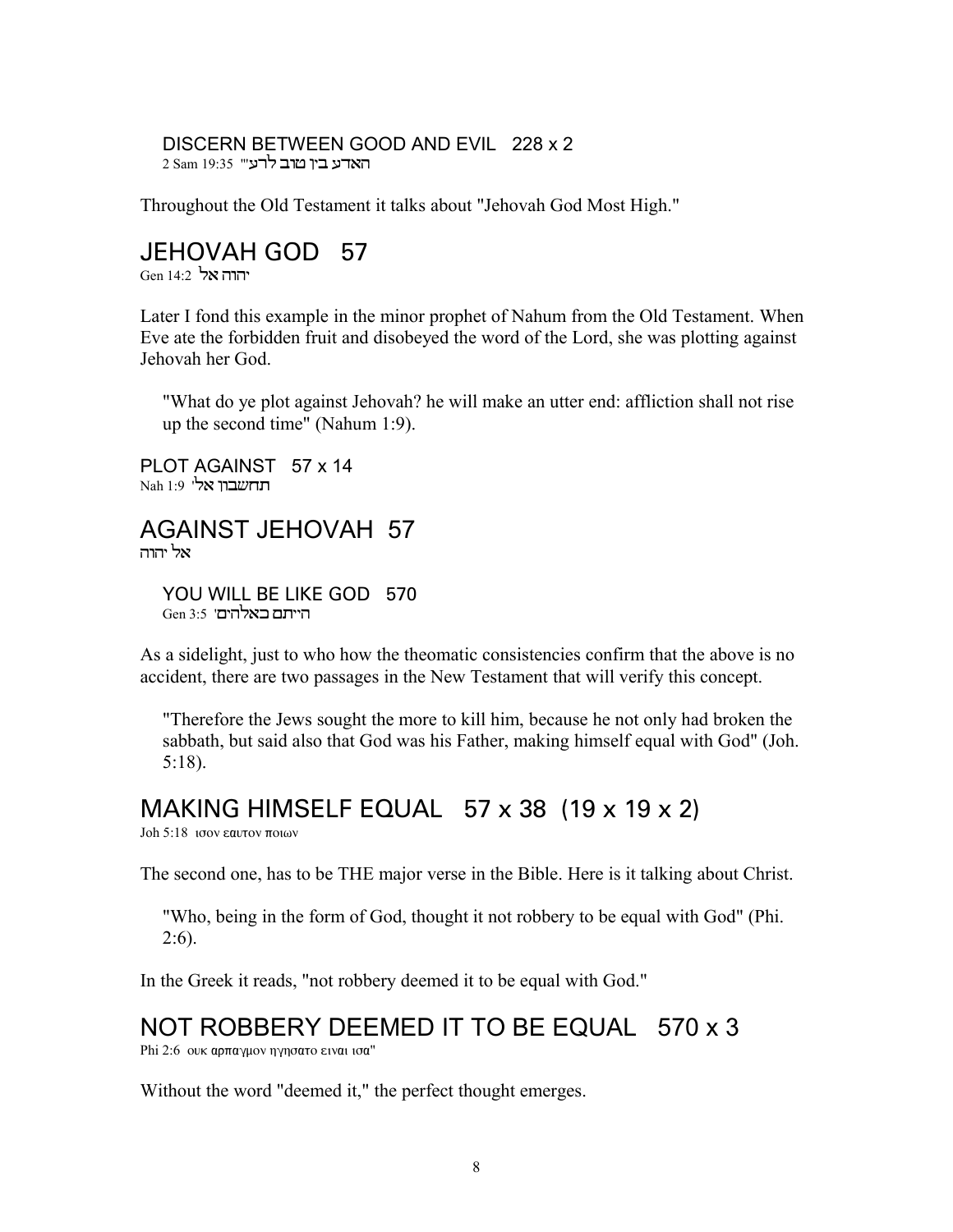### NOT ROBBERY TO BE (equal) 456 x 2

ου αρπαγμον ειναι '

Again, a 57 x 5 carries the same symbolical significance as though the feature had been 570 x 5.

### TO BE EQUAL 57 x 5

ειναι ισα"

The multiple x 9 speaks of the concept of height.

### EQUAL WITH GOD 57 x 9 x 2

 $100 \text{e}$ 

There are a host of other significant patterns in the above. For example, the words "robbery deemed it to be equal" is 1220, the theomatics number for warfare in heaven. The words "robbery to be equal" is 630—the key number to do with the concept of the serpent and self satisfaction (there is a huge 630 pattern in theomatics relative to one pleasing or satisfying himself, all based upon 630s).

Now let us return and continue our journey through Genesis.

#### *God Warns Adam*

God warned Adam. All of the following expressions point clearly to the TIME when Adam would eat the forbidden fruit.

"… the tree of the knowledge of good and evil, thou shalt not eat of it: for in the day you eat from it, to die you will die" (Gen 2:17).

IN THE DAY THE YOU EAT FROM 57 x 3 Gen 2:17 "האבלר מ

IN THE DAY 57 ביום'

THE DAY 57 ''Æ…‰

This story then moves on in Genesis and talks about the creation of Eve from one of Adam's ribs. After that event took place, was the time when the serpent (who was already in the garden as an animal) tempted Eve.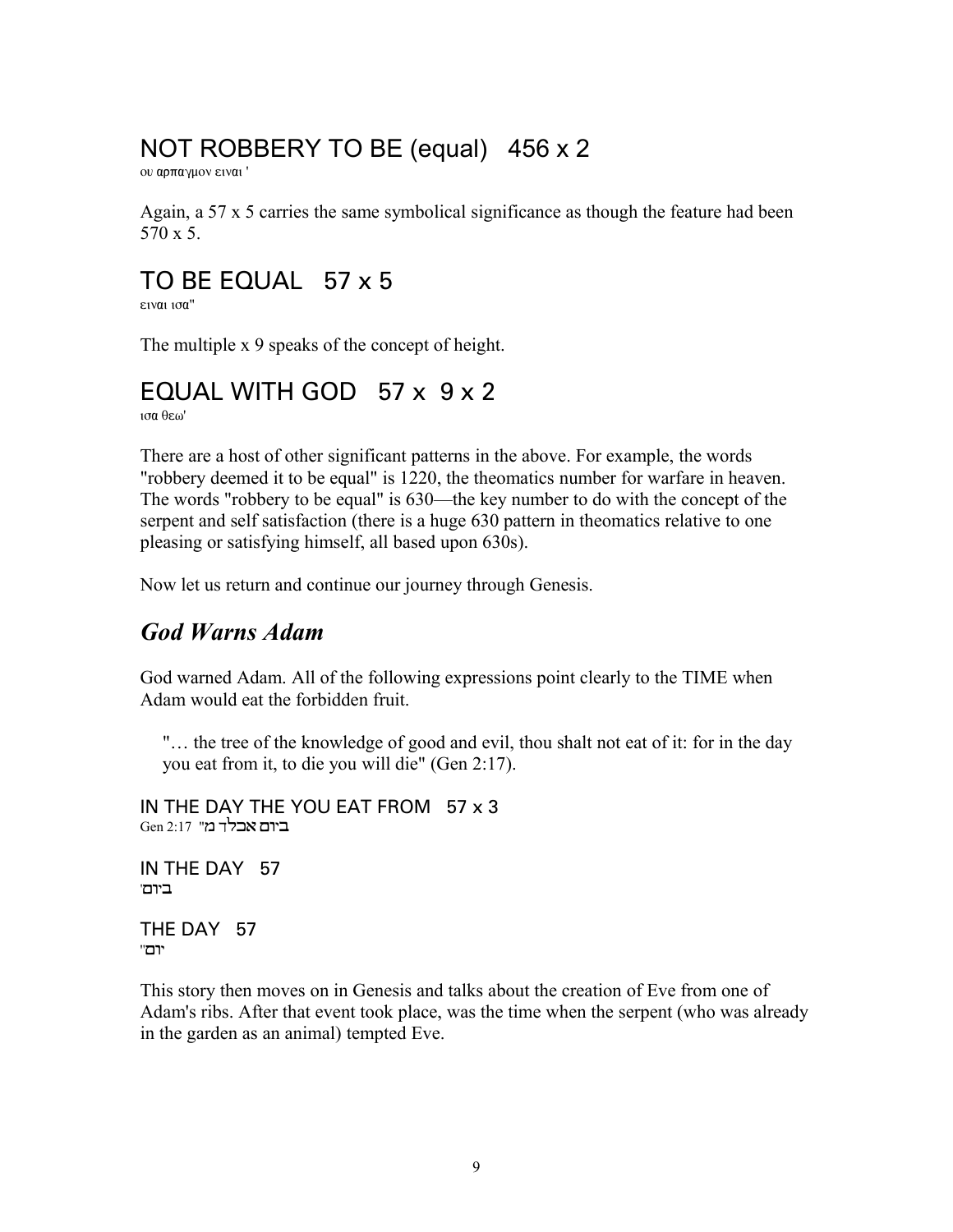"Now the serpent was more crafty than any beast of the field which the Lord God had made. And he said unto the woman, Yea, hath God said, Ye shall not eat of every tree of the garden?" (Gen 3:1).

The last phrase of the above verse works out to 57 x 14. We have already seen how the words "trees," "food," and "garden" work out to 57. Here is the next key word, the word "eat." God told Adam that in the day (57) he would eat (57) the fruit from the tree, he would die.

#### EAT 456

Gen 3:1 תאבלו

Now here is something important about the theomatic structure. The word for "fruit" from this account in Genesis, has a numerical value of 290. But over in Deuteronomy it uses another Hebrew spelling for the word fruit, and guess what? It comes out the same as the above. So now we have another key word.

### FRUIT 456

Deu 11:17 **"בולה** 

So now in Hebrew, we see that the words "eat," "fruit," "food," "trees" and "garden," are all commonly divisible by 57.

 $EAT = 57$  $FRUIT = 57$  $FOOD = 57$ TREES  $= 57$  $GARDEN = 57$ 

At this juncture, the following just had to be shown. "The Greek word "thus" means "in this manner."

"For as in Adam all die thus, and in Christ shall all be made alive" (1 Cor 15:22).

### DIE IN THIS MANNER 456 x 6

 $1$  Cor  $15:22$  αποθνησκουσιν ουτω"

Here is now the famous verse three.

"And the woman said unto the serpent, We may eat of the fruit of the trees of the garden: But of the fruit of the tree which is in the middle of the garden, God hath said, Ye shall not eat of it, neither shall ye touch it, lest ye die" (Gen. 3:3,4).

FROM THE FRUIT OF THE TREE IN THE MIDDLE OF THE GARDEN 57 x 26 Gen 3:3 מפרי העץ אשר בתוך הגן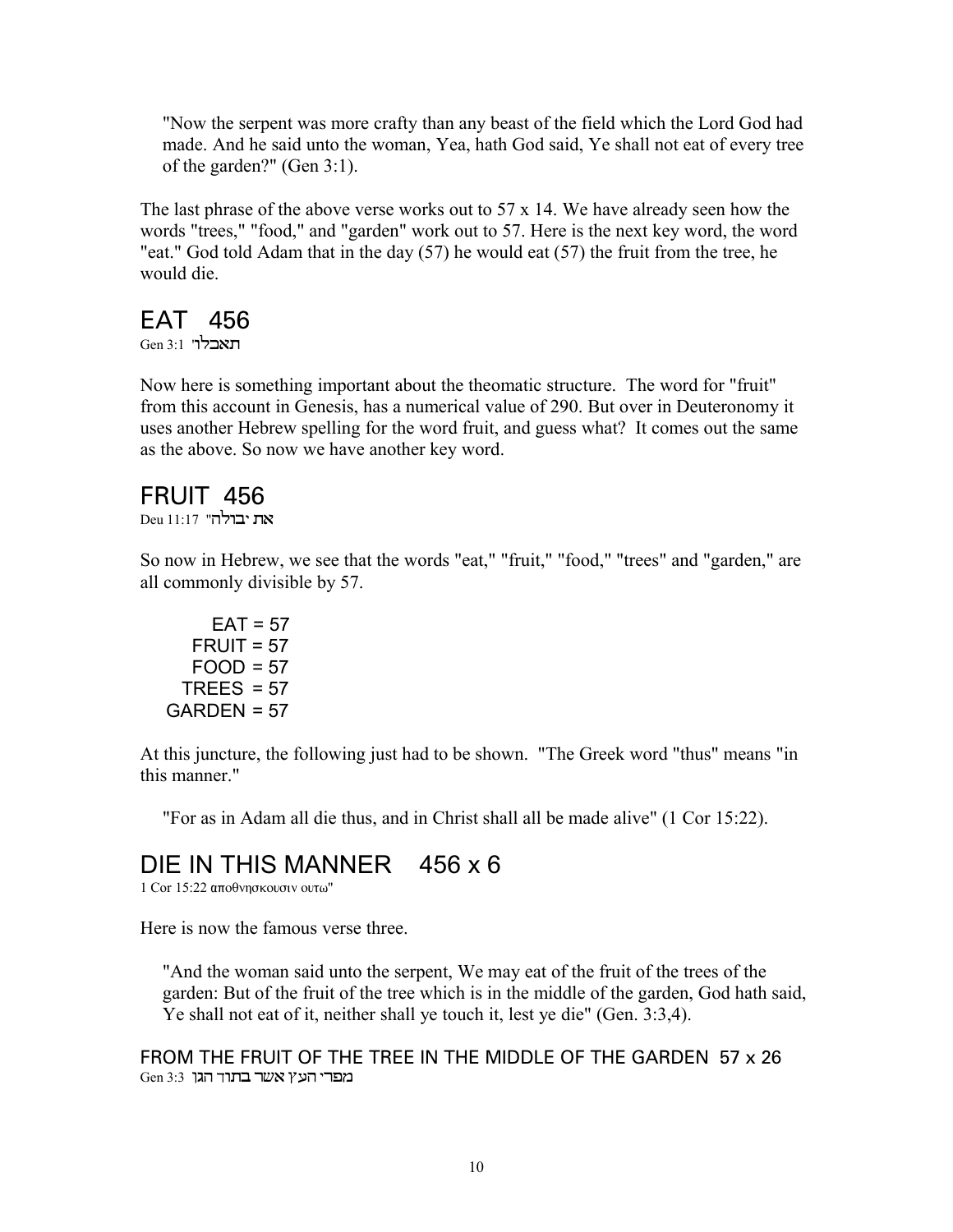Comment: Again, all of the secondary factors have extreme significance. For example, above the phrase "from the fruit of the tree in the middle of the garden," has a value of  $57 \times 26$ . The number 26 which is the value of Jehovah (יהוה), is the primary number of divinity. To eat of the forbidden tree in the middle (center) was to attempt to be like Jehovah God (26).

Now on the most explicit and significant phrases possible, the two numbers 456 and 570 appear.

#### THE TREE IN THE MIDDLE OF THE GARDEN 570 x 2 "נאשר בתוד גו

Here is the most specific phrase possible.

#### THE FRUIT OF THE TREE 456 '**פר**י העץ

EAT 456 Gen 3:1 'תאבלר

FRUIT 456 Deu 11:17 **"בולה** 

#### *Bound by Satan*

What was the verdict for eating from the forbidden tree in the middle of the garden? "Ye shall not eat of it, neither shall ye touch it, lest ye die."

# LEST YE DIE 57 x 18

פו תמתוו

Now the factor of 18 on the surface would not seem all that impressive. But look this! Everything to do with Eve being bound by Satan in theomatics, is based upon 18. So here we see the two themes come together—the number 57 (do do with the forbidden fruit), and the 18 (to do with death and being bound by the devil who has the power of death). Look now at this verse.

"Forasmuch then as the children are partakers of flesh and blood, he also himself likewise took part of the same; that through death he might destroy the one having the power of death, that is, the devil" (Heb 2:14).

#### THE ONE HAVING (the power of death) 57 x 18 Heb 2:14 εχοντα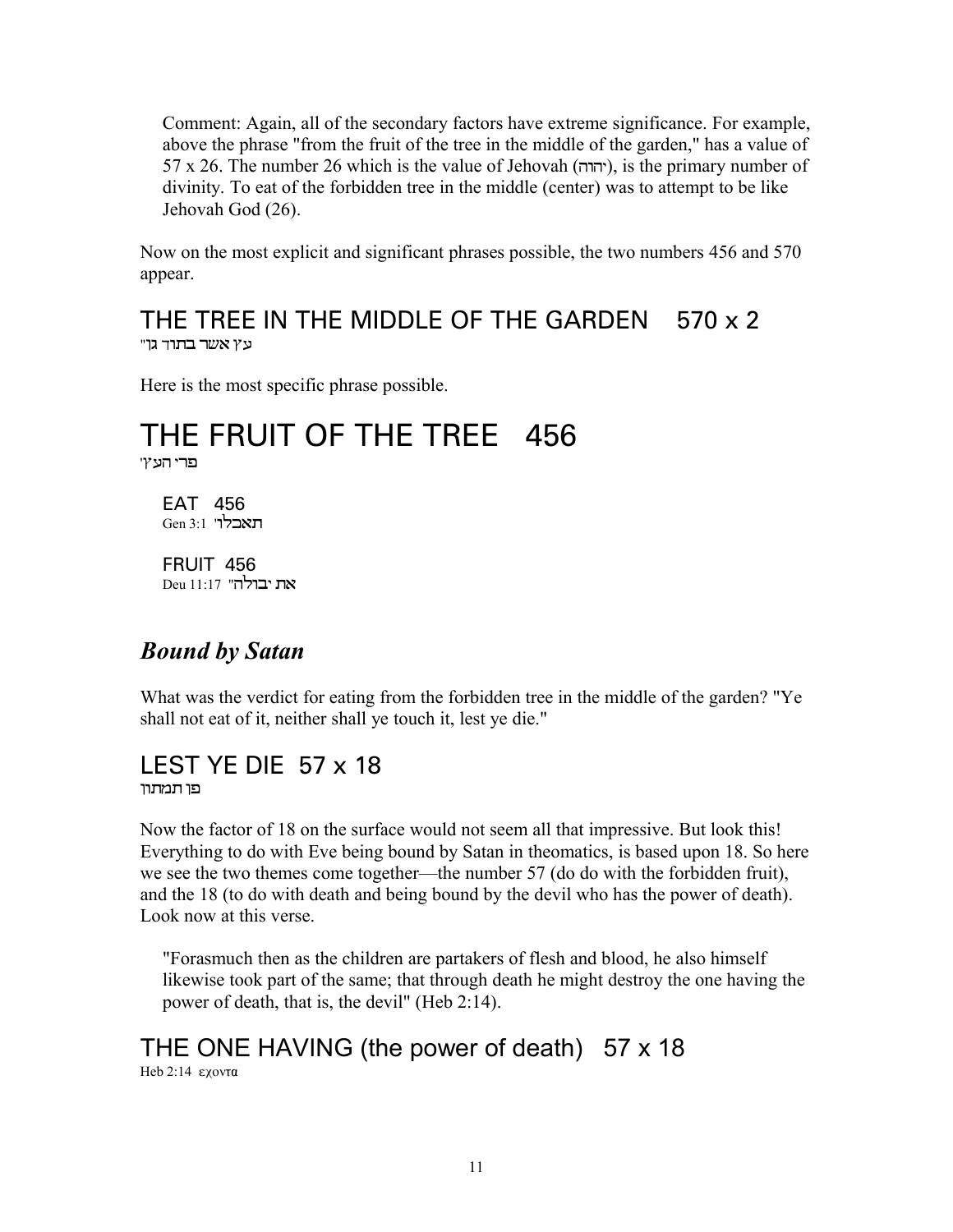### THE DEVIL 456

ο διαβολος'

And now look at this!

"And ought not this woman, being a daughter of Abraham, whom Satan hath bound, lo, these eighteen years, be loosed from this bond on the Sabbath day?" (Luke 13:16).

#### SATAN HATH BOUND 57 x 18

Luk 13:16 εδησεν σατανας'

The above is just one little tid-bit—the type of thing that manifests itself in theomatics thousands of times.

#### *Death from the Tree*

Getting back to the theme of death, above we see that the Lord promised Adam that he would die if he ate the forbidden fruit. Here is what finally occurred and really did happen! All the following are divisible by 456.

"And all the days that Adam lived were nine hundred and thirty years: and he died" (Gen. 5:5).

EAT 456 Gen 3:1 'תאבלר

THE FRUIT OF THE TREE 456 'פרי העץ

### AND HE DIED 456

Gen 5:5  $\overline{J}$ רימת

And in the new testament, it talks about "dead men" (the word "men" is not in the original, but implied by the text).

THE DEAD (men) 456

 $1$  Pet  $4:6$  v $\epsilon$ кро $\epsilon'$ 

#### *A Verse in Leviticus*

Here is a continuing example of this same theme at work that was seen in Genesis.

"And when ye shall come into the land, and shall have planted all manner of trees for food, then ye shall count the fruit thereof as forbidden: three years shall it be as forbidden unto you: it shall not be eaten of." (Lev. 19:23).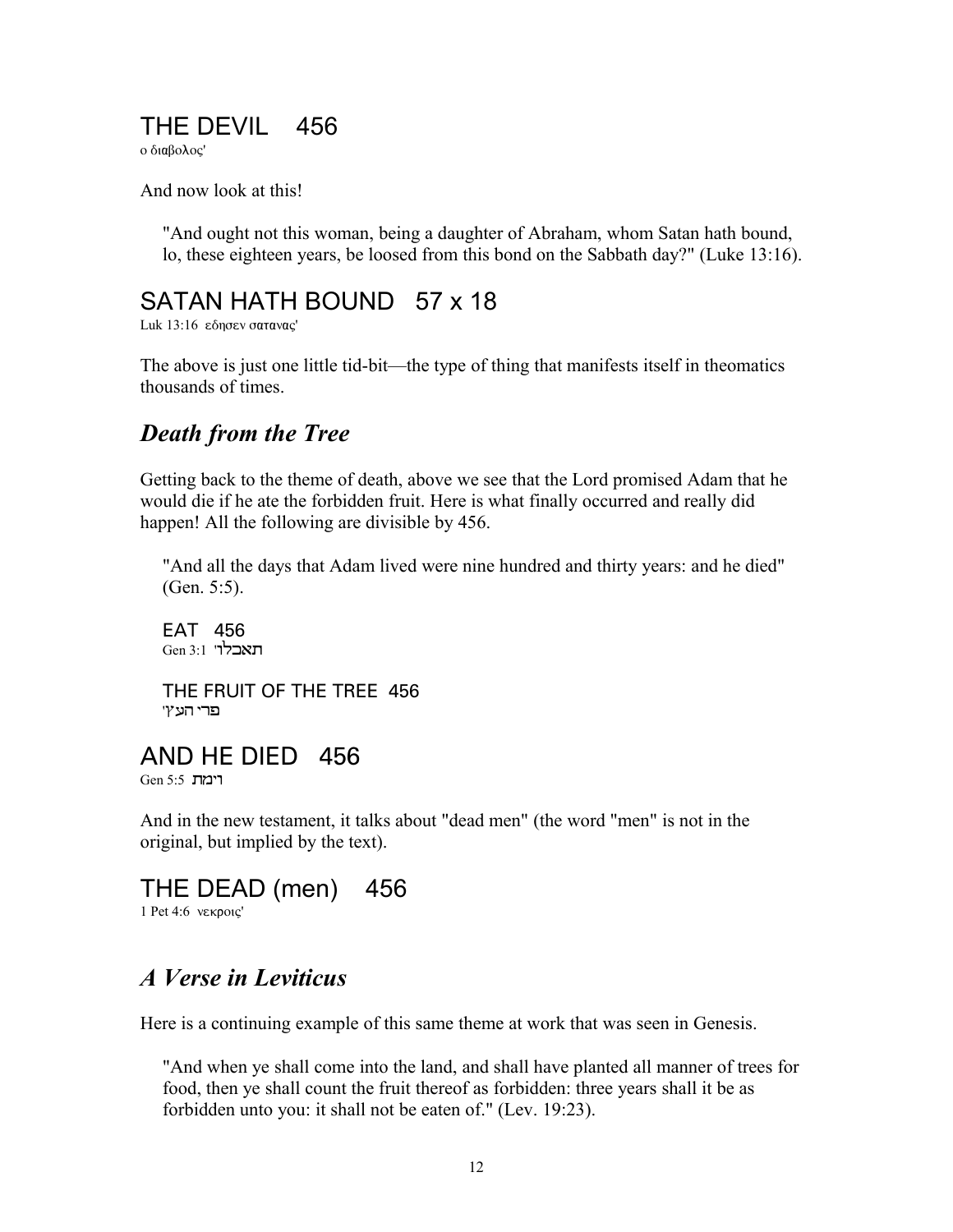Here it is talking about planting trees for food. The following is one word.

#### SHALL HAVE PLANTED 570 נטעתם<sup>'</sup>

What is interesting, is that it states that the fruit of these trees is forbidden. The number 13 in theomatics is tied to the concept of a person trespassing on forbidden territory (see Chapter 9, p. 205 of **Theomatics II** to do with Moses and the burning bush). Here it is talking about forbidden trees.

#### FOBIDDEN 57 x 13

Lev 19:23 **'ערלתם** 

But verse 25 that follows it talks about eating from these trees.

"And in the fifth year ye shall eat of the fruit thereof, that it may yield unto you the increase thereof: I am the LORD your God" (Lev 19:25),

#### YE SHALL EAT 456

Lev 19:25 '**הארלו** 

Again and again, it should be pointed out that there are literally reams of additional data and features (with other relevant multiple factors) that could be shown relative to all these examples. This presentation is not going to be easy. This is an incredibly vast subject.

#### *Back to Genesis Chapter 3*

Here is the famous verse 4.

"And the serpent said unto the woman, Ye shall not surely die: For God doth know that in the day ye eat thereof, then your eyes shall be opened, and you will be like God, knowing good and evil. And when the woman saw that good was the tree for food, and that it was pleasant to the eyes, and a tree to be desired to make one wise, and she took…" (Gen. 3:4-6).

#### THE WOMAN SAW 456 x 2  $Gen$ 3:5 תרא האשה

The number 5 is God's number of eternity, or that which is eternal. It says "the woman saw that GOOD was the tree for food."

#### WAS THE TREE FOR FOOD 57 x 5 העץ למאבלי

Again, it was in Eve's mind, that the process took place. The verse before, said…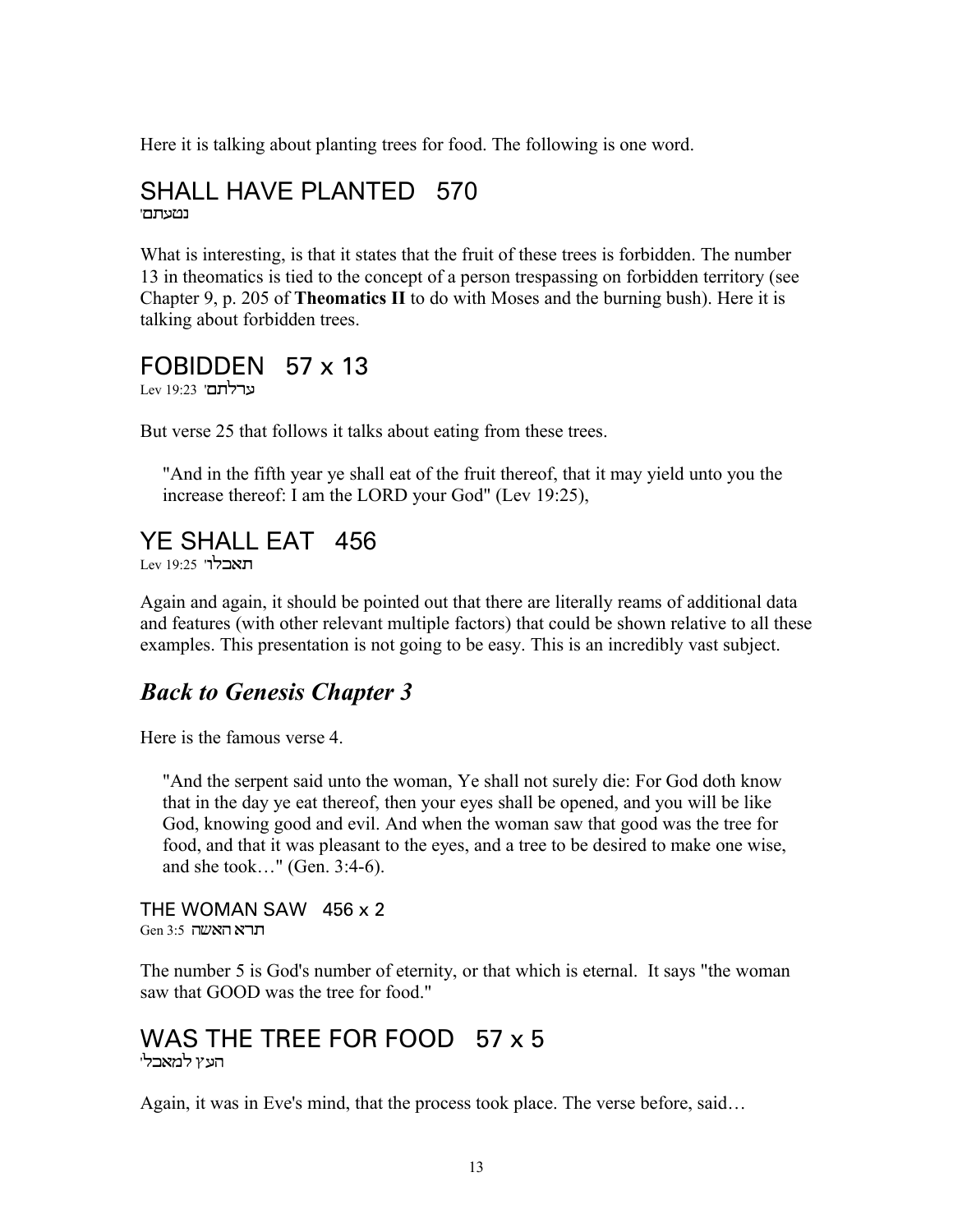YOU WILL BE LIKE GOD 570 הייתם כאלהים' 3:5 Gen

"… she took of the fruit thereof, and she ate." (Gen 3:6).

The number 9, as in 57 x 9 has to do with reaching for the heavens.

SHE TOOK 57 x 9 Gen 3:6 **'הנקה'** 



The number 15 is the number of power and authority.

"... and she gave also to her husband with her, and he ate" (Gen 3:6).

AND SHE GAVE 57 x 15 'תתו

The following translation consists of only four Hebrew words.

#### ALSO TO HER HUSBAND WITH HER, AND HE ATE 570 גם לאישה עמה ויאבל<sup>,</sup>

And states, "… and she gave also to her husband with her, and he ate."

WITH HER 57 x 2 'נימה

The Hebrew word "and he ate" works out to the prime number 61—the absolute prime key number in theomatics (along with 122), to do with the rebellion and fall of man and the ensuing warfare in heaven. But here is the next time it mentions Adam eating of the forbidden fruit.

"And the eyes of them both were opened, and they knew that they were naked; and they sewed leaves of the fig tree, and made themselves aprons" (Gen. 3:7).

### THE FIG TREE 456

Gen 3:7 תאנה

Adam and Eve covered their sin and nakedness with the leaves from a fig tree. The word "ate" is 456, and fig tree (also 456). We will be looking at this concept a little later on, as it relates to the angels falling from heaven, who are described in the Bible as unripe figs falling from the fig tree. When Jesus cursed the fig tree, all that was left on it were leaves.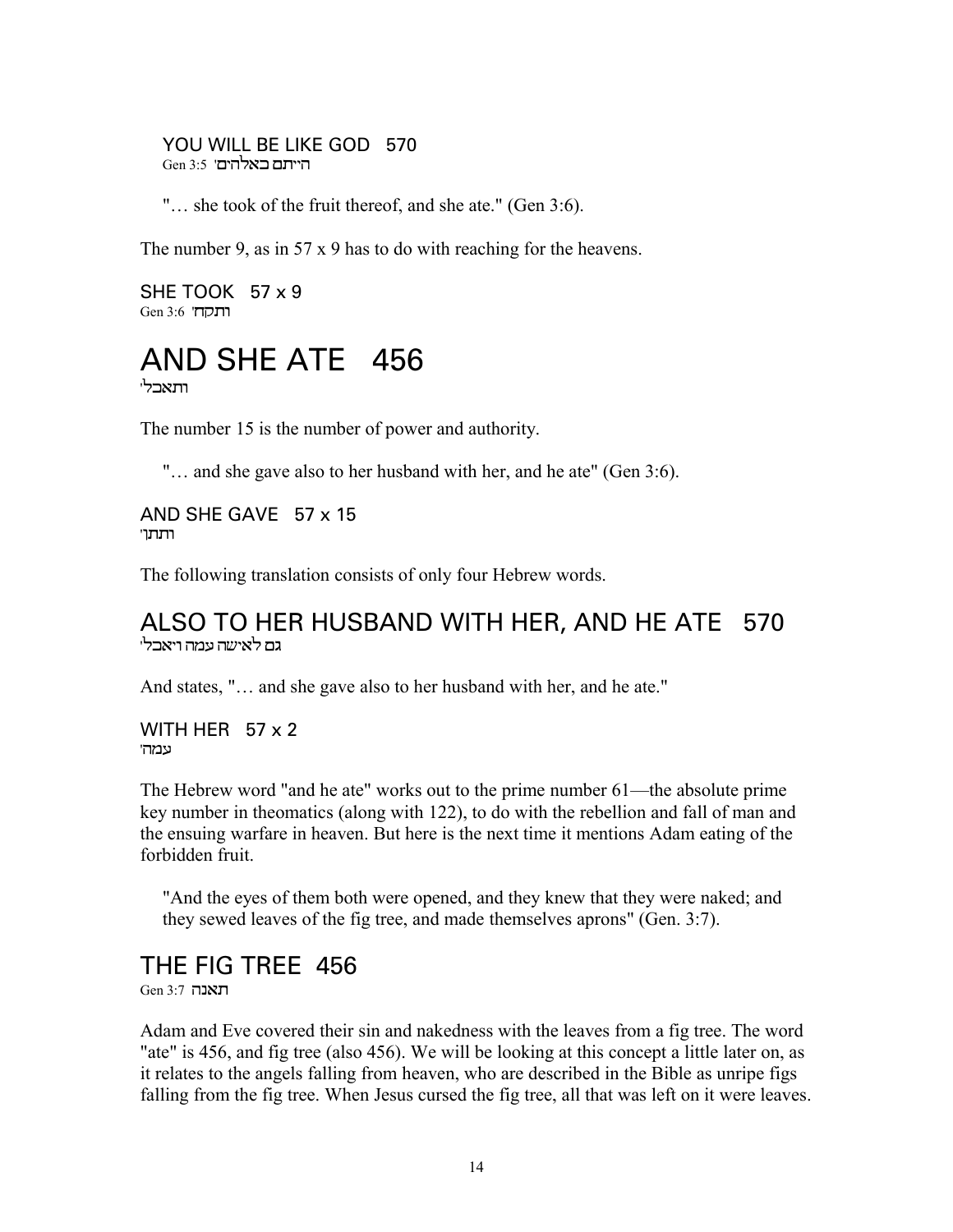"And they heard the voice of the Lord God walking in the garden in the cool of the day: and Adam and his wife hid themselves from the presence of the Lord God amongst the trees of the garden. And the Lord God called unto Adam, and said unto him, Where art thou? And he said, I heard thy voice in the garden, and I was afraid, because I was naked; and I hid myself. And he said, Who told thee that you were naked from the tree that I commanded thee not to eat from it, thou hast eaten?" (Gen.  $3:8-11$ ).

This statement is about as pointed as it gets.

#### NAKED FROM THE TREE 570

 $Gen$ 3:11 עירם מן ע

The number 21 is the key number of God's absolute immutable and eternal authority. In Exodus 3, God referred to Himself as "I AM that which I AM." The name I AM =  $21$ .

#### THE TREE THAT I COMMANDED THEE 57 x 21 עץ *אשר* צויתיד

Here was Adam's response. The number 14 is extremely significant as it relates to Adam and dominion (no time to explain all that here).

"And the man said, The woman whom thou gavest to be with me, she gave to me from the tree, and I ate" (Gen. 3:12).

#### SHE GAVE TO ME FROM THE TREE 57 x 14 נתנה לי מו העץ" 12:3

Nothing could be more awesome than this!

#### AND I ATE 57 ואכל

Here was Eve's response.

"And the Lord God said unto the woman, What is this that thou hast done? And the woman said, The serpent deceived me, and I ate" (Gen. 3:13).

THE SERPENT DECEIVED ME 57 x 13  $Gen 3:13$  "הנחש השיאני

AND I ATE 57 וארל

Here now is the Greek word for "eat."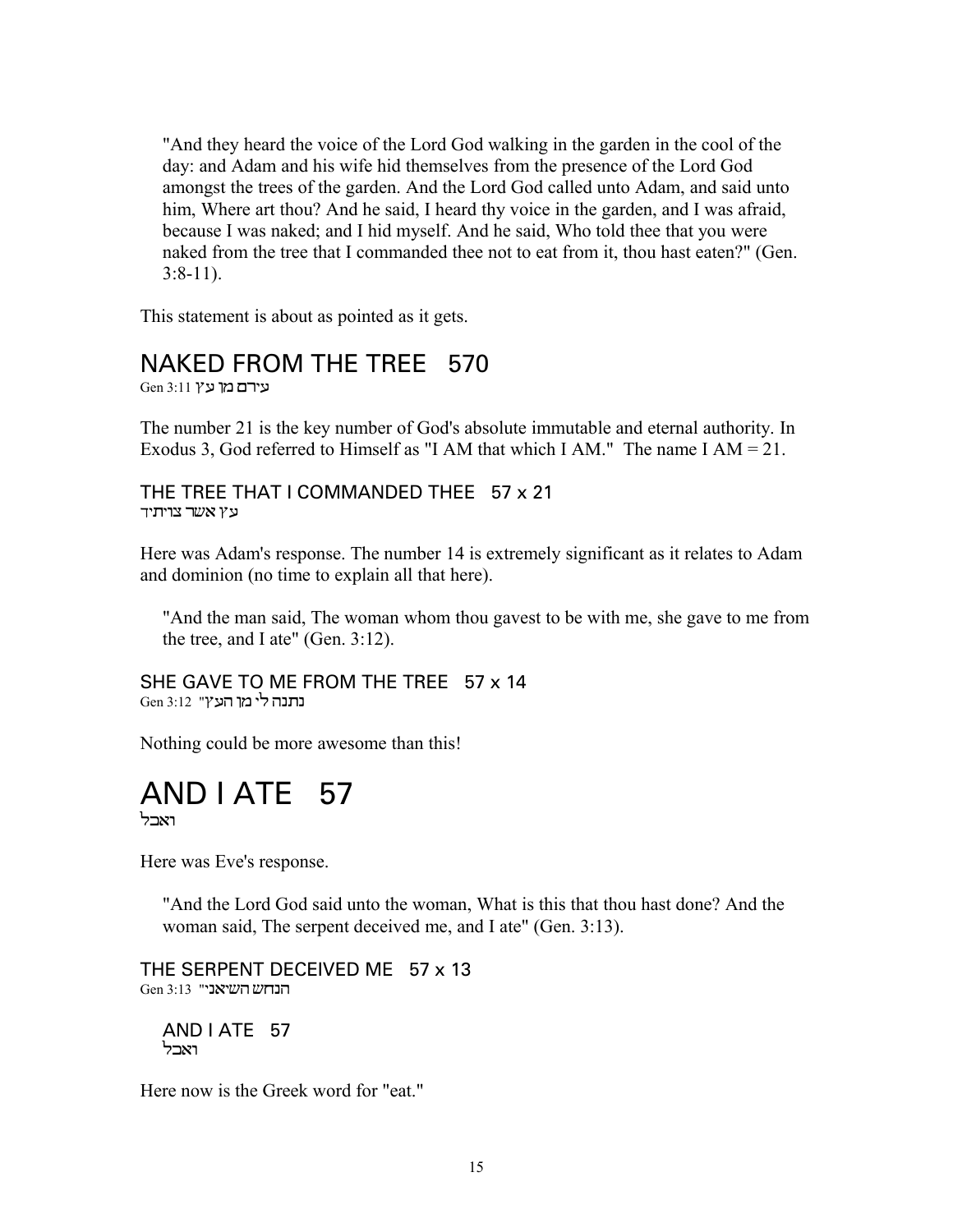"Notwithstanding I have a few things against thee, because thou sufferest that woman Jezebel, which calleth herself a prophetess, to teach and to seduce my servants to commit fornication, and to eat things sacrificed unto idols" (Rev. 2:20).

EAT 570 Rev. 2:20 φαγειν'

Here now is the Hebrew word for "evil" that appears throught the Old Testament.

"Hast thou marked the way of old which have trod evil men?" (Job. 22:15).

EVIL 57 Job 22:15 **און** 

Is the following a coincidence?

MEN 570 x 3 ανθροπους

Here is the greek word for evil. The number 14 is one of the major key numbers to do with the beast nature (see **Theomatics II**, pp. 512-519), and Adam's perverted dominion.

EVIL 57 x 14 Act  $19:15$  to  $\pi$ ovnpov

And if the above is not significant enough, look at the following. We mentioned earlier that eating from the tree and the number 57, has to do with man's very thoughts.

"For from within, out of the heart of men, proceed evil thoughts, adulteries, fornications, murders" (Mar. 7:21).

FROM WITHIN, OUT OF THE HEART 57 x 34 Mar 7:21 εσωθεν εκ της καρδιας

#### EVIL THOUGHTS 570

διαλογισμοι κακοι'

When man partook of the forbidden tree, he was hoping to find the knowledge of good and evil, but instead he ended up with evil.

#### *Eve's Sin and Punishment*

This passage in Genesis goes on as the Lord pronounces judgment over the serpent, and also Eve's punishment. Notice the following two multiples of 15, the number of authority.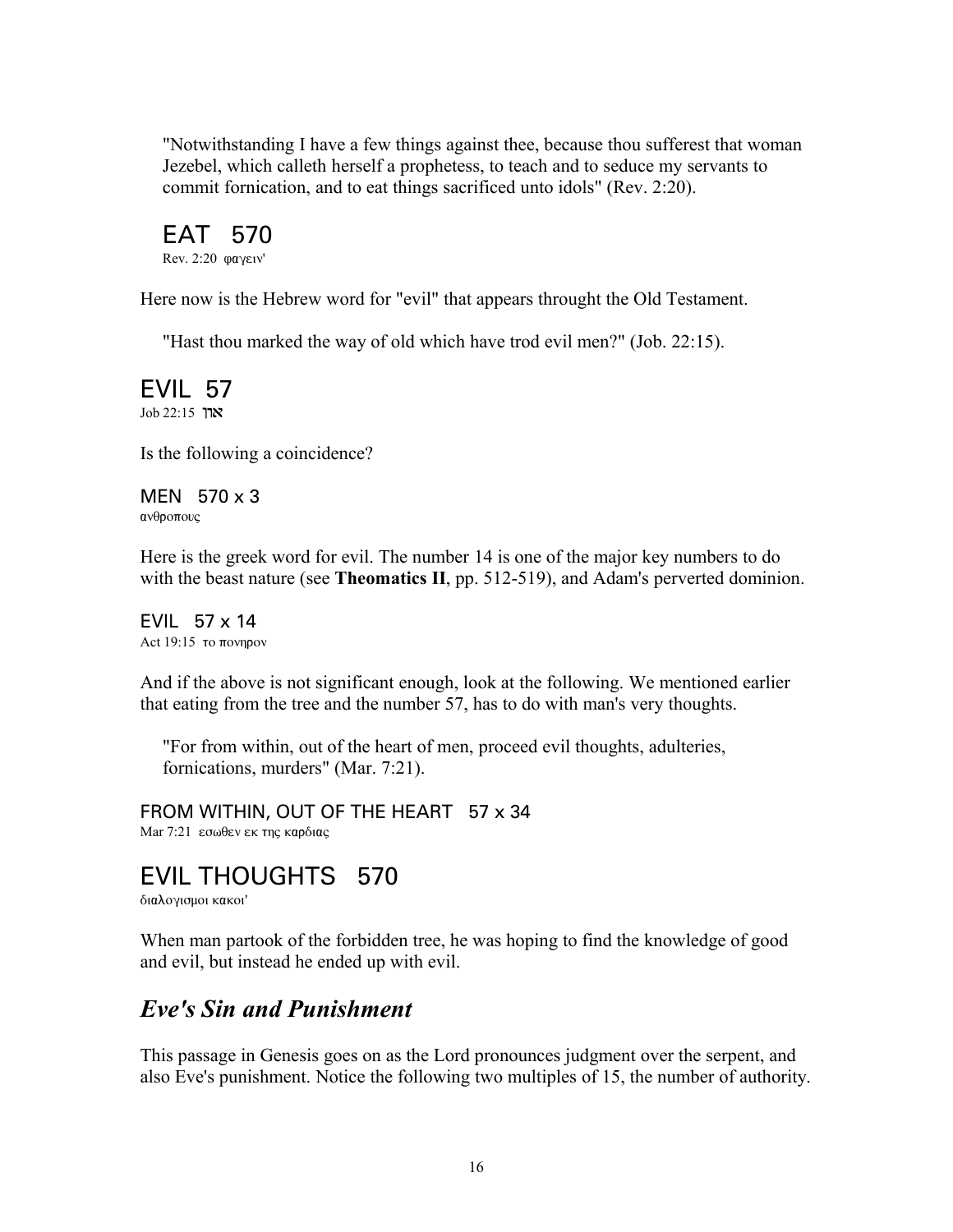"And unto Adam he said, Because thou hast hearkened unto the voice of your wife, and hast eaten of the tree, of which I commanded thee, saying, Thou shalt not eat of it: cursed is the ground for thy sake" (Gen. 3:17).

THE VOICE OF YOUR WIFE 57 x 15 Gen 3:17 "הול אשתך

 AND SHE GAVE (to her husband) 57 x 15  $T$ רתתו

# AND HAST EATEN 456

ותאכלי

"In the sweat of thy face shalt thou eat bread, till thou return unto the ground; for out of it wast thou taken: for dust thou art, and unto dust shalt thou return. And Adam called his wife's name Eve; for she became mother of all the living" (Gen. 3:19,20).

#### FOR SHE BECAME MOTHER OF ALL THE LIVING 570  $\rm{Gen}$  3:20 בי הוא היתה אם כל חי

#### BECAME MOTHER 456 יתה אם

Look at the following two, having the SAME numerical value! In the Greek New **Testament** 

### MOTHER (of harlots) 456

Rev. 17:5 µnTnp

# EVE 456

1 Ti 2:14 Evav

BECAME MOTHER OF ALL 57 x 19 (19 x 19 x 3) היתה אם בל"

And here is Eve in Hebrew.

#### EVE 19 חוה

### *The Fruit of Eve*

Now the following example is going to be absolutely significant. Eve, the mother of harlots, who became mother of all the living (570), gives birth to her first offspring after the curse of the fall took place.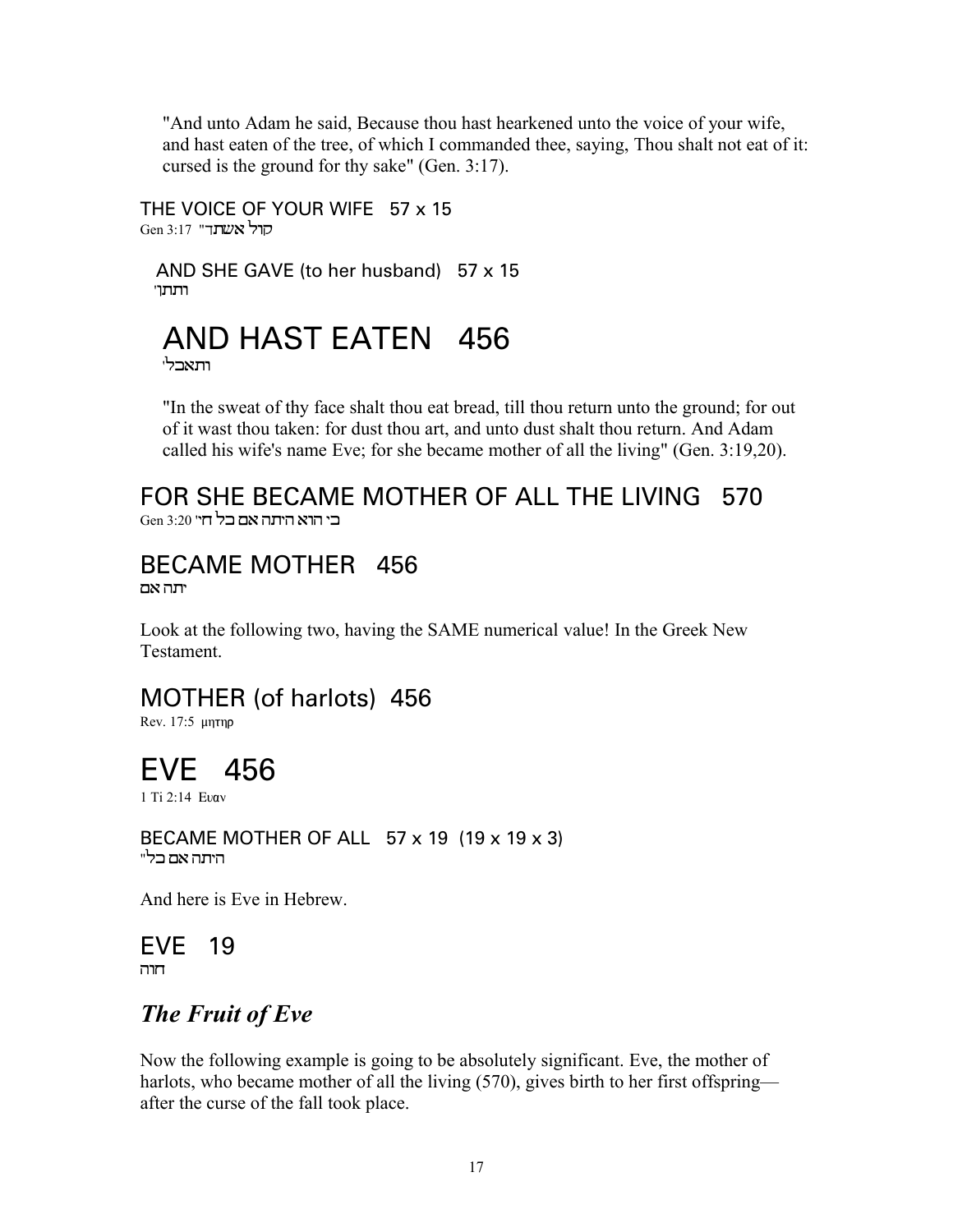"And Adam knew Eve his wife; and she conceived, and bare Cain, and said, I have brought forth a man with the help of the Lord" (Gen. 4:1).

It seems like every reference of Adam in his relationship to Eve, comes out 57 x 15.

ADAM KNEW EVE HIS WIFE 57 x 15  $Gen 4:1$  אדם ידע חוה אשתו

#### BROUGHT FORTH 570 יתי

Look now at this further confirmation.

"And she continued further to bear his brother Abel. And Abel was a keeper of sheep, but Cain was a tiller of the ground" (Gen 4:1).

SHE CONTINUED FURTHER (to bear) 570 'תסף ל

Is the following a coincidence. Here is what happened just before the flood.

"When began men to increase upon the earth, and daughters were born unto them…" (Gen. 6:1).

#### MEN TO INCREASE UPON THE EARTH 570 Gen 6:1 "אדם לרב על פני האדמה

Now why would the topic of Eve conceiving and men increasing, have all these 570s in it? This shows how the curse of the fall has carried right down through the very bloodline of all those who have been born into this world. The following example will be absolutely stupendous in its significance, as it relates to this. Here David is talking during his remorse over his sin with Bathsheba.

"Behold, I was shapen in iniquity, and in sin did my mother conceive me" (Psa 51:5).

DID MY MOTHER CONCEIVED ME 570 Psa 50:7 'תמתני

We could continue with this theme and look at dozens of other examples to do with birth and conception, but will change direction at this time in order to get back to the central theme.

#### *Eve in the New Testament*

Now if all the above is not enough evidence, let's jump to the New Testament. Only two times is Eve mentioned by name in the New Testament. Here the Apostle Paul is found talking.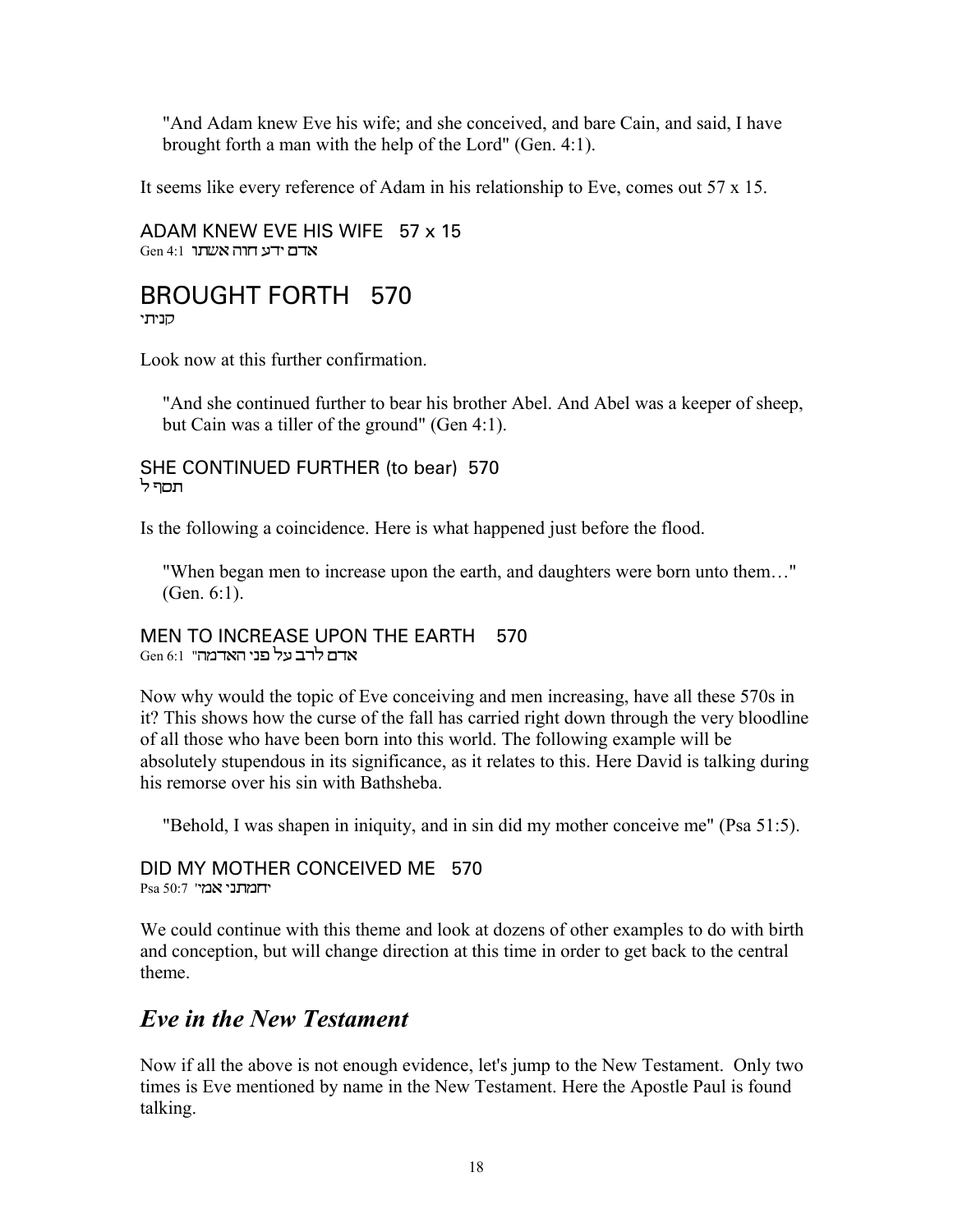"But I fear that somehow, as the serpent deceived Eve by his cleverness, so your minds should be corrupted from the simplicity that is in Christ" (2 Co. 11:3).

I FEAR THAT 570 x 2  $2$  Co  $11:3$  goßovuat un'

Here is the multiple of power—the number 15!

AS THE SERPENT DECEIVED 57 x 15

ως ο οφις εξηπατησεν"

#### DECEIVED EVE BY HIS CLEVERNESS 570 x 6

εξηπατησεν Ευαν εν τη πανουργια αυτου"

"For Adam was first formed, then Eve. And Adam was not deceived, but the woman was deceived, [and] was in the transgression" (1 Tim. 2:13,14).

# THE WOMAN WAS DECEIVED 570 x 2

 $1$  Ti 2:14  $\gamma$ υνη εξαπατηθεισα'

The above states that Eve "was in the transgression."

# IN THE TRANSGRESSION 456

εν παραβασει'

EVE 456 Evay

Now look at this!

"When lust hath conceived, it bears sin: and sin being fully formed, brings death" (Jam. 1:15).

WHEN LUST HATH CONCEIVED IT BEARS 570 x 5 Jam 1:15 ειτα επιθυμια συλλαβουσα τικτει

### LUST BEARS SIN 570 x 3

η επιθυμια τικτει αμαρτιαν'

This next example is almost beyond description—it points directly to the fruit of the tree.

"and sin being fully formed, brings death."

### SIN BEING FULLY FORMED 456 x 3

αμαρτια αποτελεσθεισα'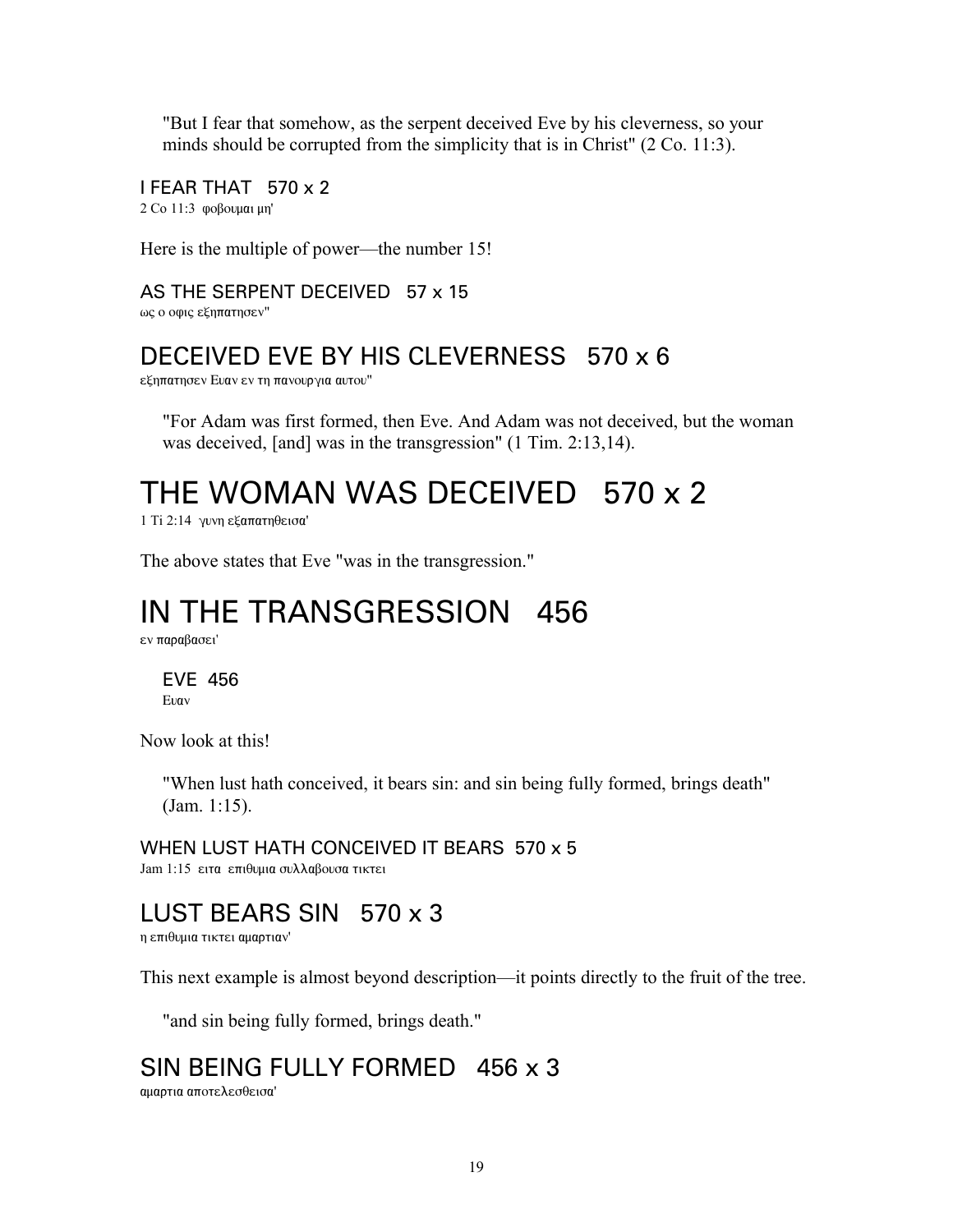The number 24 in theomatics is the number of maturity (i.e. 24 elders in Revelation).

"A good tree cannot bear evil fruit, neither can a corrupt tree bear good fruit" (Mat. 7:18).

#### BEAR EVIL FRUIT 57 x 35

Mat 7:18 καρπους πονηρους ενεγκειν"

Now comes one of the most spectacular features possible. In fact, this may be the single most significant example from this entire design from the Bible. In relation to Adam and Eve eating the forbidden fruit, nothing could be more incredible than the following singular feature.

"For when we were in the flesh, the motions of sins, which were by the law, did work in our members to bear fruit unto death" (Rom. 7:5).

# BEAR FRUIT UNTO DEATH 570 x 6

Rom 7:5 καρποφορησαι τω θανατω'

After the above was discovered, the next verse popped up. Here it talks about the past, the fruit, and the resulting death.

"For when ye were the servants of sin, ye were free from righteousness. What fruit had ye then in those things whereof ye are now ashamed? for the end of those things is death" (Rom 6:20,21).

#### WHAT FRUIT HAD YE THEN 570 x 4

 $R$ om 6:21  $\tau$ iva kao $\pi$ ov εixete  $\tau$ ote"

#### WHAT FRUIT HAD YE THEN 456 x 5

τινα καρπον ειχετε τοτε"

The word "then" points right back to the original sin in the garden.

### THEN 456

Eph  $2:2$   $\pi$ o $\tau$  $\varepsilon$ '

And then this most famous of verses—the words of Jesus.

"Either make the tree good, and his fruit good; or else make the tree corrupt, and his fruit corrupt: for the tree is known by his fruit" (Mat.12:33).

### FOR BY ITS FRUIT THE TREE IS KNOWN 570 x 5

Mat 12:33 εκ γαρ καρπου το δενδρον γινωσκεται"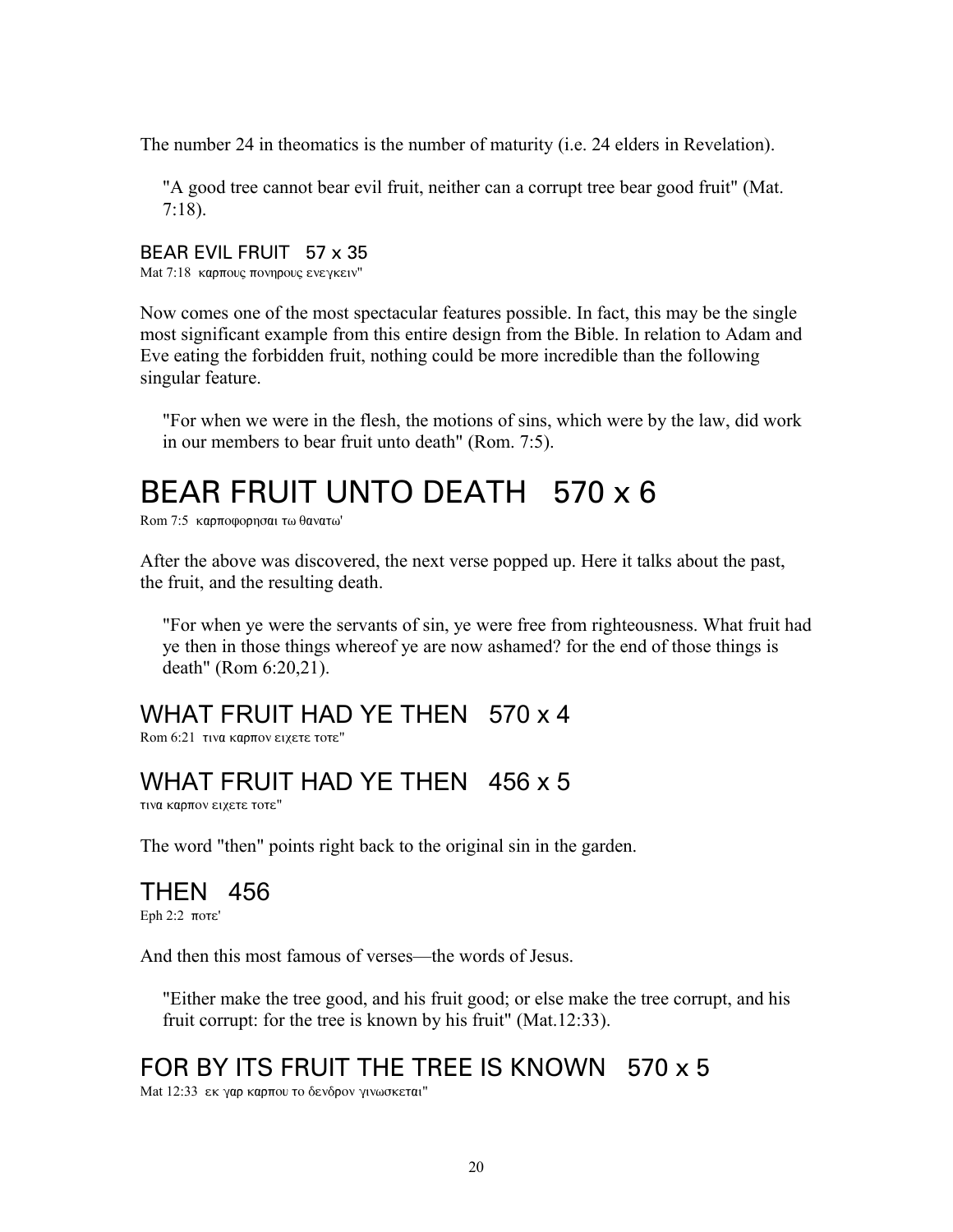FRUIT 57 x 13 τον καρπον

In the next phrase Jesus states, "Offspring of vipers…" Right in the text the **direct connection** is made between the tree of knowledge that bears fruit unto death—and the work of the serpent.

And lastly, let us examine one more feature relative to the subject of fruit. Here in the book of Proverbs, it talks about the "fruit of the wicked."

"The labour of the righteous tendeth to life: the fruit of the wicked to sin" (Pro. 10:16).

### THE WICKED 570

Pro 10:16 **רשע** 

#### *Silly Women and Divers Lusts*

All the facts and truths relative to Eve and the sin of the garden, and the subsequent fall of the angels from heaven, can be symbolically found in the following passage.

"Having a form of godliness, but denying the power thereof: from such turn away. For of this sort are they which creep into houses, and lead captive silly women laden with sins, led away with divers lusts, Ever learning, and never able to come to the knowledge of the truth" (2 Tim 3:5-7).

Now the first example says, "having a form of godliness, but denying the power of it." This speaks of God's eternal wisdom.

THE POWER (of it) 456 x 2 2 Tim 3:5 την δυναμιν'

Next it says, "For this sort are they which creep into houses." Here the theomatic patterns clearly reveal numerous concepts relative to the original sin and the fall of the angels. This is talking about the same thing as the SERPENT putting THOUGHTS into the mind of Eve (see Chapter **9a**). In Jude 1:6 it talks about angels leaving their own house or habitation.

Next it says in the Greek, "and capturing silly women heaped with sins, being led away with divers lusts."

BEING LED AWAY WITH DIVERS LUSTS 456 x 3

2 Tim 3:6 αγομενα επιθυμιαις ποικιλαις"

### BEING LED AWAY 57 x 3

αγομενα'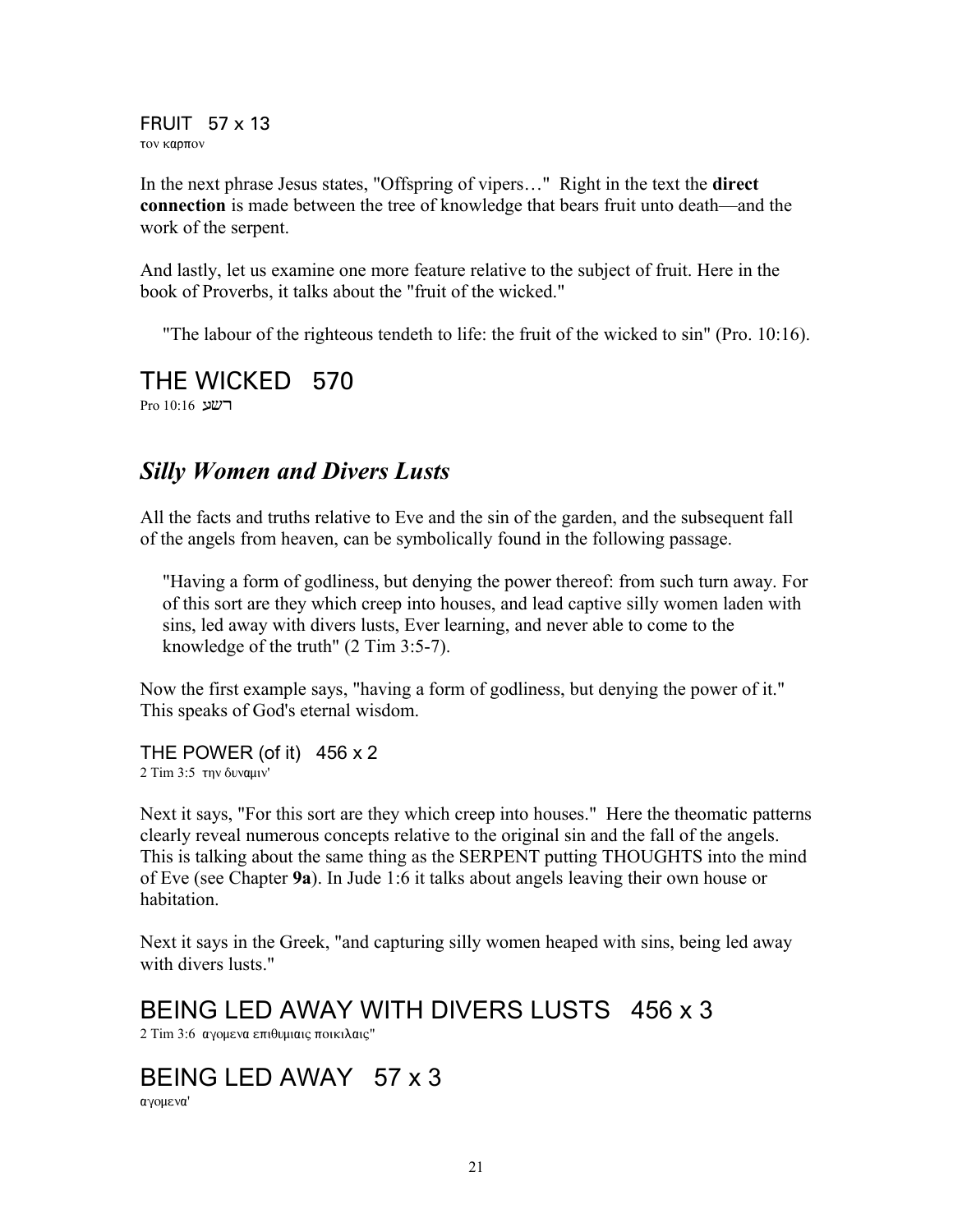The expression "capturing silly women" has the 122 pattern to do with the warfare in heaven. The expression "heaped with sins" contains the major 247 beast pattern. This entire passage is packed solid with a kaleidoscope of patterns related to the original sin and fall.

#### *The Wisdom of the Flesh and Lust of the Flesh*

When Eve lusted after the forbidden tree, the whole thing had to do with the lust of the flesh and fleshly wisdom. Everything to do with the flesh and fleshly wisdom in the Bible, is full of this structure.

### FLESHLY WISDOM 570 x 2

 $2$  Cor 1:12 σοφια σαρκικη

The well known expression, "lust of the flesh" appears only twice in the Bible translation. In both instances the expression is divisible by 57.

"This I say then, Walk in the Spirit, and ye shall not fulfill the lust of the flesh" (Gal 5:16).

### LUST OF THE FLESH 57 x 7 x 3

 $Gal 5:16$  επιθυμιαν σαρκος'

The number 57 x 7 x 3 has to do with completeness, and 57 x 29—the number 29 is a key number to do with the spirit of rebellion (another pattern).

"For all that is in the world, the lust of the flesh, and the lust of the eyes, and the pride of life, is not of the Father, but is of the world" (1 John 2:16).

# LUST OF THE FLESH 57 x 29

 $1$  Joh 2:16 επιθυμια της σαρκος'

But from the above verse in first John, this obvious feature was too impressive to ignore. This ties right back into the garden and the fact that the forbidden tree was a delight to the eyes. The square of 57 x 57 is very deliberate.

THE LUST OF THE FLESH, AND THE LUST OF THE EYES 57 x 57 1 Joh 2:16 η επιθυμια σαρκος και η επιθυμια οφθαλμων'

And this has to be one of the best phrases possible.

"Knowing this first, that there shall come in the last days scoffers, walking after their own lusts" (2 Pet 3:3).

### AFTER THEIR OWN LUSTS 570 x 5

2 Pet 3:3 κατα ιδιας επιθυμιας αυτων"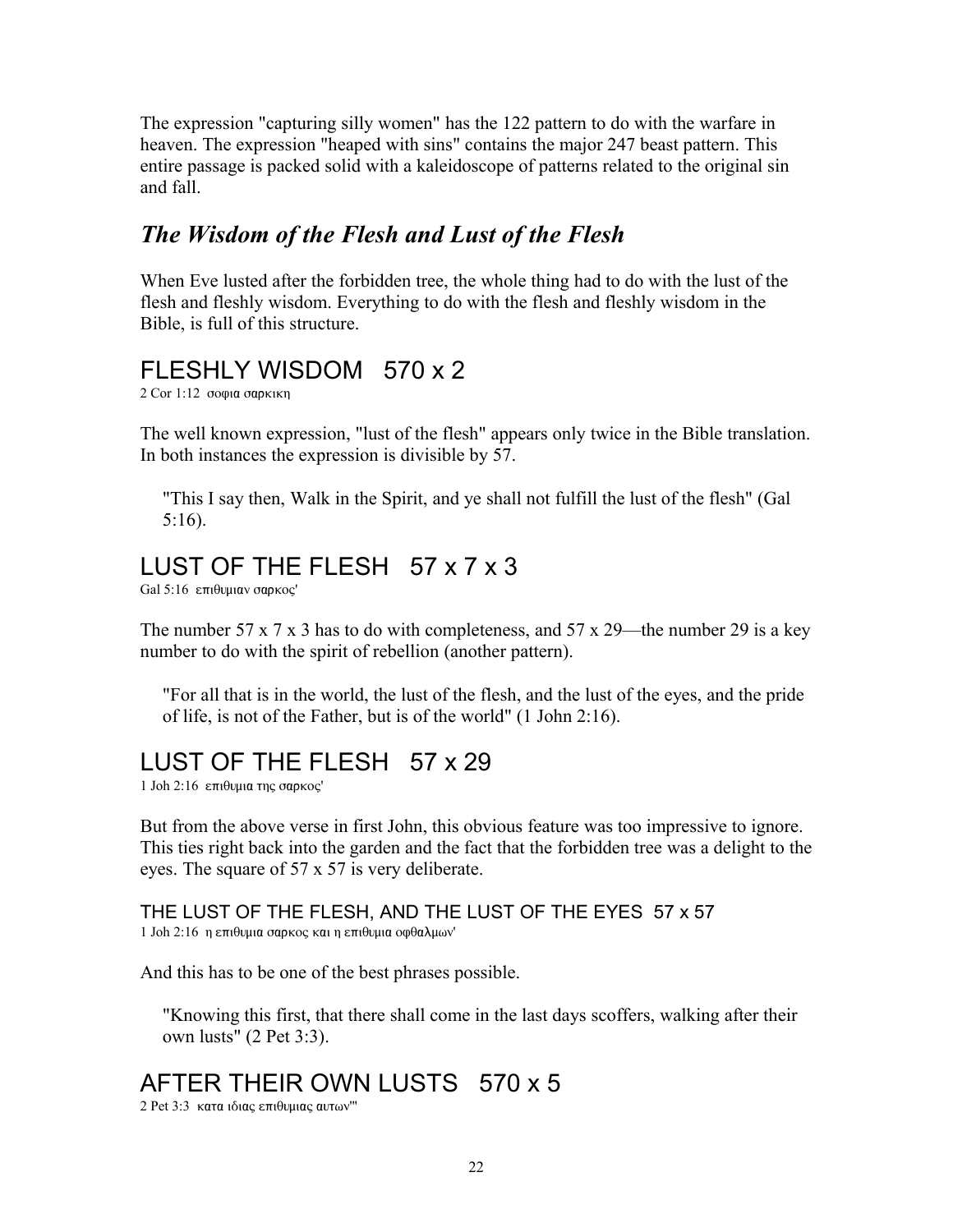So much more could be shown on this concept of lust.

#### *Adam's Transgression*

"Wherefore, as by one man sin entered into the world, and death by sin; and so death passed upon all men, inasmuch as all have sinned" (Rom. 5:12).

Now the word translated "wherefore," comes from two Greek words, and actually reads, "Through this [event] as through one man, sin into the world…" As was shown in Chapter **6c**, everything to do with God creating Adam is based upon 47. The two Hebrew words meaning "made man" equals 470. Thus here we see the two factors of 57 and 47 coming together.

## THROUGH THIS [event] AS THROUGH ONE 57 x 47

Rom 5:12 δια τουτο ωσπερ δι ενος

# THIS [event] 570 x 2

**TOUTO** 

It says that "through this as through one man, sin into the world entered."

#### SIN 456

αμαρτια'"

"… and death by sin."

### DEATH BY SIN 456 x 3

δια αμαρτιας ο θανατος'

"and so death passed upon all men."

PASSED 57 x 2 διηλθεν"

#### MEN 570 x 3

ανθρωπους

"inasmuch as all have sinned."

#### SINNED 570

ημαρτον'

Now from 1 John come these words. All sin that exists in the world came about because of Adam's transgression.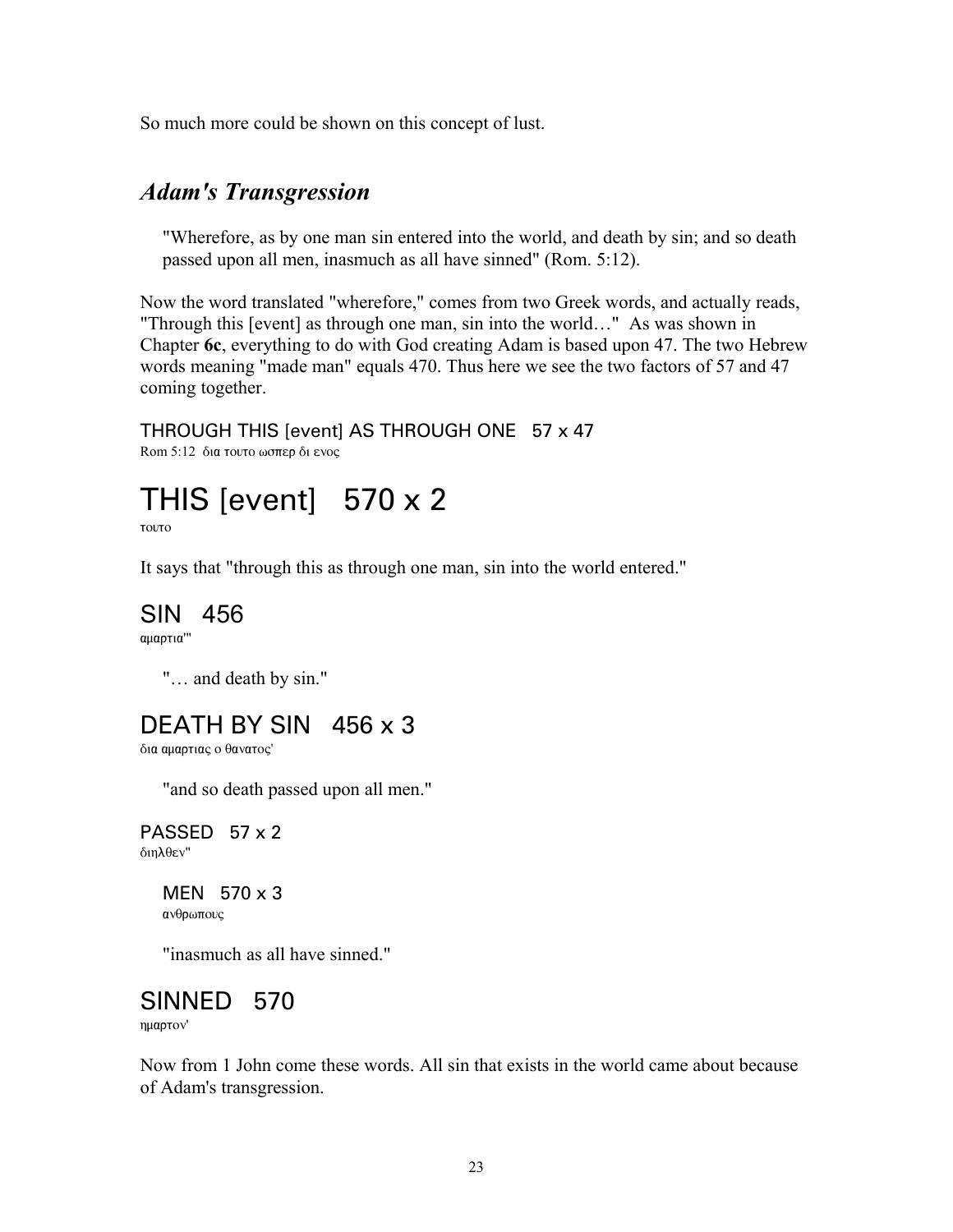### ALL SIN 570 x 2

1 Joh 1:7 πασης αμαρτιας"

The number 27 is unequivocally the number of ruling and reigning in theomatics (there is a whole file on 270's to do with crowns, thrones, and authority).

"(For until the law sin was in the world: but sin is not imputed when there is no law. Nevertheless death reigned from Adam to Moses" (Rom. 5:13,14).

#### DEATH REIGNED 57 x 27

Rev 5:13 εβασιλευσεν θανατος

There is a major theomatic structure to do with reigning—all based upon multiples of 270.

"Nevertheless death reigned from Adam to Moses, even over them not sinning in the likeness of the transgression of Adam" (Rom 5:14).

### SINNING IN THE LIKENESS OF 570 x 7 THE TRANSGRESSION

(vn) Rom 5:14 αμαρτησαντας εν ομοιωματι παραβασεως"

Now look at this next example.

"But not as the offence, so also is the free gift. For if through the offence of one many be dead, much more the grace of God, and the gift by grace, which is by one man, Jesus Christ, hath abounded unto many" (Rom. 5:15).

THROUGH THE OFFENCE OF ONE 57 x 36 Rom.  $5:15$  ει ενος παραπτωματι'

# THE OFFENCE 570 x 3

 $\pi a$ ρ $\alpha$ πτωματι'''

There are many more examples we could look at with this theme of Adam and the original sin. Let's stop at this point.

#### *Preliminary Summary*

We have barely began to look into this whole concept. This theme to do with Adam and Eve branches out into all sorts of streams that flow throughout the entire Bible. The examples shown thus far have been only a "sampling" of the more spectacular and obvious Bible passages. As impressive as they are, the above is only a cross section, the tip of the iceberg so to speak. We will be broadening some of these concepts as we move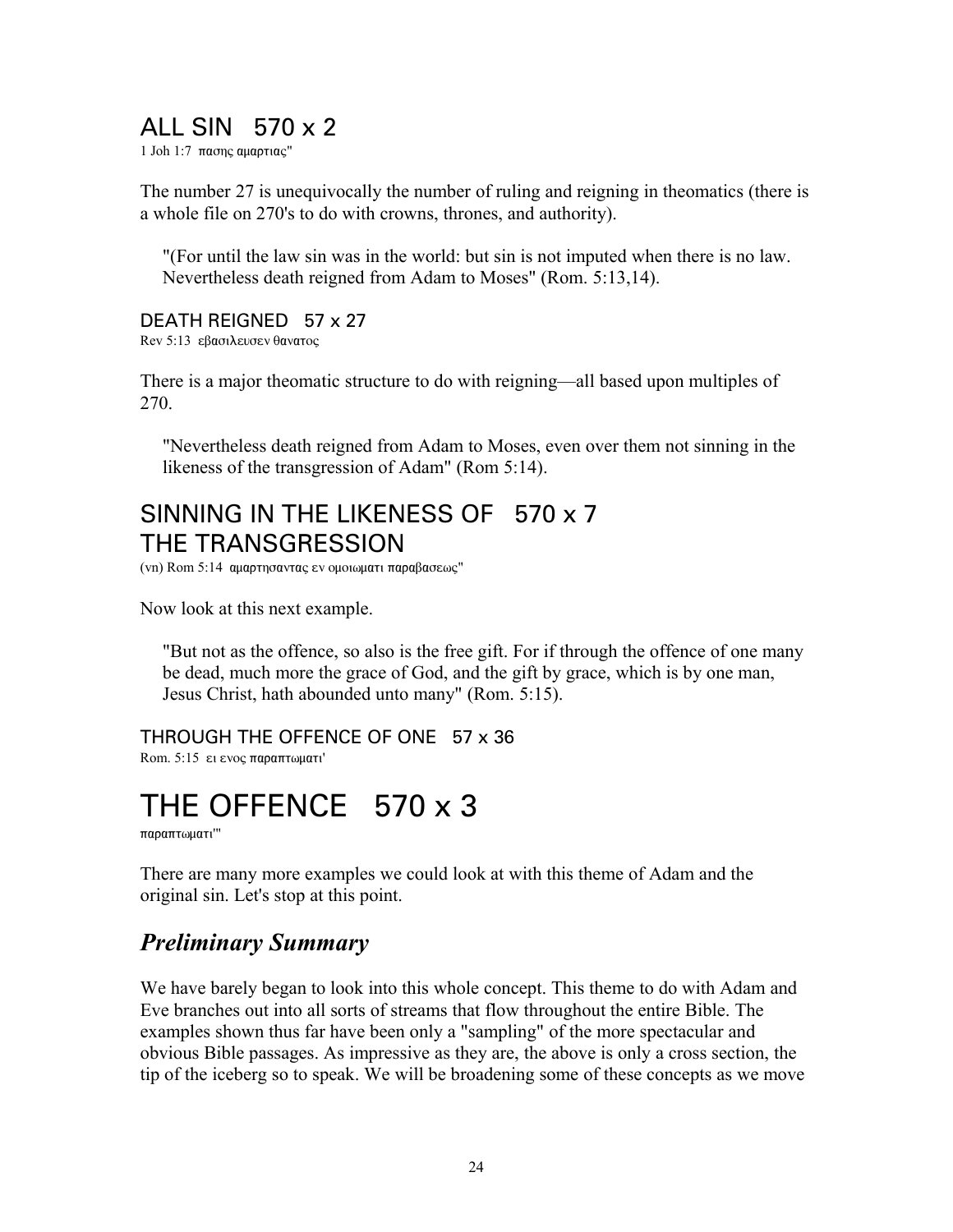along. There is so much depth of meaning present in all of this. We have hardly scratched even the scratch.

Also, as I try to point out over and over. There are numerous other number patterns moving throughout all of these passages and **orchestrating** with the 57 pattern. Here our focus is simply on just the one number—57.

The major factor to realize, is that both Adam and Eve represents all the angels of heaven that rebelled and fell from heaven to earth (see Chapter **4e**). What we are talking about here is the pre-existence of individual human souls.

Eve is the great harlot of Revelation (symbolically of course). She committed spiritual fornication with Satan the serpent in the garden of Eden. The garden of Eden is representative of the heavenly paradise of God—the ORIGINAL setting for the garden of Eden story was heavenly. Everything in that story, while literal and physical, is highly symbolical. We find in Revelation that the tree of life exists up in heaven, as well as the river of life that flowed from Eden, as well as a number of other representative items. **Everything about the garden of Eden story (which most likely took place literally 6000 years ago), is representative of the BIGGER picture that took place prior in heaven.** In fact, the garden of Eden represents the temple and was itself, the very first temple. The temple, or garden that God created, is the perfect environment where the Creator can conjoin with His creation of conscious living beings and have blessed fellowship. Everything in the Genesis account contains great depth of meaning beyond just the physical realm—matters that no one has even thought of yet.

### *The Big Picture Behind all of This*

Now we shall seek to examine those passages that will reveal more about what the tree of knowledge itself represents.

When God created the heavens and all their hosts, they were created in a state of innocense. God gave them the power to exercise a free will. They were given the right to eat of any tree in the garden. Yet there was one that they were forbidden to touch.

The tree of knowledge represents God's intellect. The angels were to leave the determination of right and wrong, good and evil, up to their Creator. Since He was the maker, He obviously knew more than the creature that he had made. As long as the angels ate from the provision which Jehovah provided for them, all would go well. For whatever reasons, Jehovah knew that the angels, who were only infants in their intellectual powers, did not have the spiritual maturity to determine right from wrong. So they must depend on the Creator/shepherd to teach and to lead.

But the tree, nevertheless, looked very attractive. So with time the temptation grew stronger and stronger to reach out and take and eat. The entire serpent/Eve relationship, is symbolical of the process that took place in Eve's mind.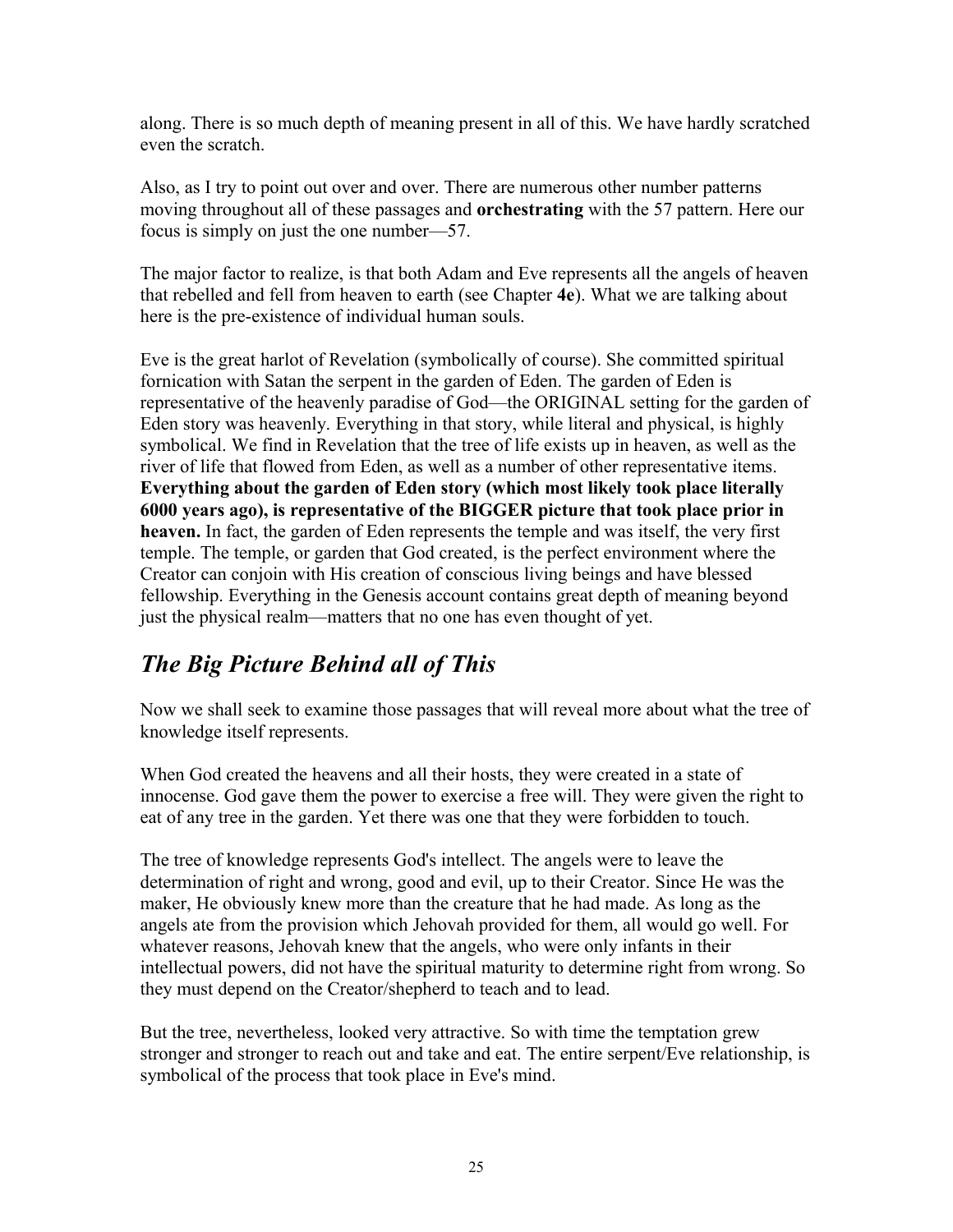What theomatics is going to show us, is that when Adam fell, it was because **he thought that he had the ability** to handle the situation. But God knew otherwise. As the all wise Creator, the Lord knew that His new creation did not even begin to posess the necessary maturity and spiritual development requirements. If they chose to disobey His command, they would inevitably face certain death and extinction. Eternal life was never promised to Lucifer and the angels. In essense, they were on probation. The tree of life was strictly off limits.

#### *The Intellect of God*

It was shown earlier how the following expressions fit this pattern.

TO KNOW GOOD AND EVIL 57 x 7 x 2 <u>Gen ארב ורע' 3:22 </u> YOU WILL BE LIKE GOD 570 Gen 3:5 'הייתם באלהים

Here now is a verse from the book of Romans. This is our key.

"For who hath known the mind of the Lord? or who hath been his counsellor?" (Rom. 11:34).

FOR WHO HATH KNOWN 456 x 3

Rom  $11:34$  Tic  $\epsilon$ yv $\omega$ 

### THE MIND (or understanding) 570

vouv

And this word also carries the same precise concept.

"For this people's heart is waxed gross, and their ears are dull of hearing, and their eyes they have closed; lest at any time they should see with their eyes and hear with their ears, and should understand with their heart, and should be converted, and I should heal them" (Mat 13:15).

#### UNDERSTAND 570 x 3

Mat  $13:15$  συνωσιν'

And later I found this word.

"For we write none other things unto you, than what ye read or acknowledge; and I trust you will perceive even to the end" (2 Cor 1:13).

# PERCEIVE 456 x 3

2 Cor 1:13 επιγνωσεσθε'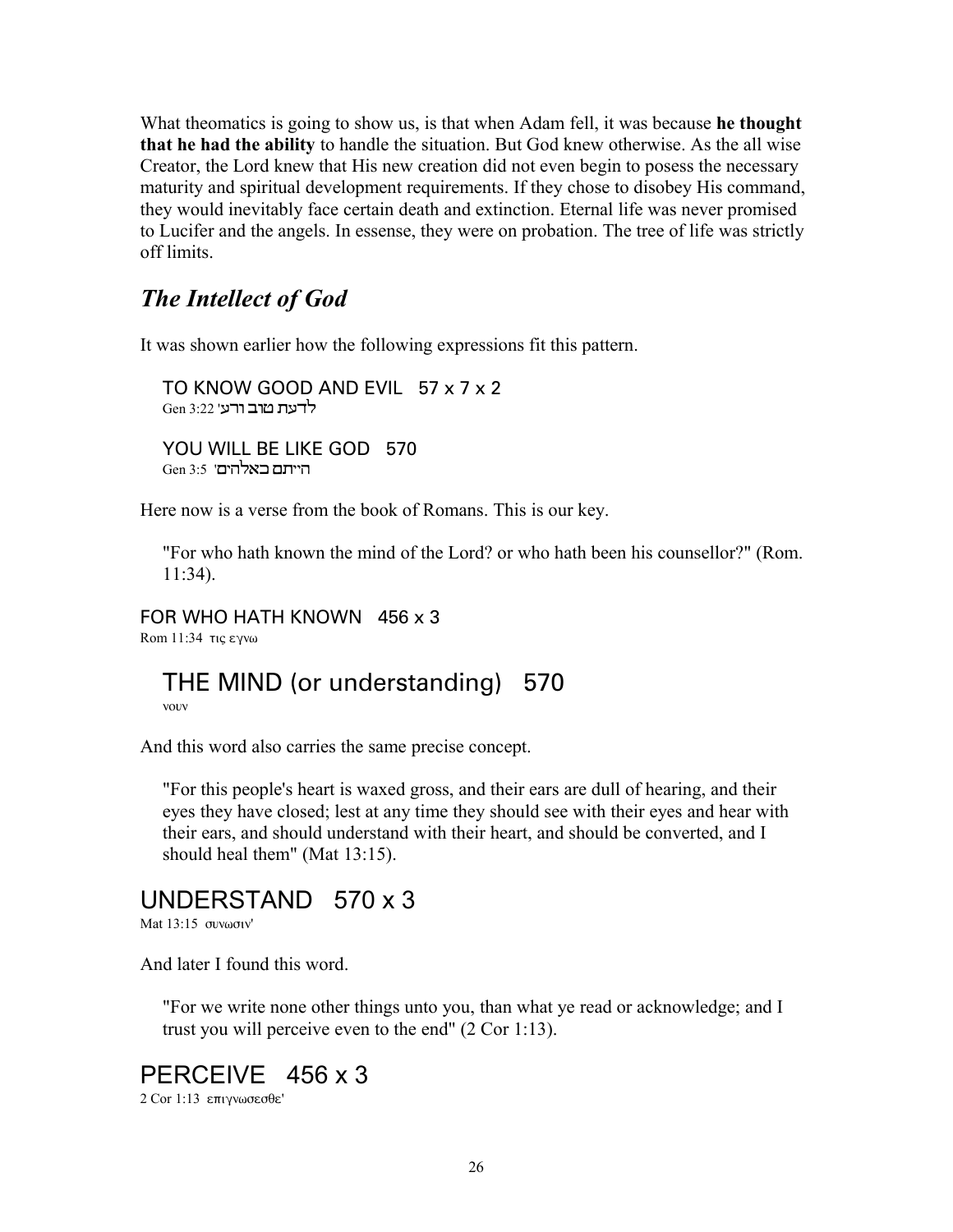Yet this same basic verse appears again over in 1 Corinthians. Look what happens this time. The way the feature works out goes right to the heart of the angels intent of getting into heaven and telling God the way it is.

"For who hath known the mind of the Lord, that he may instruct him? But we have the mind of Christ" (1 Cor 2:16).

THAT HE MAY INSTRUCT (Him) 570 x 2

 $1$  Cor  $2:16$  oς συμβιβασει

So what the above obviously shows, is that the tree of knowledge is really God's very mind or intellect. Let us look at the previous verse.

"O the depth of the riches both of the wisdom and knowledge of God! How inscrutable are his judgments, and unsearchable his ways! (Rom. 11:33).

AND UNSEARCHABLE HIS WAYS 456 x 6

Rom 11:33 και ανεξιχνιαστοι αι οδοι αυτου"

#### UNSEARCHABLE 456 x 3

ανεξιχνιαστοι'

When Adam and Eve ate (456), they were trying to get ahold of that which is "unsearchable" (456). The following goes right along with that theme.

"Casting down imaginations, and every g that exalteth itself against the knowledge of God, and bringing into captivity every thought to the obedience of Christ" (2 Cor 10:5).

### AND EVERY HIGH THING THAT EXALTETH 456 x 12 ITSELF AGAINST THE KNOWLEDGE

2 Cor 10:5  $\kappa$ αι παν υψωμα επαιρομενον κατα της γνωσεως

The times 15 shows the power.

#### THE KNOWLEDGE 57 x 15 x 3

της γνωσεως'

In reference to one exalting himself, here is a verse.

"But so shall it not be among you: but whosoever wishes be great among you, shall be your servant" (Mark 10:43).

### WISHES TO BE GREAT AMONG YOU 570 x 2

Mar 10:43 θελη μεγας γενεσθαι εν υμιν'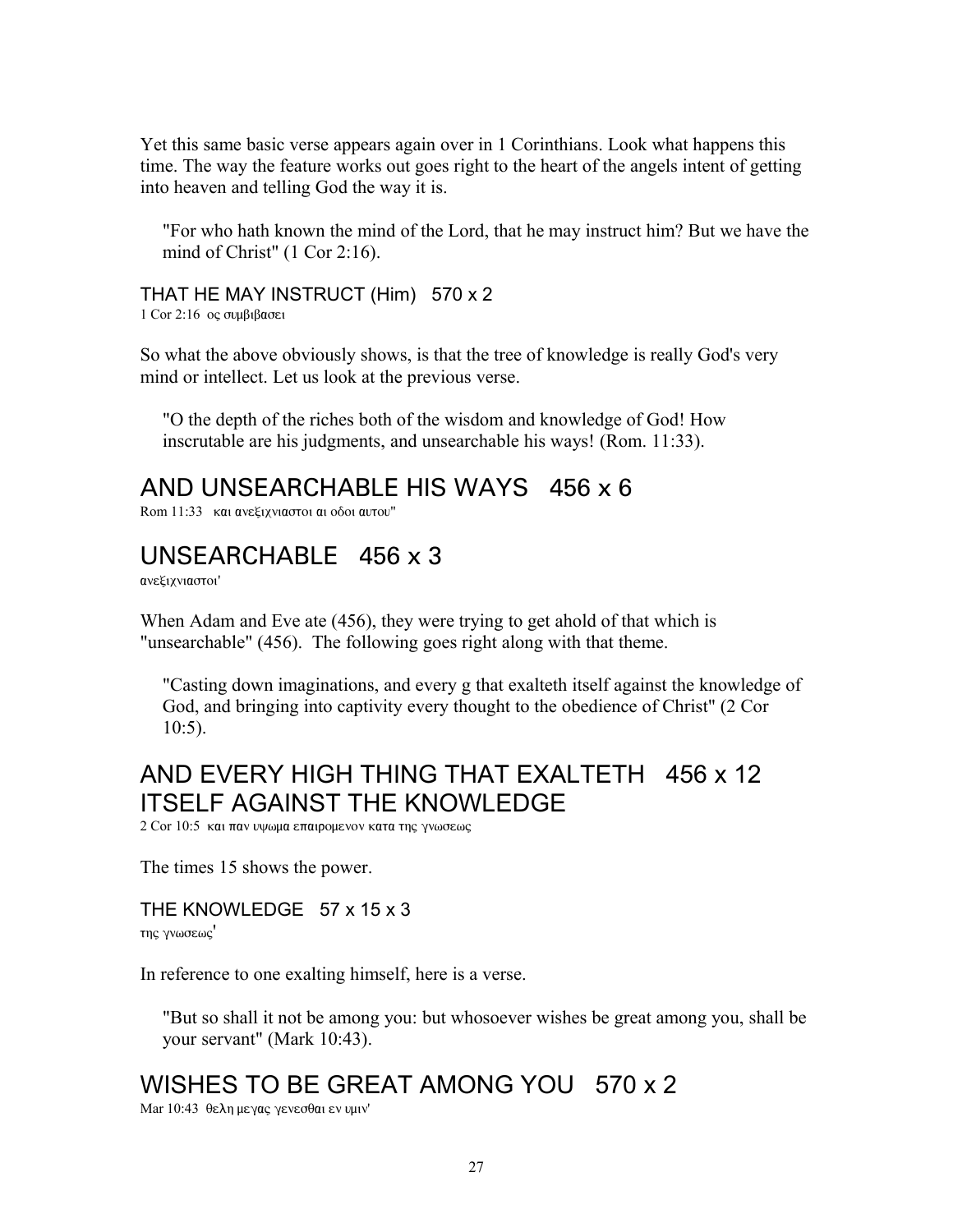Just to show how these theomatic concepts are embedded, compare the above feature with the next verse. Denying one's self is the EXACT OPPOSITE of what Eve did.

"And he said to them all, If any man will come after me, let him deny himself, and take up his cross daily, and follow me" (Luke 9:23).

LET HIM DENY (Himself) 456 x 3 Luk 9:23  $apvnora<sub>0</sub>$ <sup>'</sup>

We see the 456 here, because in the garden this is the EXACT OPPOSITE of what Eve did—she did not deny herself anything whatsoever.

Now let us move to the Hebrew Old Testament. There are no Hebrew words that refer specifically to the "mind" of God or the "mind" of the Lord. Instead the words "spirit" and "will" are translated as "mind." The above passage from Romans concerning "the mind of the Lord," is a direct quotation from Isaiah:

"Who hath understood the mind (Spirit) of Jehovah, or being his counsellor hath taught him?" (Isa. 40:13).

UNDERSTOOD THE MIND 57 x 12  $Isa 40:13$  תכו רוח

And the King James translates the following as "mind of the Lord."

"And they put him in ward, that the mind (will) of Jehovah might be showed them" (Lev. 24:12).

#### THE MIND OF JEHOVAH 57 x 2

Lev 24:12 "הוהו

Again, the Spirit and will of the Lord are mind of the Lord. But there is a verse that uses the Hebrew word for "thoughts" in reference to the Lord. Notice the 57 x 13.

"But they know not of the thoughts of the Lord, neither understand they his counsel: for he shall gather them as the sheaves into the floor" (Mic. 4:12).

THOUGHTS OF JEHOVAH 57 x 13  $Mic$  4:12 'הוהי

The following passage is probably the most famous to do with God's thoughts.

"For not the thoughts of me the thoughts of you, and neither the ways of you the ways of me, saith the Lord." (Isa. 55:8).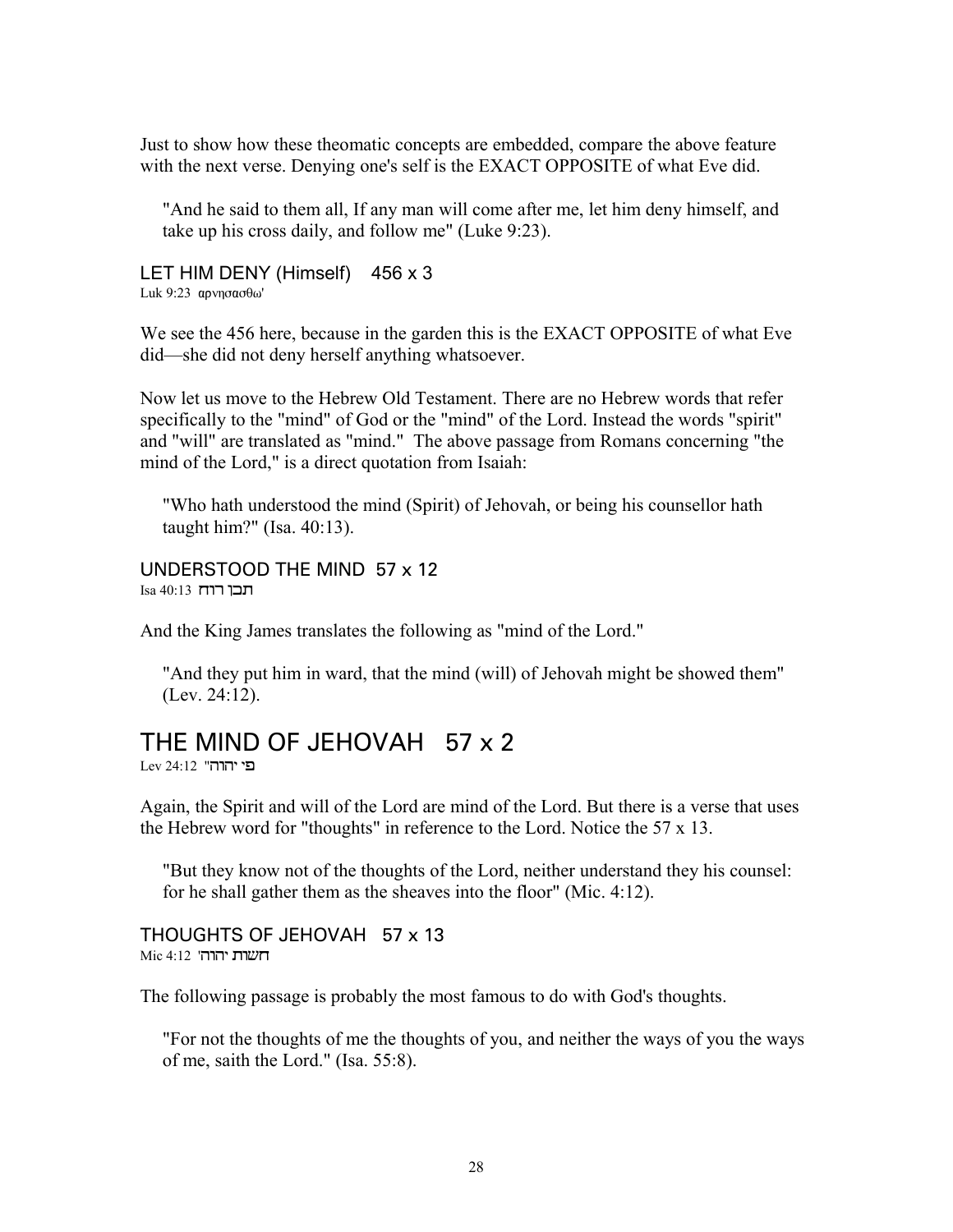#### FOR NOT THE THOUGHTS OF ME THE THOUGHTS OF YOU 57 x 29 Isa 55:8 בי לא מחשבות בא§ Isa 55:8

#### NOT THE THOUGHTS OF ME 57 x 7 x 2 לא מח*וע*בוחי

The multiple of 57 x 7 is extremely significant as we will see later—in relation to the eternal mysteries of God.

In Romans 16:26 it refers to "the command of the eternal God." The following has to do with God's eternal nature.

THE COMMAND OF THE ETERNAL GOD 570 x 4 Rom 16:26 επιταγην αιωνιου θεου"

THE COMMAND 456 επιταγην'

When man ate from the forbidden tree, it clearly violated God's position as the eternal God.

#### THE ETERNAL GOD 456 x 4

 $a$ <sub>iô</sub>vioù  $a$ sou'

The number 16 (4 x 4) speaks of absolute solidity.

The above passage relates to the previous verse 25, which refers to the eternal mystery of God (also 570), which was set forth by the command of the eternal God. It was that eternal mystery that Eve and the angels desired to look into, which was specifically commanded by God to be off limits. We'll examine that passage later.

We find a whole raft of 57 features with the following expressions.

GLORY FROM THE ONLY GOD 57 x 26 Joh 5:44 δοξαν παρα μονου θεου'

FROM THE ONLY GOD 57 x 29 την παρα μονου θεου'

THE GLORY 57 x 6 Mat  $19:28$   $\delta$ o $\zeta$ ng

GLORY OF THE INCORRUPTIBLE GOD 57 x 9 x 4 Rom. 1:23 δοξαν αφθαρτου θεου"

GLORY OF THE INCORRUPTIBLE 57 x 41 δοξαν του αφθαρτου'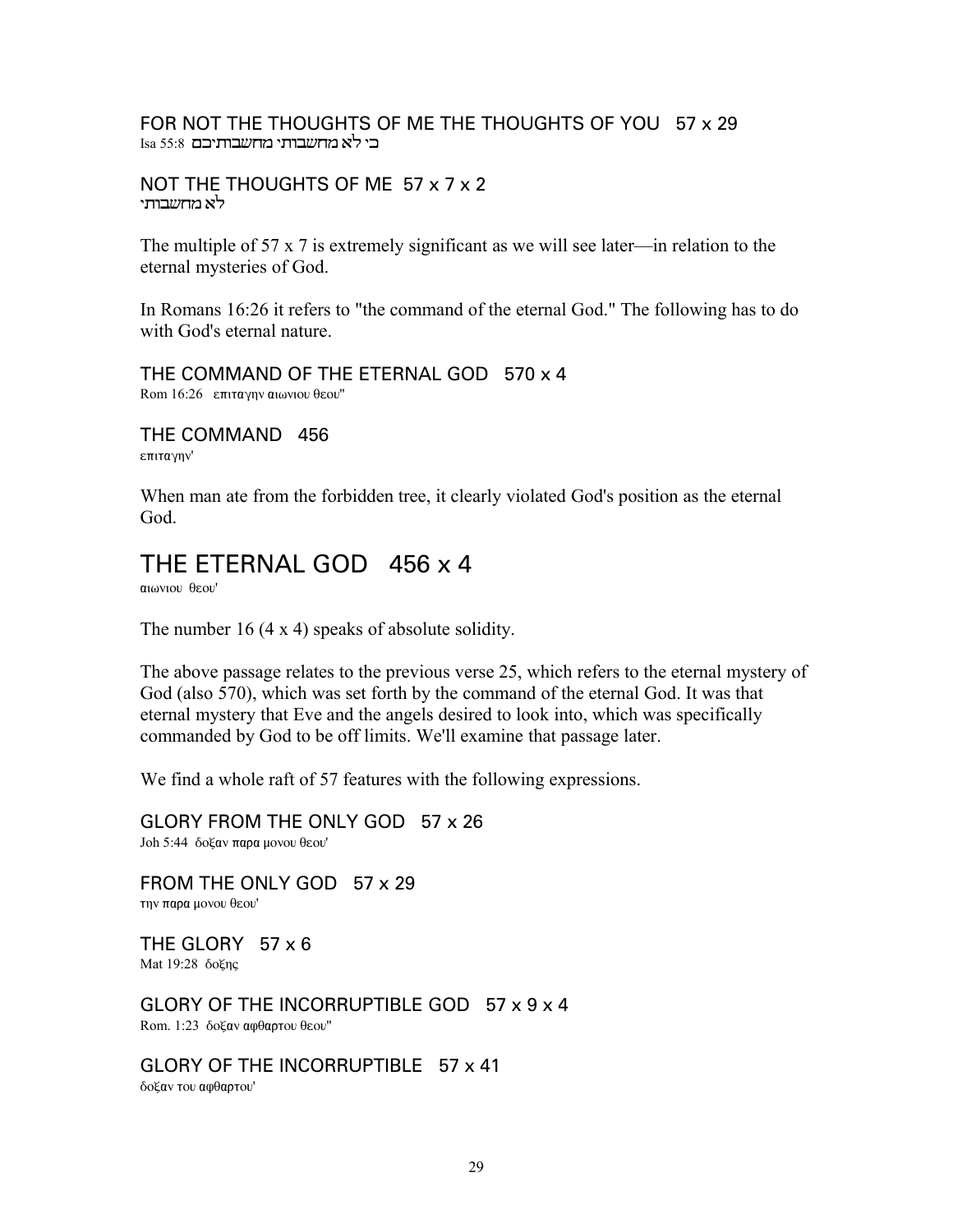"Now unto the King eternal, immortal, invisible, the only wise God, be honour and glory for ever and ever. Amen" (1 Tim. 1:17).

THE KING ETERNAL 57 x 74

1 Tim 1:17 τω βασιλει των αιωνων'

The next two examples from the above are almost unbelievable. This passage is referring to the eternal, immortal, invisible and only wise God.

#### ETERNAL 570 x 2

Rom  $6:23$   $6:23$ 

The following examples all have the same value of 570 x 3. It will be "impossible" for anyone to look at the following three, and say that the way the numbers worked out, is only coincidence. The following will clearly demonstrate the significance of the tree of knowledge—**what Adam and Eve were ultimately trying to get at.** They wanted to get a handle on the eternal, incorruptible, and invisible realm of God.

ETERNAL  $570 \times 3$  $1$  Tim  $1:17$   $\alpha$ 1 $\omega$ v $\omega$ v'

INCORRUPTIBLE 570 x 3 1 Tim 1:17 αφθαρτω'

INVISIBLE 570 x 3 Col 1:15 του αορατου"

And guess what the value is for the Hebrew word meaning "eternal?" Again, a 57 x 3 carries the same significance as though the feature was 570 x 3.

ETERNAL 57 x 3 Exo 3:15 'Exo

And interestingly, the following expression also has the same value of 57 x 3.

BEGINNING OF THE COSMOS 570 x 3 Mat  $24:21$  αρχης κοσμου'

Here are yet more Jehovah examples.

"And Abraham planted a grove in Beersheba, and called there on the name of the Jehovah God eternal" (Gen. 21:33).

THE NAME OF JEHOVAH GOD 57 x 7  $G$ E בשת יהוה אל  $G$ הו

THE NAME  $57 \times 3 \times 2$ Æ™Â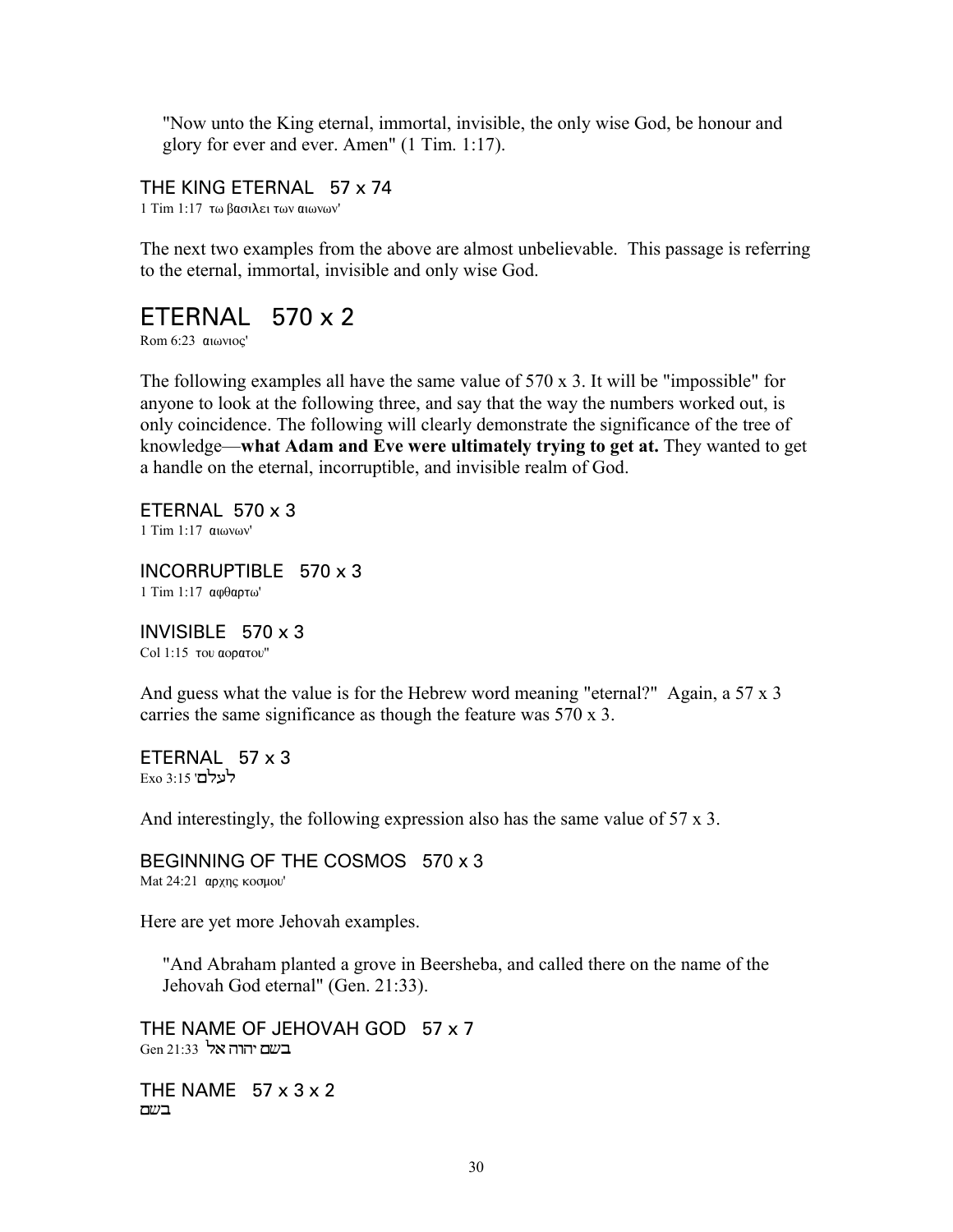JEHOVAH GOD 57 יהוה אל

And now this reference.

THE ETERNAL JEHOVAH 57 x 3 Hab 1:11 'הוה'

ETERNAL 57 x 3 Exo. 3:15 '**כעלם** 

The obvious reason why the above works out to 57, is because the specific reference is referring the ETERNAL Jehovah God.

Paul stated, "for there is one God who will justify…"

#### ONE GOD 570

Rom  $3:29$   $\epsilon$ iç o θεος'

Now look at this! In the Greek it reads, "image of the God the invisible."

#### IMAGE OF GOD 456 x 3

 $Col 1:15$  εικων θεου'

THE INVISIBLE 570 x 3 του αορατου"

The number 25 (5 x 5) is clearly the number of the eternal in theomatics. To a person familiar with this 25 structure, this feature is just outstanding.

THE INVISIBLE GOD 57 x 25 θεου αορατου'

Time and time again we keep seeing the 57 x 3 pop up to do with God Himself specifically.

THE DIVINE NATURE  $57 \times 3 \times 3$ Act  $7:29$  to  $\theta$ ειον'

"For He is the head of all rule and authority" (Col. 2:10).

THE HEAD 570

Col 2:10 η κεφαλη"

In relation to all the above, the following is not too surprising.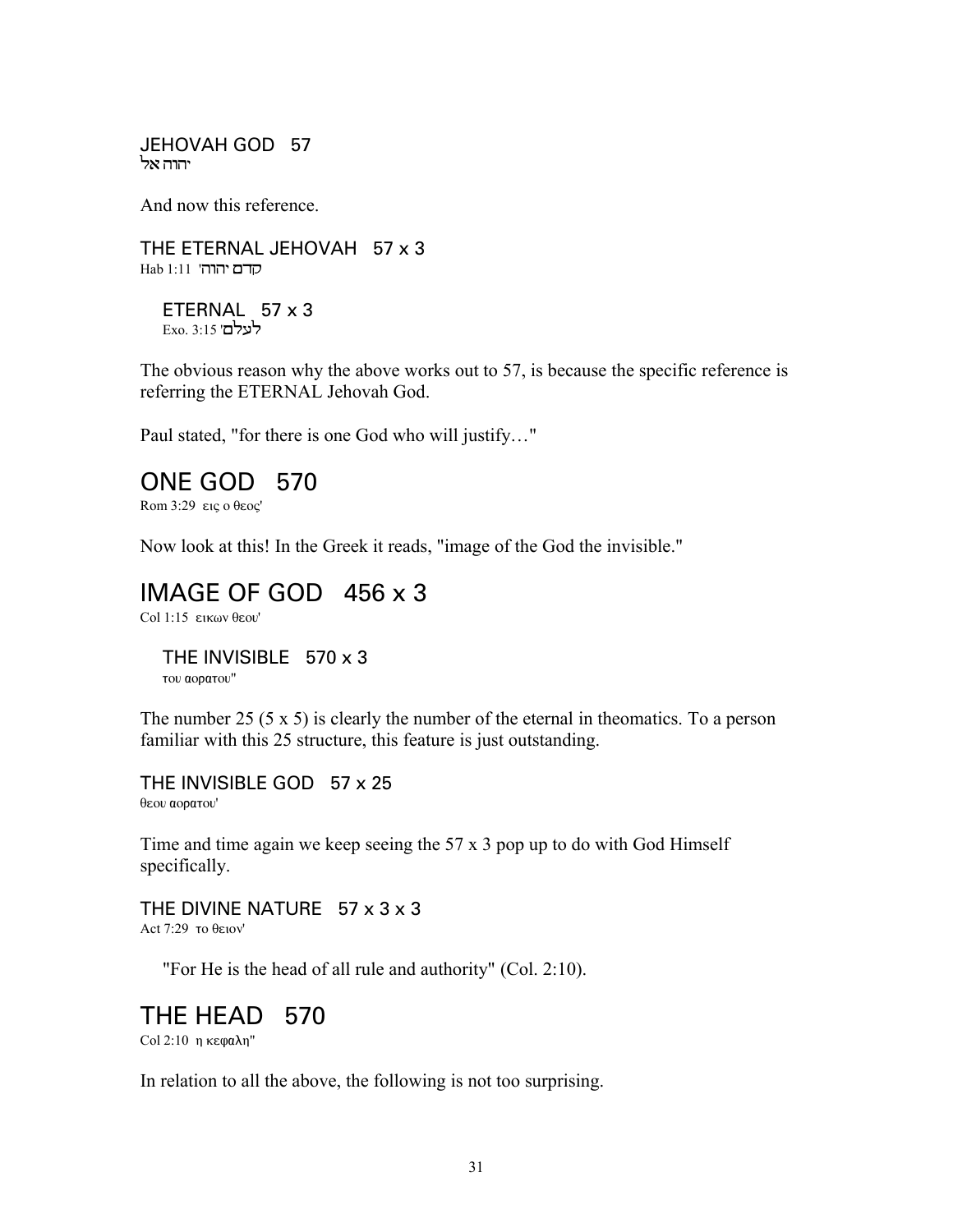#### THE ONLY ONE HAVING IMMORTALITY 570 x 4

1 Tim 6:16 ο μονος εχων αθανασιαν"

"To whom be honor and eternal dominion" (1 Tim. 6:16).

#### AND ETERNAL DOMINION 570 x 3

και κρατος αιωνιον"'

"In whom are all the treasures of wisdom and knowledge hidden" (Col. 2:3).

IN WHOM 57 x 3 x 5 Col 2:3  $\epsilon$ v $\omega$ 

THE TREASURES 57 x 14 θησαυροι

Here again is the multiple of 15, the *power* number.

KNOWLEDGE 57 x 15 x 3 της γνωσεως'

#### KNOWLEDGE HIDDEN 57 x 67

της γνωσεως αποκρυφοι"

There are so many multiples of 57 in the above passage, when longer portions or phrases are examined. Let us move up to previous verse.

"That their hearts might be comforted, being knit together in love, and unto all the riches of the full assurance of understanding, unto the full knowledge of the mystery of God, of Christ (Col. 2:2).

UNTO THE FULL KNOWLEDGE 57 x 7 x 5 Col 2:2 εις επιγνωσιν"

#### FULL KNOWLEDGE OF THE MYSTERY 456 x 3

επιγνωσιν μυστηριου

# FULL KNOWLEDGE OF THE MYSTERY OF GOD 570 x 7

επιγνωσιν του μυστηριου θεου

"Now to him that is of power to stablish you according to my gospel, and the preaching of Jesus Christ, according to the revelation of the mystery in the times eternal kept secret" (Rom. 16:25).

REVELATION OF THE MYSTERY IN THE TIMES 570 x 7 Rom 16:25 αποκαλυψιν μυστηριου χρονοις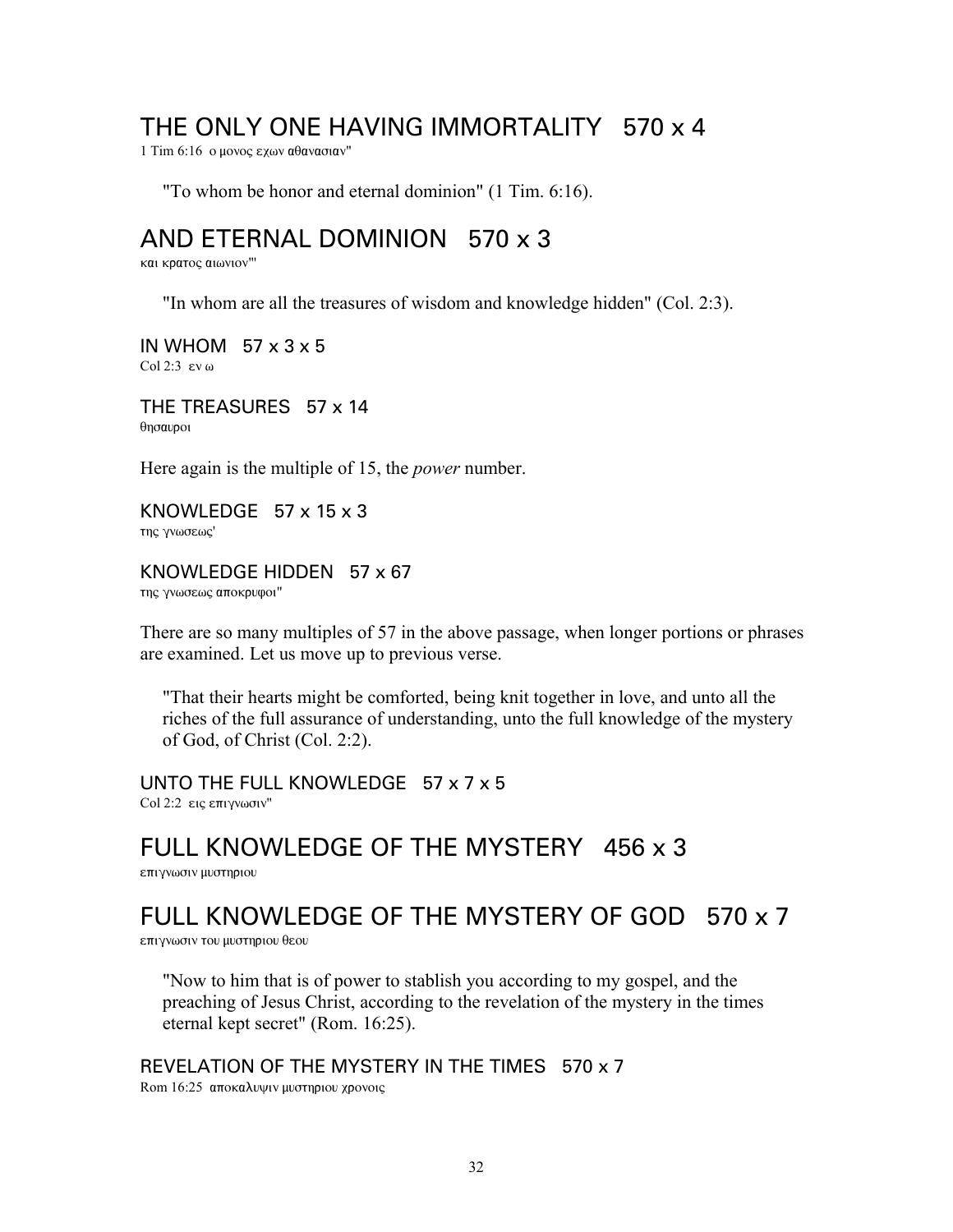#### ETERNAL 570 x 3

 $1$  Tim  $1:17$   $\alpha$ <sub>1</sub> $\omega$ <sub>2</sub> $\omega$ <sup>'</sup>

"But we speak of God the wisdom in mystery hidden, which God ordained before the world unto our glory" (1 Cor. 2:7).

#### WISDOM IN MYSTERY HIDDEN 570 x 7

 $1$  Cor 2:7 σοφιαν εν μυστηριω την αποκεκρυμμενην'

"And to make all men see what is the stewardship of the mystery hidden from the ages in God, the one who created all things" (Eph. 3:9).

### STEWARDSHIP OF THE MYSTERY HIDDEN 570 x 17 FROM THE AGES IN GOD

Eph 3:9 του μυστηριου οικονομια του αποκεκρυμμενου απο των αιωνων εν τω θεω'

### HIDDEN FROM THE AGES IN 570 x 7

του αποκεκρυμμενου απο αιωνων εν"

Here again we find the 13 factor to do with forbidden territory.

#### HIDDEN FROM 57 x 13 x 3

του αποκεκρυμμενου απο'

And now comes our last example. After all the 570 x 7 features above, the next example is absolutely awesome.

"Even the mystery hidden from the ages and from generations, but now is made manifest to his saints" (Col. 1:26).

### MYSTERY HIDDEN FROM THE AGES 570 x 7

Col 1:26 μυστηριον αποκεκρυμμενον απο αιωνων'

When Adam and Eve reached out their hand and took from the tree, they were trying to get a handle on the full knowledge of the eternal and hidden mysteries of God. When we begin to look at other passages that talk about the hidden mysteries of God, the 570 pattern literally explodes. The following example is also 57 x 7.

"… as the ministers of Christ, and stewards of the mysteries of God" (1 Co. 4:1).

#### MYSTERIES OF GOD 57 x 7 x 6

 $1$  Co 4:1 μυστηριων θεου"

The following will speak for itself. This is the key word. Eve sought to "know" (have the knowledge) of good and evil and thus be "be like God."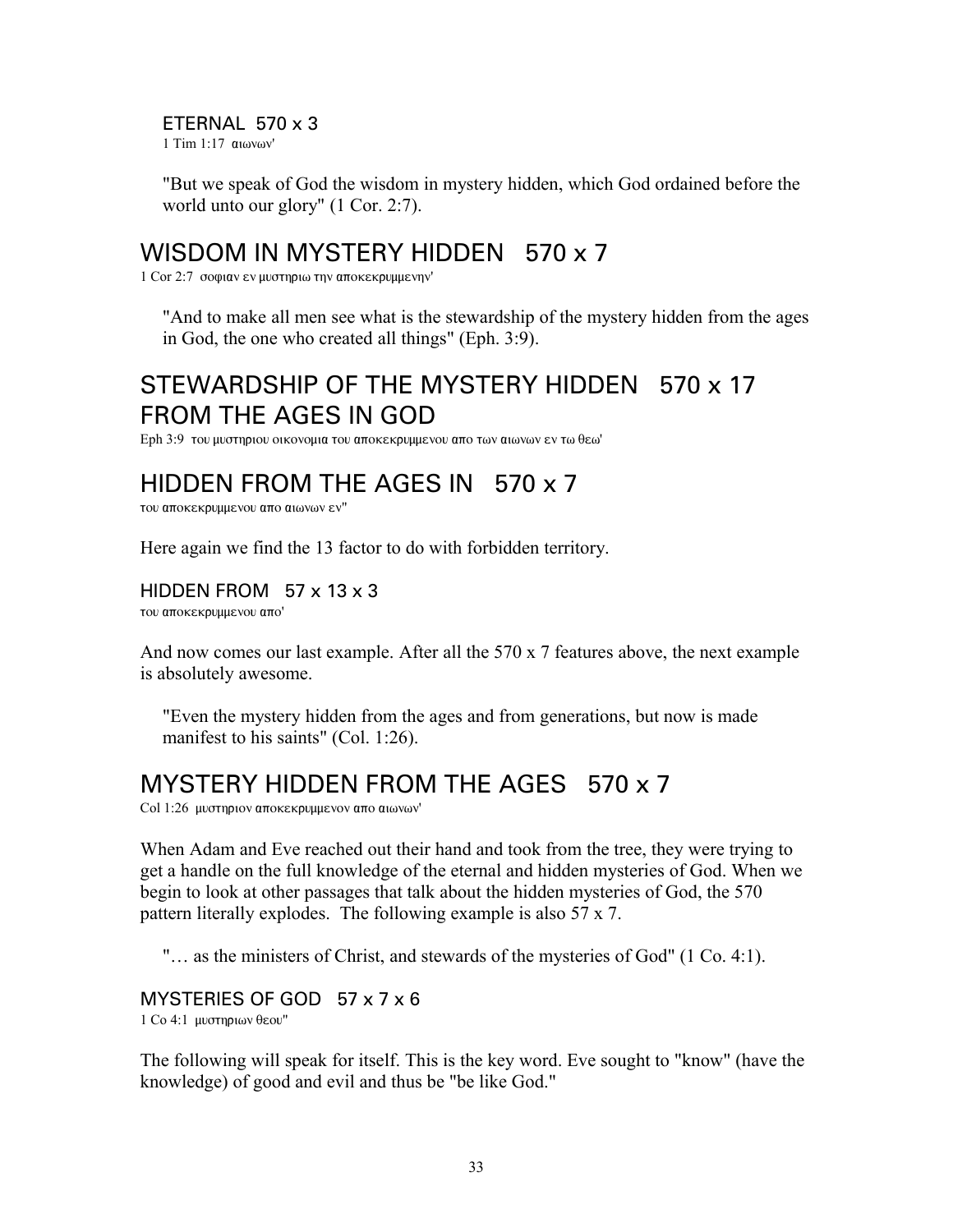"He answered and said unto them, Because it is given unto you to know the mysteries of the kingdom of heaven, but to them it is not given" (Mat. 13:11).

# TO KNOW 456 x 2

Mat  $13:11$   $\gamma$ vωναι"

YOU WILL BE LIKE GOD 570 Gen 3:5 'הייתם באלהים

When Eve disobeyed God and ate the forbidden fruit, in a certain sense she was trying to know the future. The following word working out to 570 is interesting in that context.

"Whereas ye know not what shall be on the morrow. For what is your life? It is even a vapor, that appeareth for a little time, and then vanisheth away" (James 4:14).

#### THE MORROW 570 x 2

Jam 4:14  $\tau$ nc auptov'

And in this same context, here are the words of Jesus. The x 25 has to do with eternal knowledge.

"At that time Jesus answered and said, I thank thee, O Father, Lord of heaven and earth, because thou hast hid these things from the wise and prudent, and hast revealed them unto babes" (Mat. 11:25).

HAST HID 57 x 25 Mat 11:25 εκρυψας'

#### *A verse in Job*

This verse in Job sort of says it all when it comes down to this concept.

"Canst thou by searching find out God? Or can you find out the almighty unto perfection? It is as high as heaven; what canst thou do? deeper than hell; what canst thou know?" (Job 11:7,8).

The phrase "Or can you find out the almighty unto perfection" can be translated, "or can you probe unto the limit of the Almighty."

# OR CAN YOU PROBE 570

 $J$ Job 11:7 "אם תמצא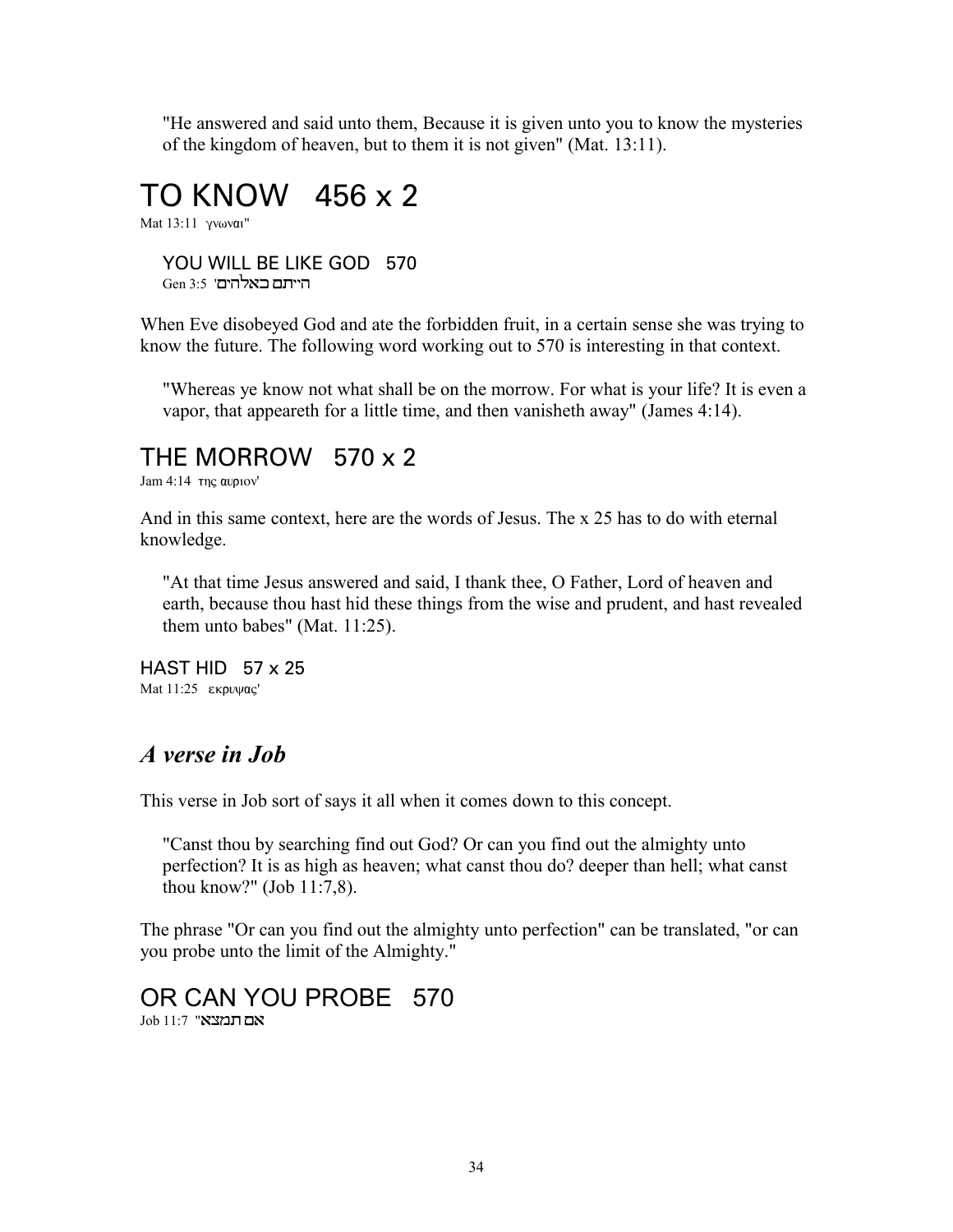#### *The Veil of the Temple*

Now the following is extremely significant. It was on the inner side of the veil in the holy of holies, that no one was allowed to step foot or they would surely perish. This is an area of study that I have not even begun looking into yet.

### THE INNER SIDE OF THE VEIL 570 x 6

Heb 6:19 το εσωτερον καταπετασματος'

When Paul was caught up to heaven, he "heard unspeakable words."

### HEARD UNSPEAKABLE WORDS 570 x 3

 $2$  Co. 12:4 ηκουσεν αρρητα ρηματα"'

In conjunction to all the above, here is a very well known passage in Deuteronomy.

"The secret things belong unto Jehovah our God: but those things which are revealed belong unto us and to our children for ever" (Deu.29:29)

#### THE SECRET THINGS BELONG UNTO (the Lord) 570 **נסתרת ל** 29:29

When Adam and Eve fell, they were attempting to look into things which they had no business. The following and very interesting Greek words seem to clearly indicate that.

"By faith Noah, being warned of God of things not seen as yet, moved with fear, prepared an ark to the saving of his house; by the which he condemned the world, and became heir of the righteousness which is by faith" (Heb 11:7).

### OF THINGS NOT YET (seen) 570 x 4

Heb 11:7 περι των μηδεπω"

### OF THINGS NOT YET (seen) 456 x 5

περι των μηδεπω"

When I saw the above concerning "things not yet seen," I thought of this verse in Job. It has always been the hope of man to understand the eternal.

"The waters wear the stones: thou washest away the things which grow out of the dust of the earth; and the hope of man thou destroyest" (Job 14:19).

AND THE HOPE (of man) 456 x 2  $Job$  14:19  $\pi$ הלקות

In relation to this whole theme, this has got to be one of the most important verses in the entire Bible.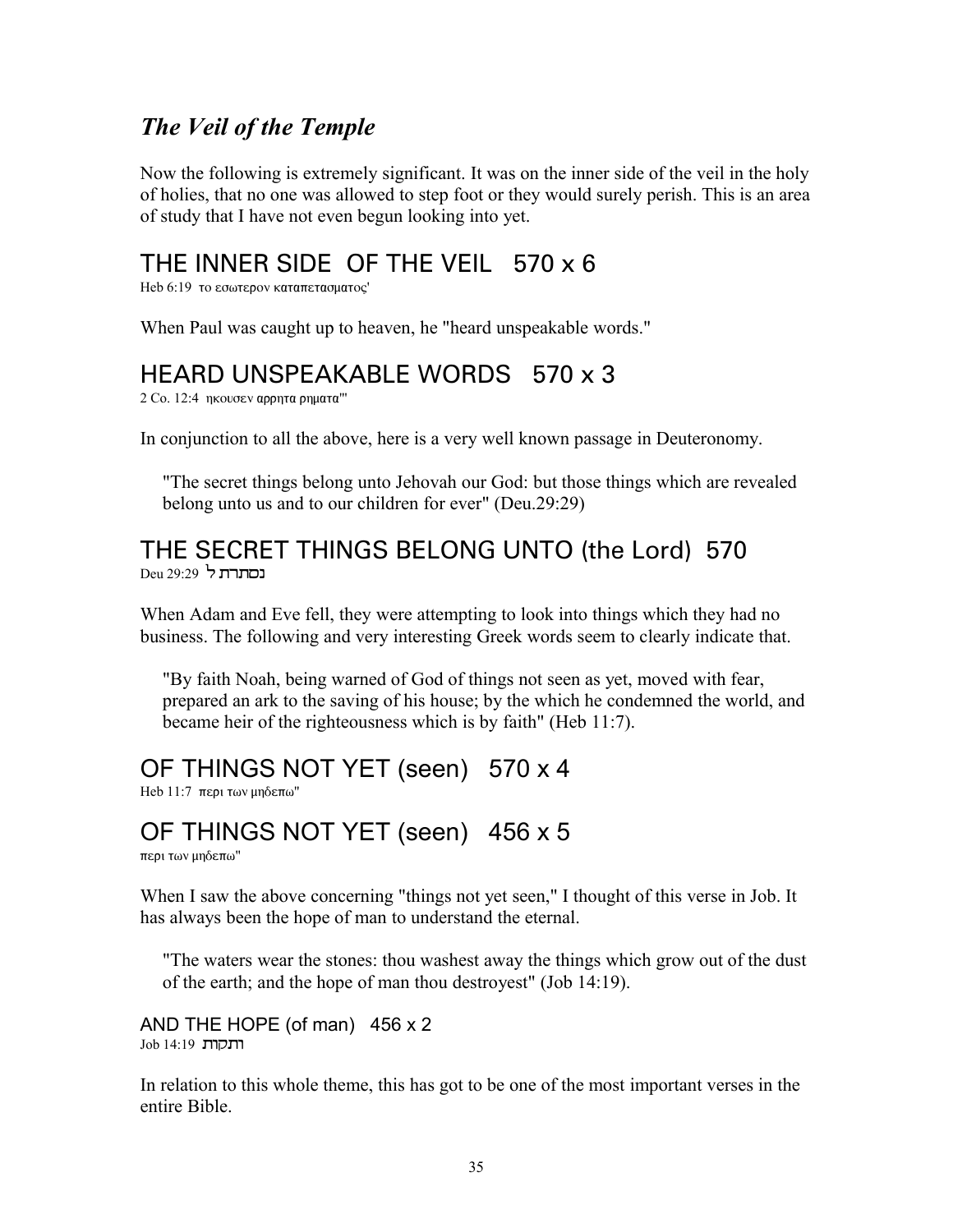"Who only hath immortality, dwelling in the light which no man can approach unto; whom no man hath seen, nor can see: to whom be honor and power everlasting. Amen" (1 Tim 6:16).

### WHO ONLY HATH IMMORTALITY 570 x 4

1 Tim 6:16 ο μονος εχων αθανασιαν"

#### WHO ONLY HATH IMMORTALITY 456 x 5

ο μονος εχων αθανασιαν"

The above are just a sampling of some of the more outstanding passages in the Bible.

### *The Rebellion of Lucifer and the Anointed Cherub in the Garden of Eden*

Virtually all Christians believe the following concerning the original sin.

- 1) A rebellion took place in heaven against God, between Lucifer (Satan) and the angels, and a certain number of them (one third) were cast out. Many people believe that these fallen angels then became the demons.
- 2) God then started a whole new creation on earth consisting of two brand new living beings named Adam and Eve, who had never pre-existed.
- 3) Satan or Lucifer, who had already fallen from heaven, then slipped incognito into the garden of Eden, and spoke to Eve through a beast of the field, i.e. a physical serpent.
- 4) And that is how all of us living today became sinners.

Theomatics has proven that this universally accepted belief is not true. It is something that millions of Christians have ASSUMED through reading scripture, although this is not directly taught and set forth in scripture. **The players in this game are completely different.** The reason no one has understood all of this, is because the real picture, is veiled behind a very elaborate and comprehensive system of symbolism.

Lucifer and the anointed Cherub—whom the Bible says was "in Eden the garden of God, " is none other than Adam, the guardian cherub. Ezekiel gives us the heavenly side of the Genesis picture (see Chapter **5f**).

If one reads carefully Ezekiel chapter 28, which is describing a heavenly angelic being, there can be no conclusion drawn other than the fact that this heavenly anointed cherub, whom the Bible specifially states "was in Eden," is speaking of Adam. There were only four beings present in the garden (other than the animals). (1) Jehovah, (2) Adam, (3) Eve, and (4) the serpent who was an animal. So whoever Jehovah was referring to in Ezekiel, had to be one of the above.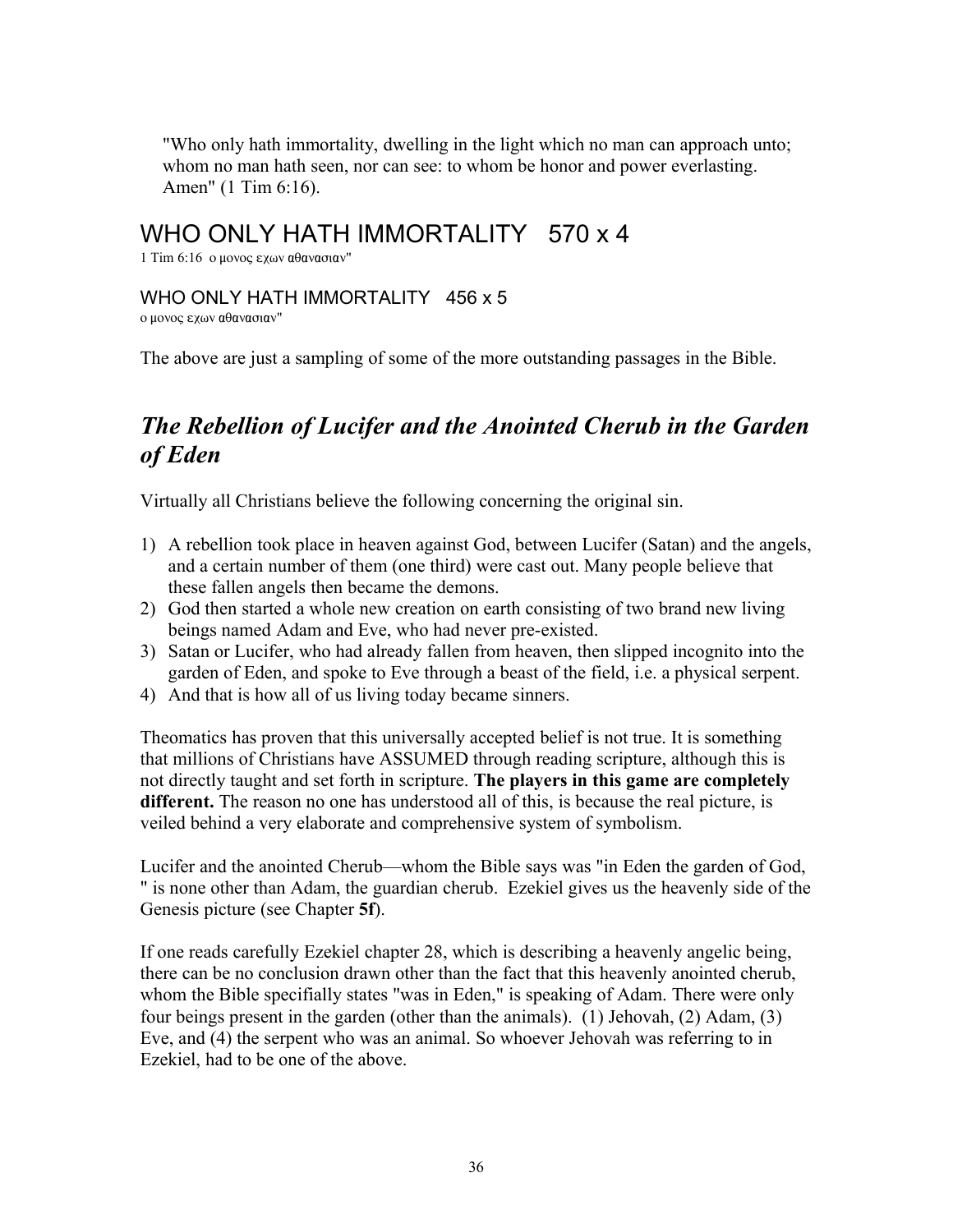- It states in Ezekiel that this anointed cherub, was the "guardian cherub." Who did God command to guard and keep the garden? It was not an animal or beast of the field (the serpent). It was Adam.
- Concerning the anointed cherub, it constantly refers to him trying to be like God? Who in the garden wanted to be God? It was Adam! Nothing is said about a serpent or animal trying to be equal to God. The serpent is simply the *symbolical* part of this story.

There are numerous theomatic patterns that overwhelmingly and conclusively prove, that the anointed cherub is in direct reference to Adam. Again, Ezekiel 28 is the heavenly picture of the Genesis account.

Now at the beginning of this chapter in Ezekiel 28, God uses an earthly king, "the ruler of Tyrus," as a symbol or type of the anointed cherub.

"Son of man, say unto the ruler of Tyrus, Thus saith the Lord GOD; Because thine heart is lifted up, and thou hast said, I am a God, I sit in the seat of God, in the midst of the seas" (Eze.  $28:2$ ).

Here again is the number 13, of the divinity.

THOU HAST SAID, 'I AM GOD' 57 x 13 Eze 28:2 "וחאמר אל אני

"Wilt thou say God I am, before him that slayeth thee? but thou shalt be a man, and no God, in the hand of him that slayeth thee" (Eze. 28:9).

WILT THOU SAY GOD 57 x 17 אמר תאמר אלהים' Eze 28:9

"thou art Adam (man), and not God, though you think the mind of you as the mind of God" (Eze. 28:2).

ADAM AND NOT GOD 57 x 2 אדם ולא אלי

Here again is the number of power or forcefulness.

THOUGH YOU THINK 57 x 15 ותתו"

"Therefore thus saith the Lord GOD; Because thou hast set thy mind as the mind of God" (Eze. 28:6).

The following is only five Hebrew words.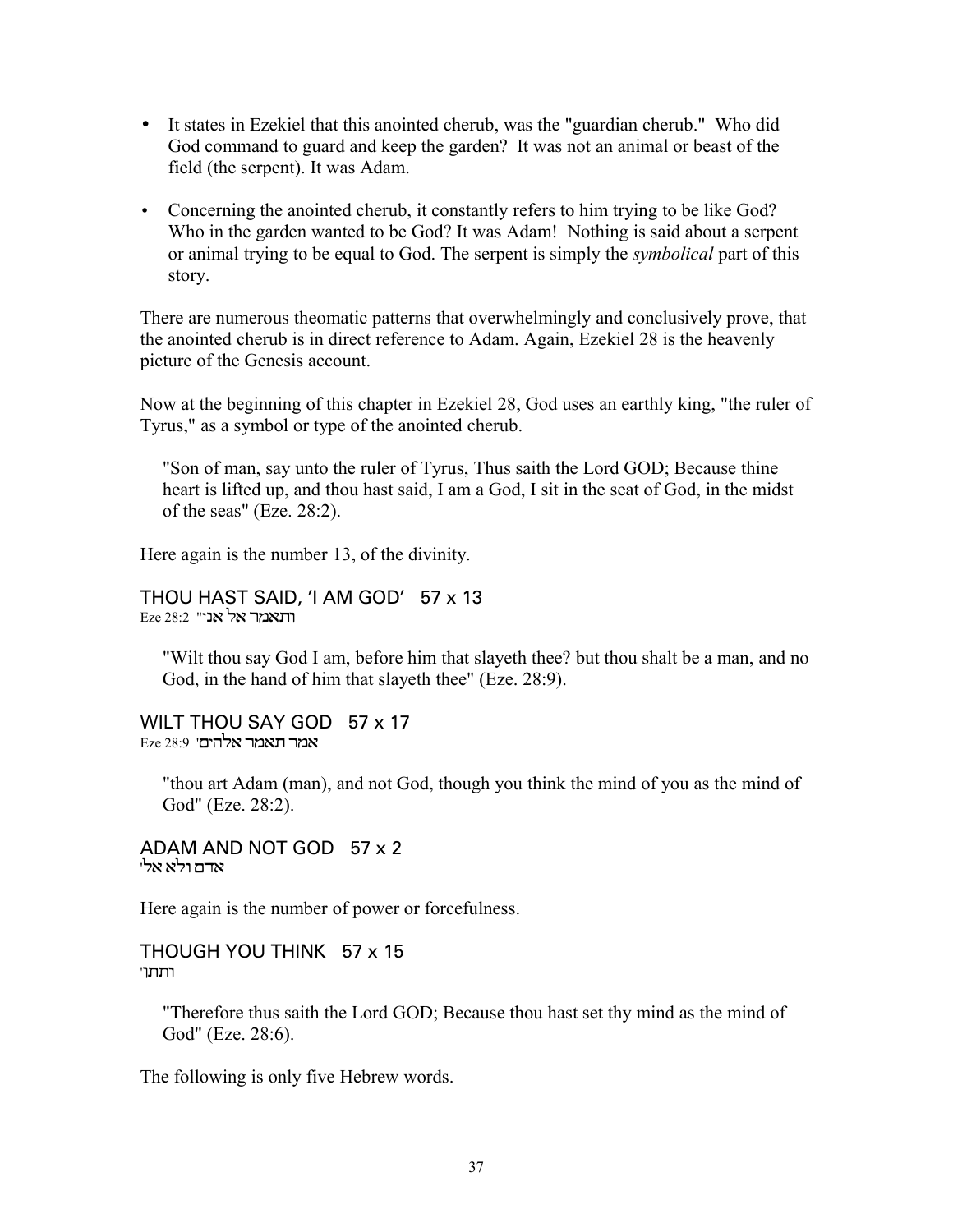## BECAUSE THOU HAST SET THY MIND 570 x 2 AS THE MIND OF GOD

יעו תתף לבבד כלב אלהים" Eze 28:6

"Thou wast perfect in thy ways from the day that thou wast created, till was found iniquity in thee" (Eze. 28:15).

### INIQUITY  $57 \times 9$

צולתה" Eze 28:15

"Thou hast defiled thy sanctuaries by thy many iniquities" (Eze. 28:18).

### THY MANY INIQUITIES 57 x 7

Eze 28:18 'בוניד'

### **What About Lucifer?**

Now let us turn to Isaiah, the parallel passage that talks about Lucifer. It was in the heart of Lucifer, in his innermost being, where iniquity sprung to life.

"For thou hast said in thine heart, to the heavens I will ascend at-above the stars of God I will raise my throne." (Isa. 14:13).

## IN THINE HEART 57

Isa 14·13 בלבבד'

The following is only seven Hebrew words.

# TO THE HEAVENS I WILL ASCEND AT-ABOVE 570 x 2 THE STARS OF GOD I WILL RAISE MY THRONE

השמים אעלה ממעל לכוכבי אל ארים כסאי"

Here are two of the famous "I wills."

I WILL ASCEND AT-ABOVE 57 x 5 אעלה ממעלי

I WILL EXALT MY THRONE 57 x 6 ארים בסאי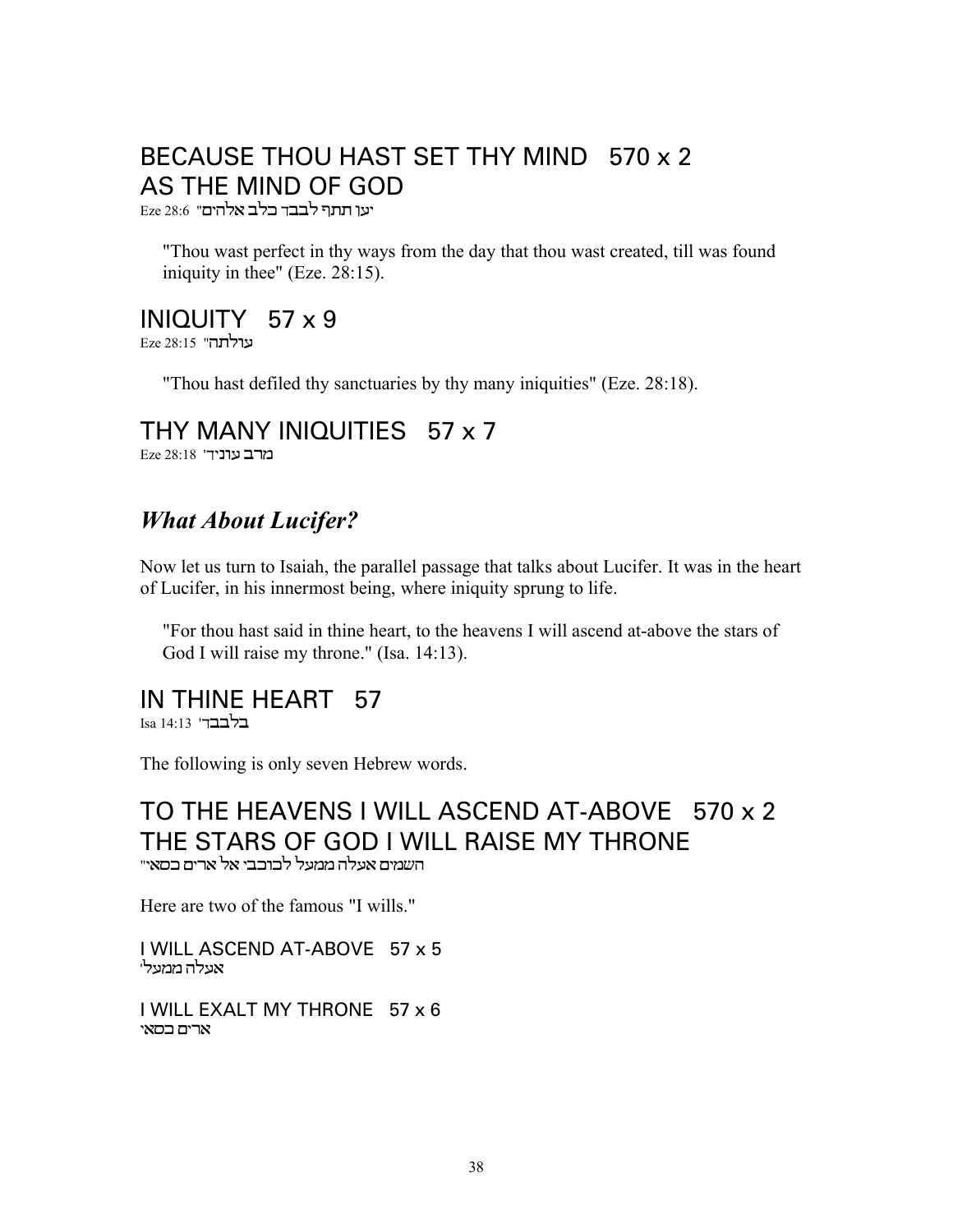#### *The Man of Sin*

There is one other passage in scripture that is very prevalent and which relates to all of this. In second Thessalonians, it talks about Adam—the man of sin and son of perdition —who set himself up in the very temple of God (the garden of Eden was the original temple), showing himself to be God. This entire passage is packed with so many 57s; we will have time to examine only a handful of the shortest and most clear cut examples.

"Who opposeth and exalteth himself above all that is called God, or object of worship" (2 Th. 2:4).

#### WHO OPPOSETH AND EXALTETH HIMSELF 57 x 7 x 5

 $(mt)$  2 Th. 2:4 ο αντικειμενος και υπεραιρομενος"

"above all that is called God."

### CALLED GOD 456

Λενομενον θεον'

"or object of worship"

#### OR OBJECT OF WORSHIP 456

η σεβασμα'

Here is the only 570 that was found. It makes perfect sense the way it worked out.

"So that he as God sitteth in the temple of God, showing himself that he is God" (2 Th. 2:4).

### HE AS GOD SITTTETH IN THE TEMPLE OF GOD 570 x 8 SHOWING HIMSELF THAT

αυτον εις τον ναον θεου καθισαι αποδεικνυντα εαυτον οτι'

### HE IS GOD 57 x 7 x 2

εστι θεος'

HE IS  $57 \times 9$  $\epsilon$ στι"

GOD 57 x 5  $θ$ εος'

It is in the temple, in the holy of holies, that God's very eternal nature dwells. We saw earlier that the expressions, "eternal," "incorruptible," and "invisible," had a value of 570 x 3, or 1710. Here the word "temple" also has a value of 171, or 57 x 3.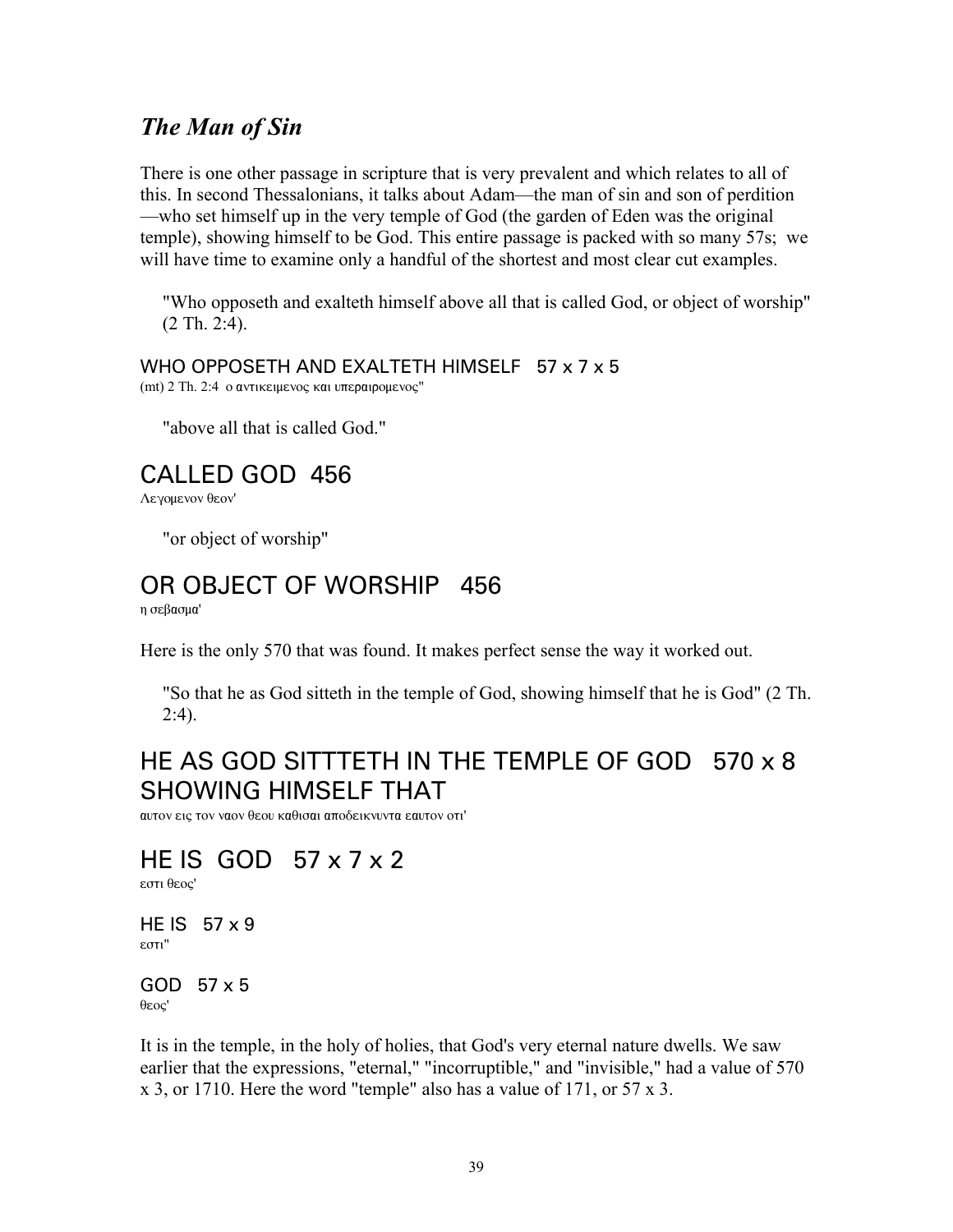THE TEMPLE OF GOD 57 x 25 ναον του θεου

THE TEMPLE 57 x 3  $v$ a $\alpha$ 

OF GOD 57 x 22 TOU <del>O</del>EOU

If one will carefully study this entire passage in 2 Thessalonians, it will be clearly evident that the whole thing is talking about the original sin in the garden of Eden. It apparently has nothing to do with a supposed "Antichrist" setting himself up in a physical temple in Jerusalem, after the Church has been raptured, just before Jesus returns. Of course the garden of Eden was the first original temple.

### *Another Interesting Sidelight*

One very interesting scripture related to another topic and pattern, is found in verse 6 concerning this man of sin, where it says that "ye know what withholdeth that he might be revealed in his time." The word "time" has a value of 930—the same age at which Adam died. The beast of Revelation 3 is unmistakably linked to Adam, who was wounded by the sword, and who came to life again (now as Satan—a spiritual force and power.) Both Lucifer in Isaiah and the anointed cherub in Ezekiel, died by the sword, and there is a whole theomatic structure of 930—the age at which Adam died—to do with death by the sword.

The discussion concerning Adam has been brief. Let's turn now and look at the female aspect.

### *Eve—the Great Harlot of Revelation*

Earlier it was shown, how a whole group of significant words and phrases, link the number 57 to Eve and the original sin. The words "the woman was deceived" had a value of 570, along with about a dozen other examples. Here we are going to tie together Eve with the book of Revelation, and show that she is THE woman in Revelation called "the great harlot." All of this is highly symbolical, as Eve (mother of all the living), represents the entire human race living upon earth.

The first time we see Eve is in Revelation 12.

"And there appeared a great wonder in heaven; a woman clothed with the sun, and the moon under her feet, and upon her head a crown of twelve stars:

And she being with child cried, travailing in birth, and pained to be delivered. And there appeared another wonder in heaven; and behold a great red dragon, having seven heads and ten horns, and seven crowns upon his heads.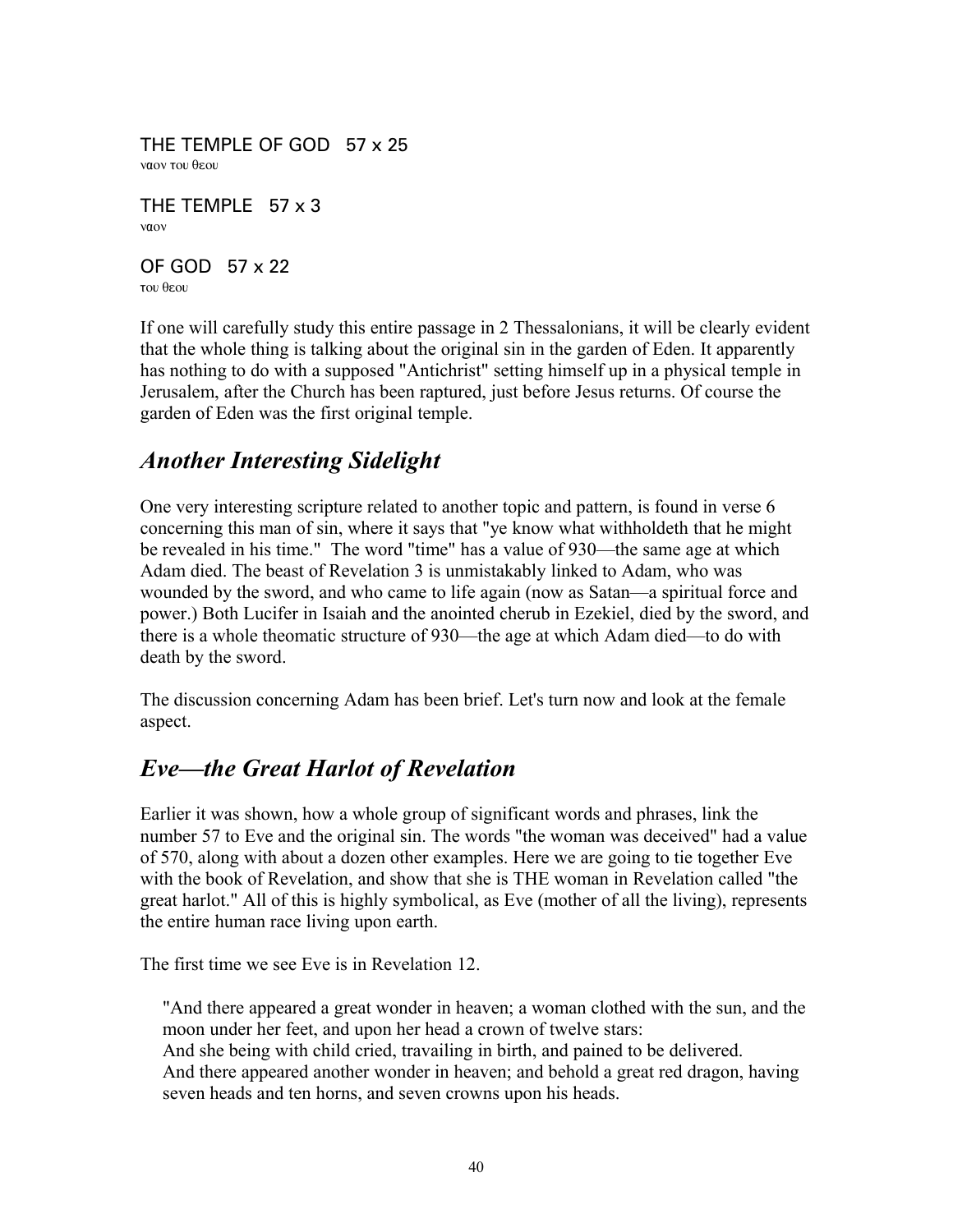And his tail drew the third part of the stars of heaven, and did cast them to the earth: and the dragon stood before the woman which was ready to be delivered, for to devour her child as soon as it was born" (Rev. 12:1-4).

This chapter describes the great battle going on between the dragon/serpent, the woman, and the stars (angels) falling from heaven. **A careful analysis will show that all of this is intertwined and tied together**—the woman and the stars are in essence the same thing. The woman who is Eve, mother of all the living, is pregnant and ready to give birth. The child that she bears is none other than Jesus, who was born of a woman. Both the words "her child" and "the man child," have numerical values of 888—the same as Jesus. Now here is something else very interesting. Mary, although "blessed among women," is clearly the extension of Eve.

 $EVE = 19$ חוה

 $MARY = 190$ Luk. 1:27 Mapiau"

#### *The Woman, the Dragon, and the Stars*

In a little while we will look at a number of examples from this Revelation passage, showing that Eve (and Adam too) represents all the stars or angels of heaven that rebelled and fell to earth. It should also be pointed out that there is a direct and very obvious connection in this chapter between the woman and the dragon/serpent. In Revelation 12 the great red dragon who has "seven heads and ten horns," stands before the woman. Later on in Revelation, Eve—who by then is called "the great harlot"—is carried on the back of the same seven headed and ten horned beast, who is Satan and the devil (see Rev  $17:3-16$ .

As I began to look into the topics of fornication, adultery, harlotry, unfaithfulness, etc., there were so many references that I could have easily spent two to three days doing a comprehensive analysis. So the examples to be shown here will be very limited—just a few of the more obvious passages that jumped right out in front of me. Let's begin by looking at two from the Hebrew Old Testament.

Numerous examples have already been shown with the number 456 (57 x 8), relative to Eve eating the forbidden fruit. We will not take the time to list all these, but if you have been following carefully—numerous major, key, and specific words to do with Eve sinning come out to 456. Look now at the significance of this result here!

"How she became a harlot the faithful city! it was full of judgment; righteousness lodged in it; but now murderers" (Isa. 1:21).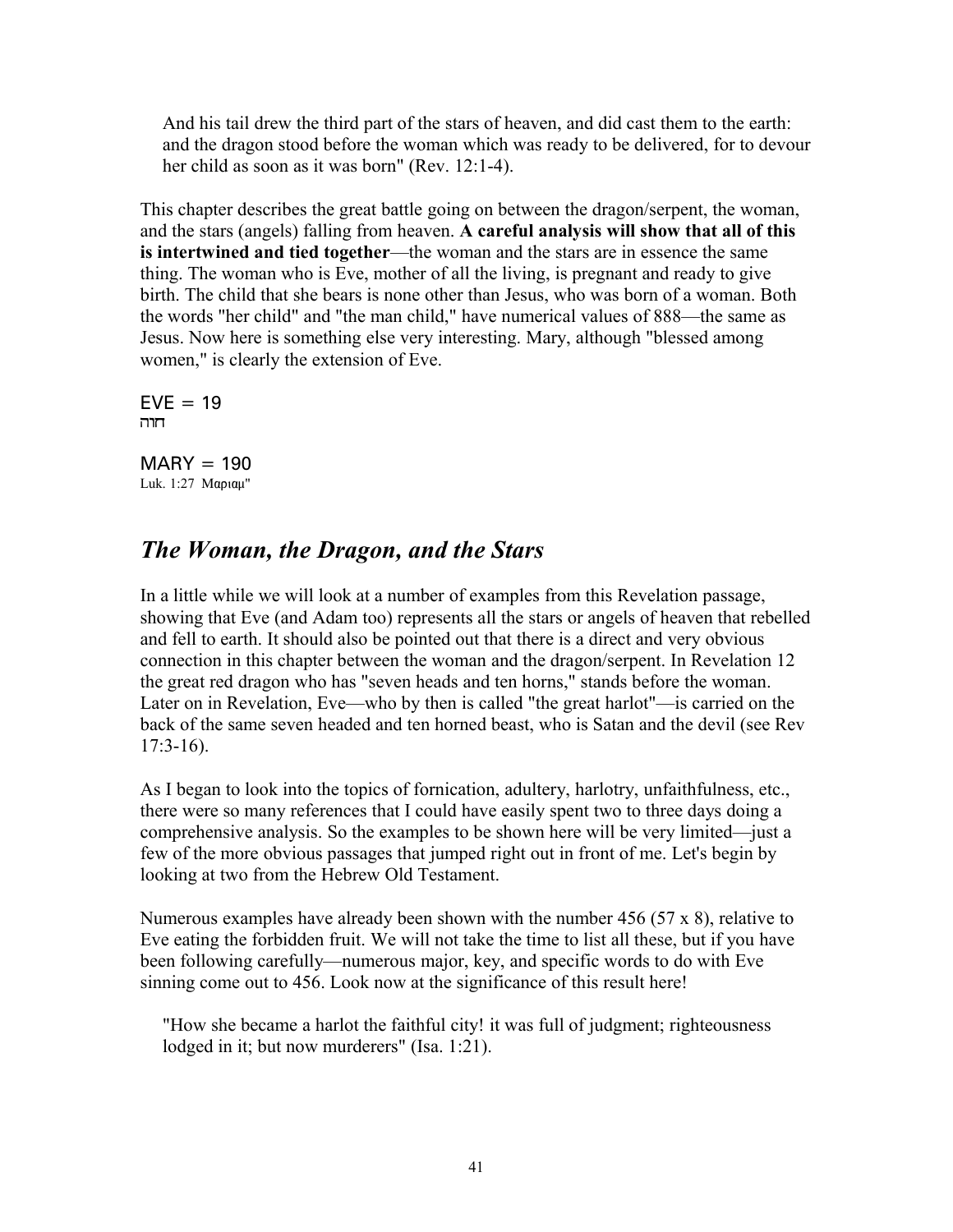#### HOW SHE BECAME 456

איבה היתה 1:21

AND SHE ATE 456 ותאכלי

The Hebrew word many times translated as "adultery," actually means "to be unfaithful." The Hebrew word also means "to be engaged in prostitution," or "to play the harlot," or just plain "harlotry."

#### TO BE UNFAITHFUL (or HARLOTRY) 456  $Jer 3:8$  תזוי

Now let's go to chapter seventeen of Revelation.

"There came one of the seven angels which had the seven vials, and talked with me, saying unto me, Come; I will show unto thee the judgment of the great harlot sitting upon many waters" (Rev. 17:1).

# JUDGMENT OF THE GREAT 570 x 4 **HARLOT SITTING UPON**

Rev 17:1 το κριμα της πορνης μεγαλης καθημενης επι

JUDGMENT 57 x 3 κριμα

SITTING  $57 \times 6$ καθημενης'

> "With whom the kings of the earth, and the ones dwelling on the earth became drunk from the wine of her fornication" (Rev. 17:2).

### PRACTICED FORNICATION THE KINGS 570 x 3 OF THE EARTH

Rev 17:2 επορνευσαν οι βασιλεις γης

And now this straightforward phrase.

"... and the ones dwelling on the earth became drunk from the wine of fornication of her"

## FROM THE WINE OF FORNICATION 570 x 2

εκ οινου πορνειας'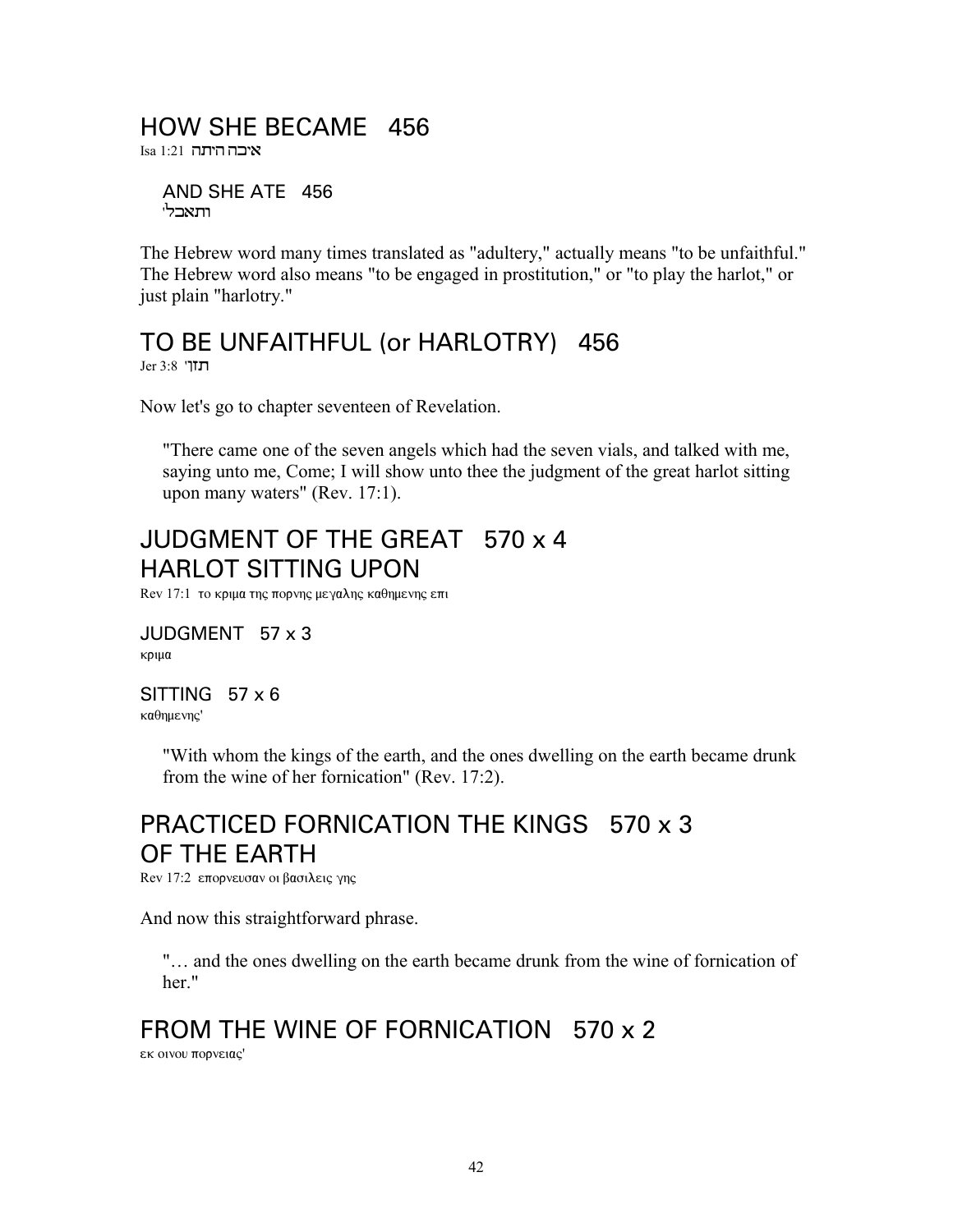FORNICATION OF HER 57 x 25 πορνειας αυτης'

FORNICATION 57 x 18 της πορνειας"

Both the words "cup" and "golden cup," that the woman holds—full of her fornication both work out to 57.

I had to interject the following feature at this point, in reference to wine, from the Old Testament book of Proverbs. This is just too much to be a coincidence.

"Look not thou upon the wine when it is red, when it giveth his colour in the cup, when it moveth itself aright" (Prov 23:31).

#### RED 456

Pro 23:31 'תאדם'

But the next verse is the interesting one. The serpent connection is obvious.

"At the last it biteth like a serpent, and poisons as a snake" (Prov 23:32).

# POISONS AS A VIPER 456 x 2

Pro 23:32 "האפעני המיש

And then I thought of this passage.

"Neither let us tempt Christ, as some of them also tempted, and were destroyed by serpents" (1 Cor 10:9).

# AND WERE DESTROYED BY SERPENTS 4560 (570 x 8)

 $1$  Cor  $10:9$  και υπο των οψεων απωλοντο<sup>'''</sup>

The number 25 (5  $\times$  5) speaks of that which is eternal and everlasting. There is a highly symbolical aspect to all of this.

SERPENTS 57 x 25 οψεων

Now returning to the great harlot of Revelation,

"Rev 18:3 For all nations have drunk of the wine of the wrath of her fornication" (Rev. 18:3).

# THE WRATH OF HER FORNICATION 570 x 5

Rev 18:3 θυμου της πορνειας αυτης"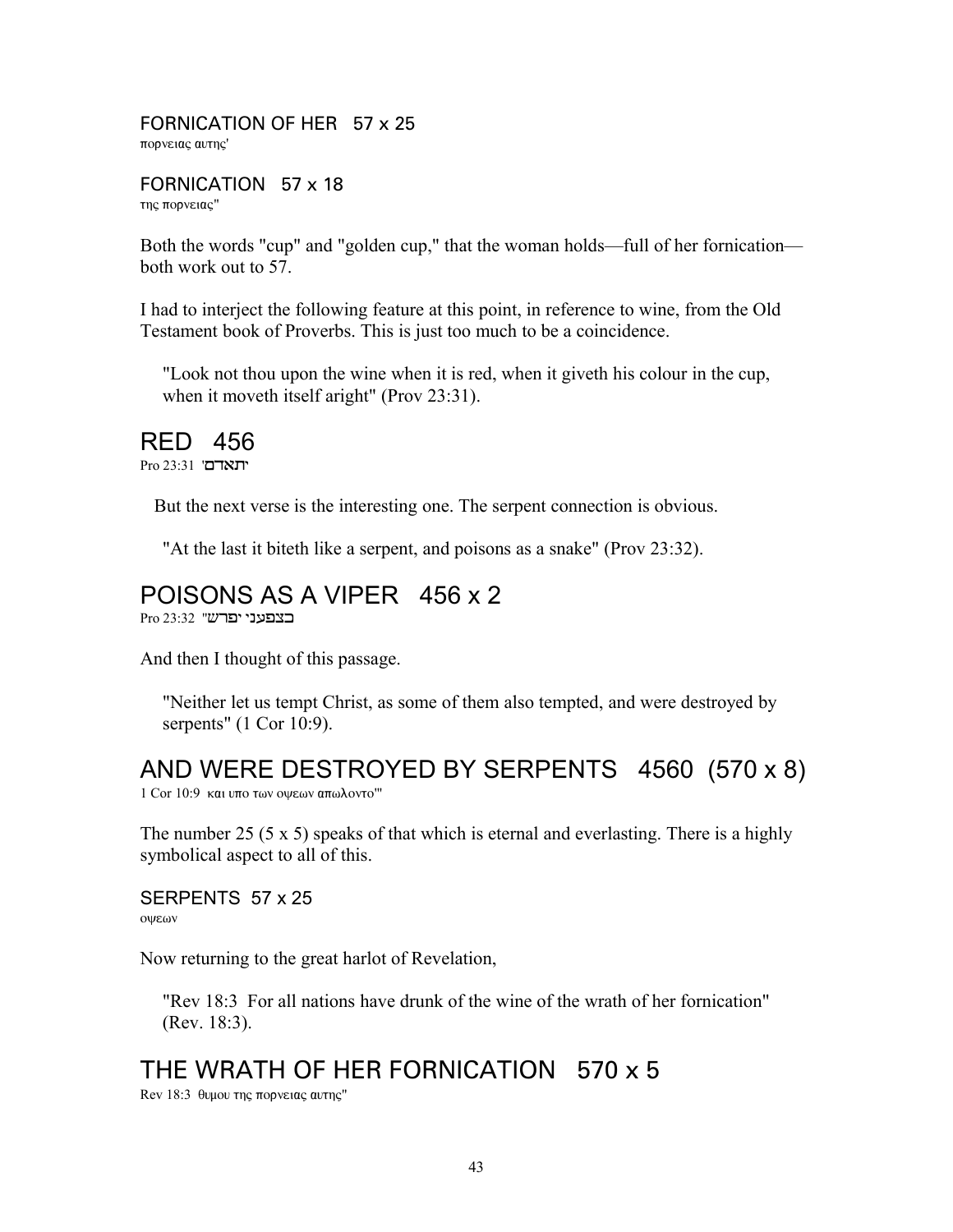There are three references to the woman having in her hand a cup full of her fornication. All of those passages are saturated with the 57 design.

"Even as Sodom and Gomorra, and the cities about them in like manner, committing fornication, and going after strange flesh, are set forth for an example, suffering the vengeance of eternal fire" (Jud. 1:7).

Here is one Greek word. There is no expression in all of scripture more applicable to this entire concept and the 57 theme, than the following.

# COMMITTING FORNICATION 570 x 2

Jud 1:7 εκπορνευσασαι"

Now we come to probably the best known reference to the great harlot.

"And upon the forehead of her a name written, MYSTERY, BABYLON, THE GREAT MOTHER OF HARLOTS AND ABOMINATIONS OF THE EARTH" (Rev. 17:5).

#### OF HER A NAME 570 x 2

αυτης ονομα

The way the Greek is laid out, the word "great" can apply back to "Babylon" or forwards to the word "mother."

### GREAT MOTHER OF HARLOTS 570 x 5

 $Rev 17:5$  H ME $\Gamma$ AAH H MHTHP  $\Pi$ OPN $\Omega$ N'

Here are the most explicit words possible.

MOTHER OF HARLOTS AND 570 x 7 ABOMINATIONS OF THE EARTH ΜΗΤΗΡ ΠΟΡΝΩΝ ΚΑΙ ΒΔΕΛΥΓΜΑΤΩΝ ΤΗΣ ΓΗΣ'

And how about this?

MOTHER 456 **MHTHP** 

EVE 456 1 Ti. 2:14 Evav

Now take a look at this. Here is God's ultimate pronouncement of judgment on Eve's sin.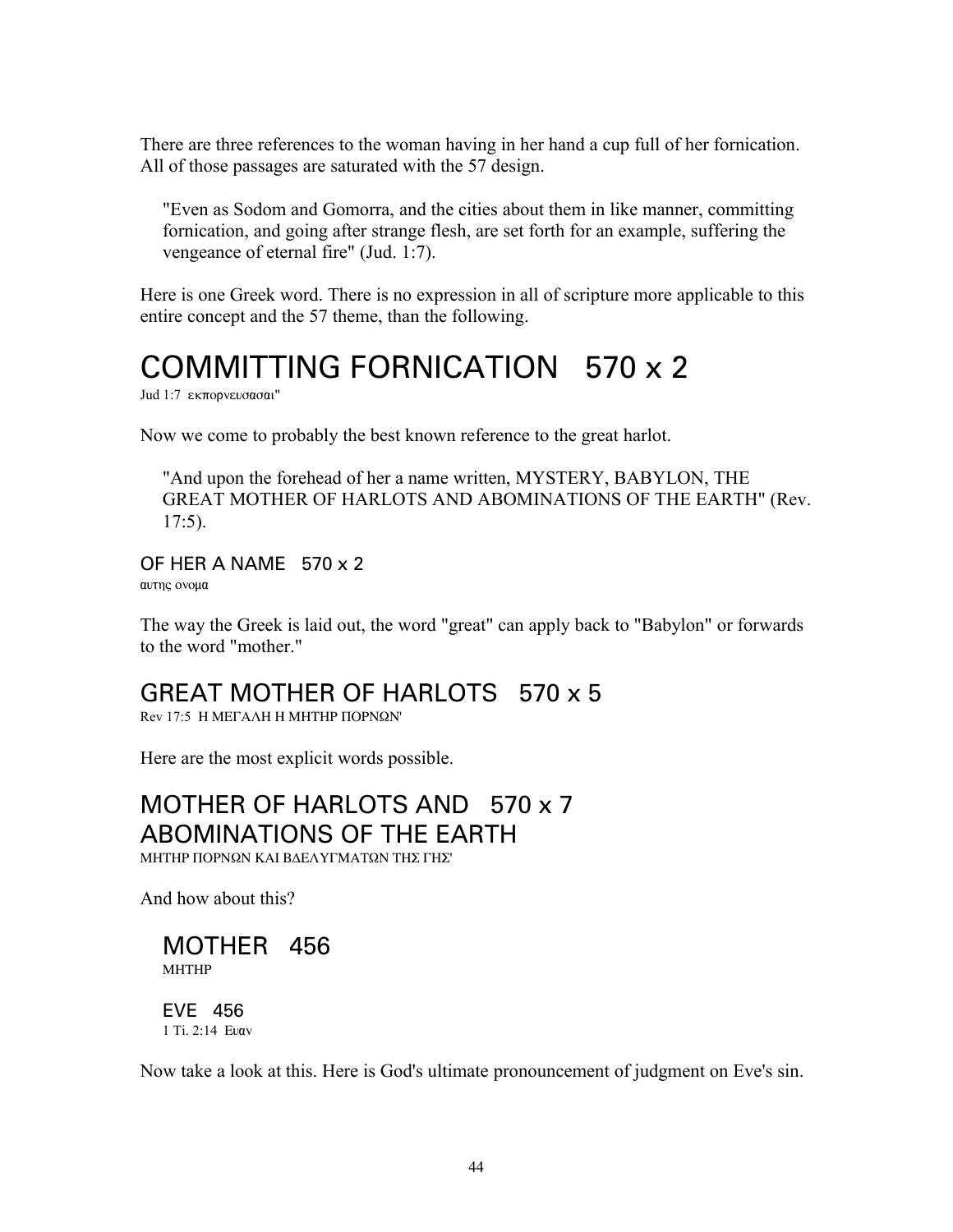"And the light of a candle shall shine no more at all in thee; and the voice of the bridegroom and of the bride shall be heard no more at all in thee: for thy merchants were the great men of the earth; for by thy sorcery were all nations deceived" (Rev. 18:23).

# BY THY SORCERY 570 × 3

Rev  $18:23$  εν τη φαρμακεια σου'

#### COMMITTING FORNICATION 570 x 2

Jud. 1:7 εκπορνευσασαι"

John makes this pronounced statement about the great harlot.

"And I saw the woman drunk with the blood of the saints, and with the blood of the martyrs of Jesus: and I wondered seeing her with great wonder" (Rev. 17:6).

#### I WONDERED SEEING HER 570 x 4

Rev 17:6 εθαυμασα ιδων αυτην

The book of Revelation explicitly defines who the woman Eve really is symbolically. She represents the world system—Babylon.

"And the woman whom thou sawest is the great city having a kingdom over the kings of the earth" (Rev. 17:18).

#### (woman) WHOM 57

Rev 17:7 nv'

Anytime you have the pronoun "whom" following something, it is very important because it acts as a pointer—it points to the direct object, i.e.—the woman.

THE GREAT CITY HAVING A KINGDOM OVER 570 x 7 THE KINGS OF THE EARTH πολις η μεγαλη η εχουσα βασιλειαν επι βασιλεων της γης

THE CITY 57 x 7  $n \pi o \lambda_1 c'$ 

In Revelation 18:9, Babylon is called "the strong city."

#### THE STRONG CITY 570 x 3

Rev 18:9 πολις η ισχυρα'

And then the following passage further confirms these things concerning the great harlot.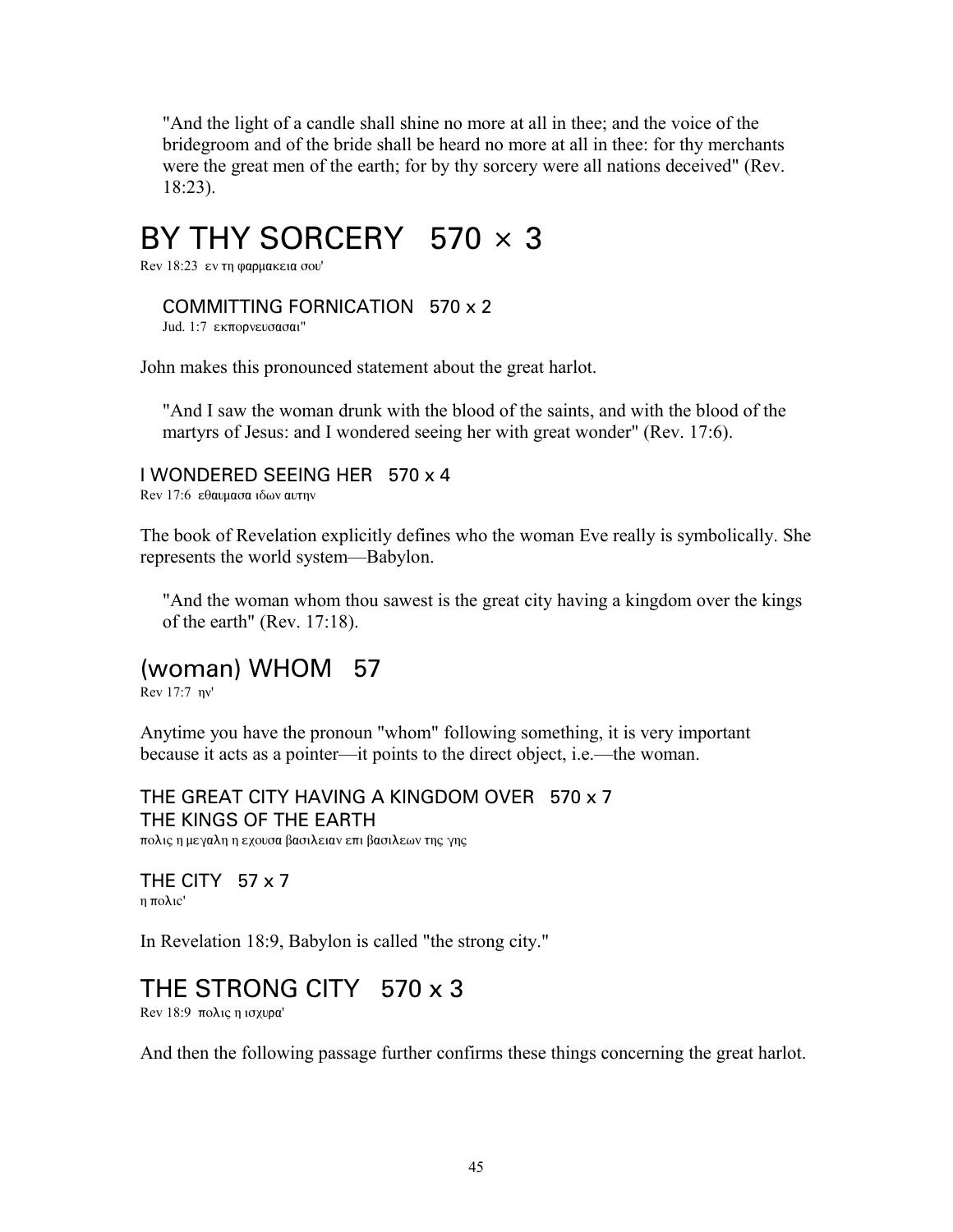"For her sins have reached unto heaven, and God hath remembered her iniquities" (Rev 18:5).

# HAVE REACHED UNTO 570 x 2

Rev 18: 5 εκολληθησαν αχρι"

But here is the next verse. The words "as she" clearly points to the object.

"Reward her even as she rewarded you, and double unto her double according to her works: in the cup which she hath filled fill to her double" (Rev 18:6).

# AS SHE (rewarded you) 570 x 3

Rev 18:6  $\omega$ c  $\alpha$ <sub>U</sub> $\eta$ <sup>'</sup>

We'll conclude with the following two verses.

"By what things she glorified herself, and lived deliciously, so much torment and sorrow give to her" (Rev. 18:7).

The following is three Greek words.

#### BY WHAT THINGS SHE GLORIFIED HERSELF 57 x 25

Rev 18:7 oσα εδοξασεν αυτην

Remember our earlier discussion of how evil began inside the heart and mind of Adam and Eve? The following verse is simply the end result of what happened in the garden when Eve looked admiringly at the tree of knowledge.

"for she saith in the heart of herself, I sit a queen, and am no widow, and shall see no sorrow" (Rev. 18:7).

### FOR SHE SAITH IN THE HEART 570

Rev 18:7 oti εν καρδια'

Remember this earlier example?

"For as he thinketh in his heart, so is he" (Pro. 23:7).

THINKETH 570 Pro. 23:7 שער

And Lucifer, when he said that he would ascend, "In thy heart thou hast said…"

#### IN THINE HEART 57 Isa 14:13 'בלבבד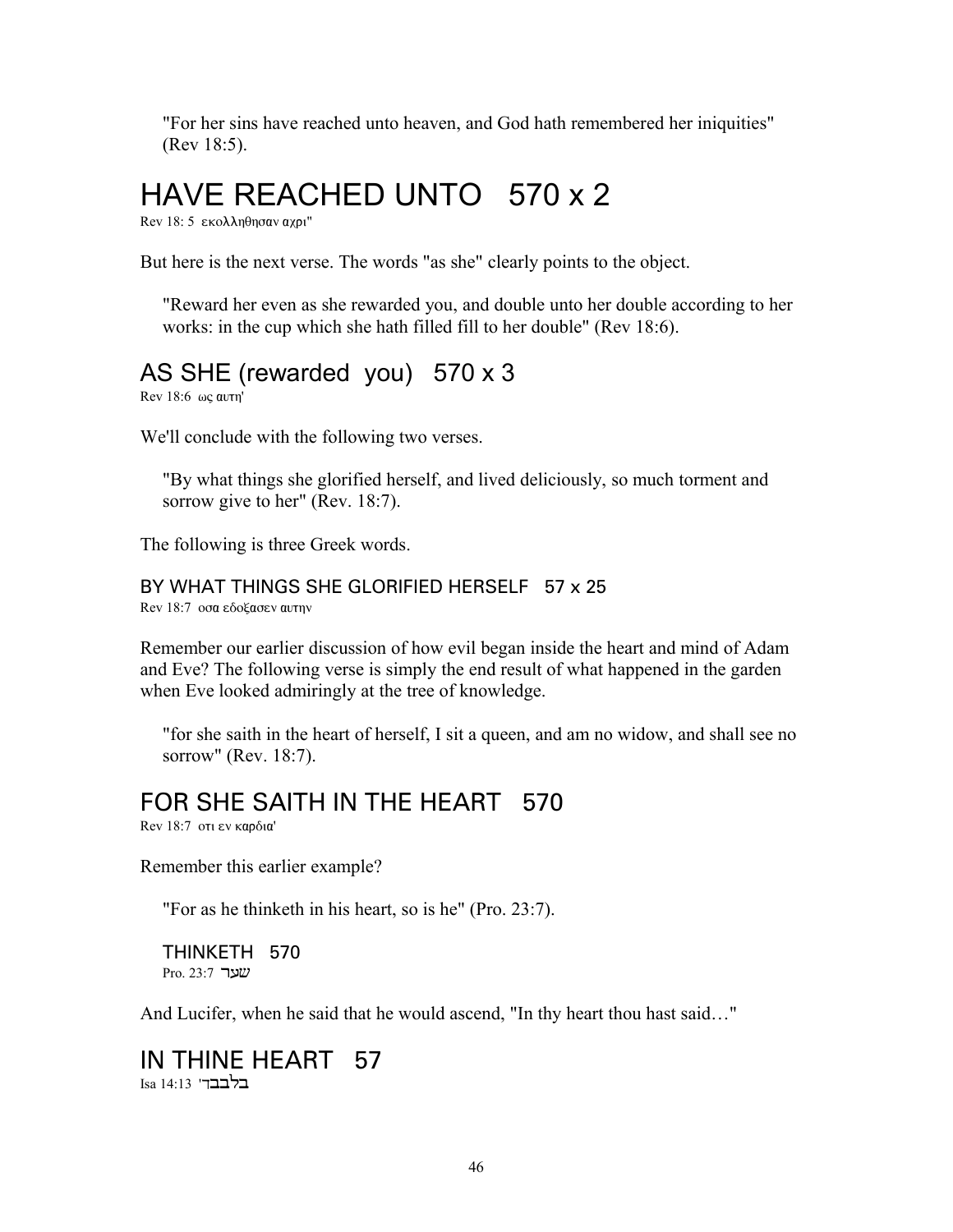"Therefore shall her plagues come in one day, death, and mourning, and famine; and he shall be utterly burned with fire: for strong is the Lord God who judges her" (Rev. 18:8).

#### JUDGES HER 570 x 2

Rev 18:8 kpivaç avrny

And now to conclude all of this to do with the great harlot, let us go to the book of Revelation. Here is the multiple of 15, the number of pronounced power and strength.

## THE GREAT HARLOT 57 x 15

Rev. 19:2 πορνην την μεγαλην"

# WHO DEFILED THE EARTH WITH 570 x 5 HER FORNICATION

ητις εφθειρεν γην εν τη πορνεια αυτης'

DEFILED 57 x 12 (228) εφθειρεν

But look at verse three that follows—this is the judgment for the original sin.

"And again they said, Alleluia. And her smoke rose up for ever and ever" (Rev 19:3).

# AND THE SMOKE OF HER TORMENT GOES 5700 UP FOREVER AND EVER

Rev 19:3  $\kappa$ αι ο καπνος αυτης αναβαίνει εις αιωνας των αιωνων'

It should be stressed that all the above is only a sampling. I have many pages of outstanding patterns that will not be shown here for very obvious reasons.

## *The Fornicators of This World*

Finally, we show one more spectacular example of this phenomenon from 1 Corinthians. Here is the one verse in the Bible that talks about "the fornicators of this world" (or cosmos).

"I wrote unto you in an epistle not to associate intimately with fornicators" (1 Cor 5:9).

The three Greek words "not associate intimately with fornicators" is 57 x 36. Here is the one word.

# ASSOCIATE INTIMATELY 57 x 25

1 Cor 5:9 συναναμιγνυσθαι'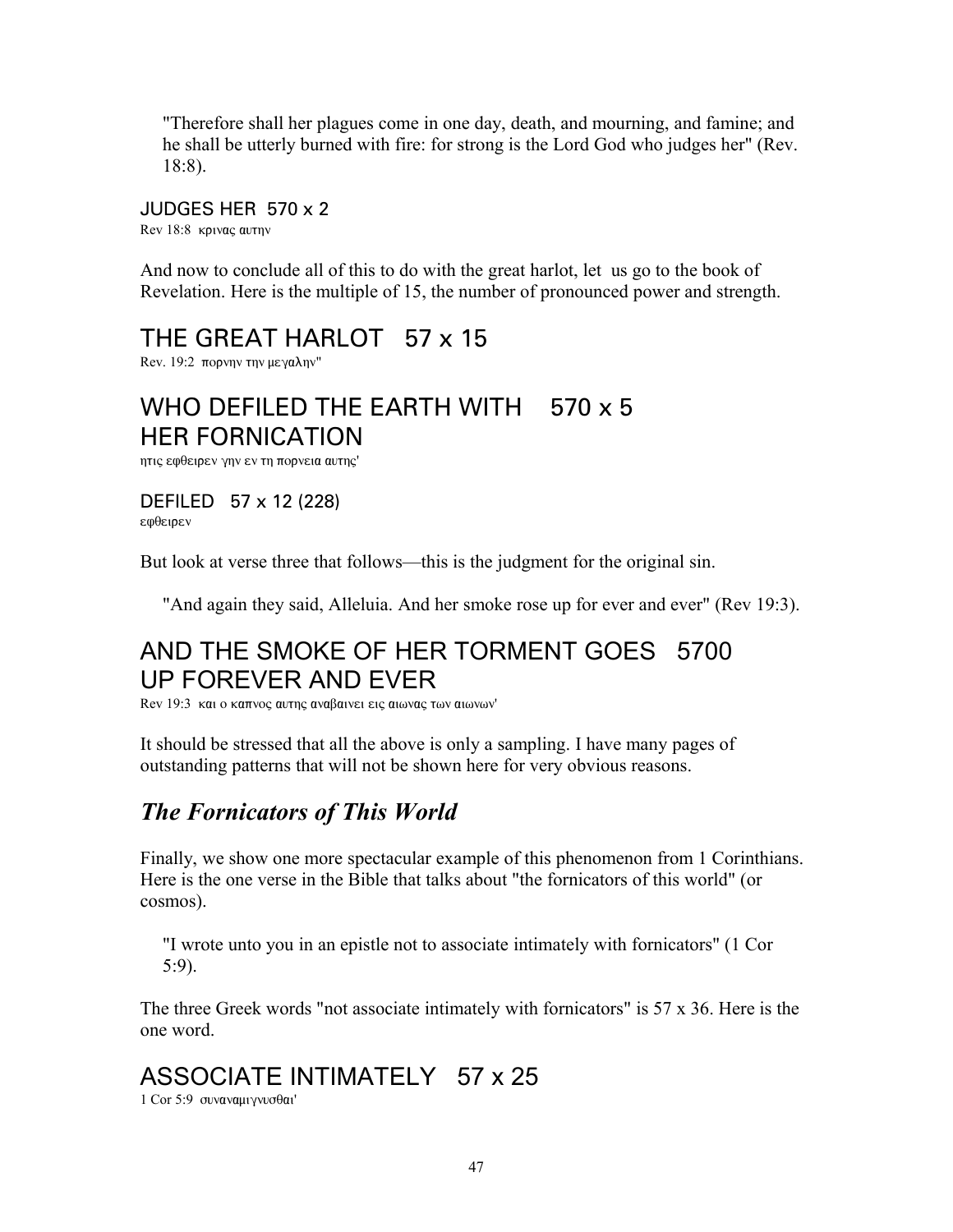But the next verse says,

"Yet not altogether with all the fornicators of this world, or with the covetous, or extortioners, or with idolaters; for then must ye needs go out of the world" (1 Cor 5:10).

### ALL THE FORNICATORS OF THIS WORLD 5700

 $1$  Cor 5:10 παντως τοις πορνοις του κοσμου τουτου'

#### *The Woman in the Wilderness*

And then the following example is very fascinating and different, one which will undoubtely hold deep meaning. I don't yet understand its significance. Twice it talks in Revelation 12 about the place of the woman.

"And the woman fled into the wilderness, where she hath a PLACE prepared of God, that they should feed her there a thousand two hundred and threescore days" (Rev. 12:6).

"And to the woman were given two wings of a great eagle, that she might fly into the wilderness, unto the PLACE of her, where she is nourished for a time, and times, and half a time, from the face of the serpent" (Rev. 12:14).

THE PLACE 570 τοπον

### *The Fall of the Angels*

Now we will turn in look at the significant core pattern that will begin to explain the big picture.

"Immediately after the tribulation of those days shall the sun be darkened, and the moon shall not give her light, and the stars shall fall out of heaven, and the powers of the heavens shall be shaken" (Mat. 24:29).

## FALL OUT 570 x 2

(vn) Mat  $24:29$  πεσουνται εκ'

Nothing could be more explicit and straightforward than the above. The reason the stars (angels) fell, is because they ate from the tree of knowledge. The next two features from Genesis are almost unbelievable, and show the direct connection between the above words "fall out," and God booting man from the garden or heavenly paradise/temple of God.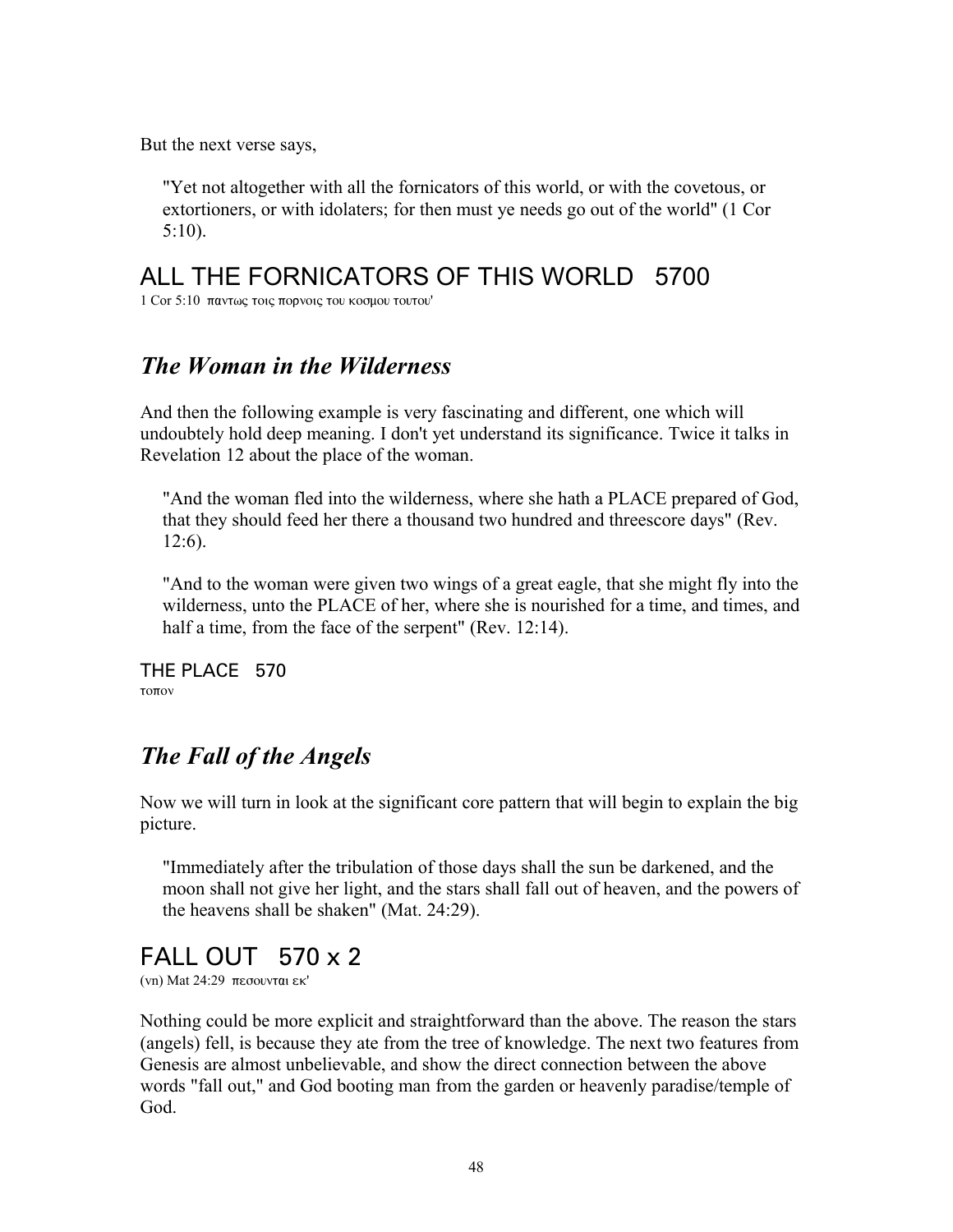"So the Lord God banished him from the garden of Eden, to till the ground from whence he was taken" (Gen. 3:23).

SO JEHOVAH GOD BANISHED HIM 570 FROM THE GARDEN  $Gen$  3:23 רישלחהו יהוה אלהים מגן

"So he drove out the man; and he placed at the east of the garden of Eden Cherubims, and a flaming sword" (Gen 3:23).

## SO HE DROVE OUT THE MAN 570

 $Gen 3:23$  'ריגרש האדם

NOTE: There are a whole host of 57 patterns in Ezekiel 28, to do with the anointed cherub being cast out of heaven and Eden. I will not take the time to present those.

When we go to the same account in Mark's gospel, the text uses completely different Greek words.

"And the stars will be out of heaven falling, and the powers…"

#### WILL BE OUT OF HEAVEN FALLING 570 x 5

Mar 13:25 εσονται εκ ουρανου πιπτοντες"

And in the book of Revelation…

"And the stars of heaven fell unto the earth, even as a fig tree casteth her untimely figs, when she is shaken of a mighty wind" (Rev. 6:13).

It is interesting how the following phrase produced the unmistakable 570 multiple. This seems to indicate that the whole heavenly structure *itself*, was cut down by the rebellion of the stars (angels).

HEAVEN FELL TO EARTH 570 x 3 Rev  $6:13$  oupavou επεσαν εις γην"

FELL 57 x 6 επεσαν'

### *The Kingdom of Heaven Suffers Violence*

The phrase, "the kingdom of heaven suffereth violence" is 122 x 17, the number of the warfare in heaven. The second half of the verse produces the following.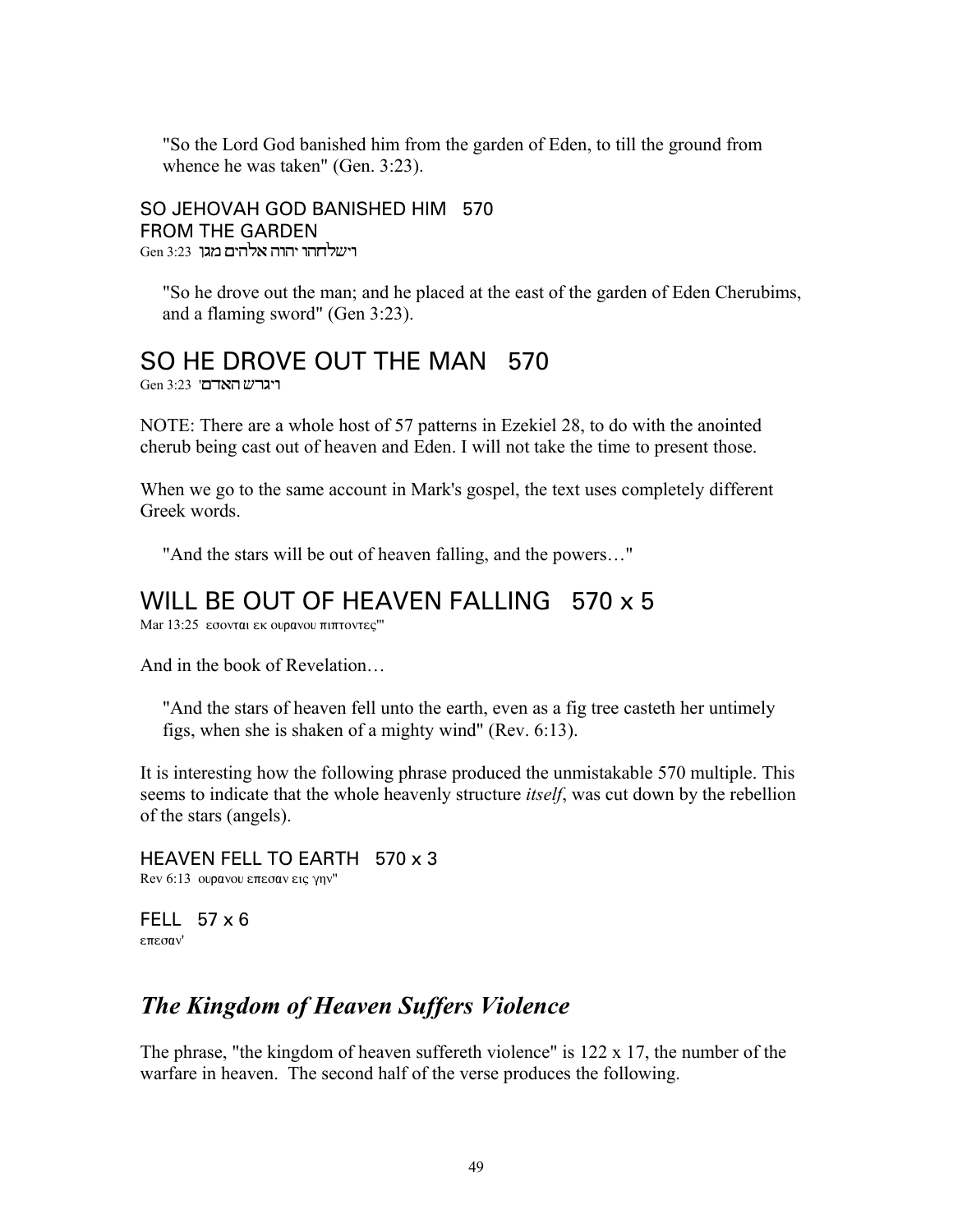"And from the days of John the Baptist until now the kingdom of heaven suffereth violence, and the violent ones take it by force" (Mat 11:12).

THE VIOLENT ONES TAKE IT BY FORCE 570 x 4

Mat 11:12 οι βιασται αρπαζουσιν αυτην"

# THE VIOLENT ONES TAKE IT BY FORCE 456 x 5

Mat 11:12 οι βιασται αρπαζουσιν αυτην"

The warfare in heaven and Eve trying to be like God—the two aspects are inextricably woven together.

# *Hebrews 1:5*

There is one feature in the book of Hebrews which is a real landmark and watershed result. This one result will clearly indicate the whole angelic rebellion, and how that is linked to the sin that took place in the garden.

"For unto which of the angels said he at any time, Thou art my Son, this day have I begotten thee? And again, I will be to him a Father, and he shall be to me a Son?" (Heb 1:5).

Now in the Greek it reads, "For to which said He EVER to the angels, Son of me thou art…"

### EVER 456

Heb  $1:5$   $\pi$ <sup>o</sup> $\tau$  $\varepsilon$ '

What this result clearly indicates, is that **God has a HIGHER relationship in sonship than He does with angels.** Christ is SUPERIOR to angels. The fact that the word "ever" works out to 456—clearly points back to the garden and the limitations imposed upon the angels when they tried to climb up to God's level of knowledge, which was obviously forbidden territory. That is what I see implied in this word.

This phrase also contains the clear 141 pattern to do with the angels as well as numerous other theomatic results.

# *The Big Verse in Isaiah*

Further confirmation of this is found in Isaiah 34:4. The two Hebrew words meaning "the heavens will be rolled up as a scroll," have the same value of 57 x 8—when Adam and Eve ate the forbidden fruit. It was that event that caused heaven to fall.

"All the host of heaven will be dissolved, and the heavens will be rolled up as a scroll" (Isa. 34:4).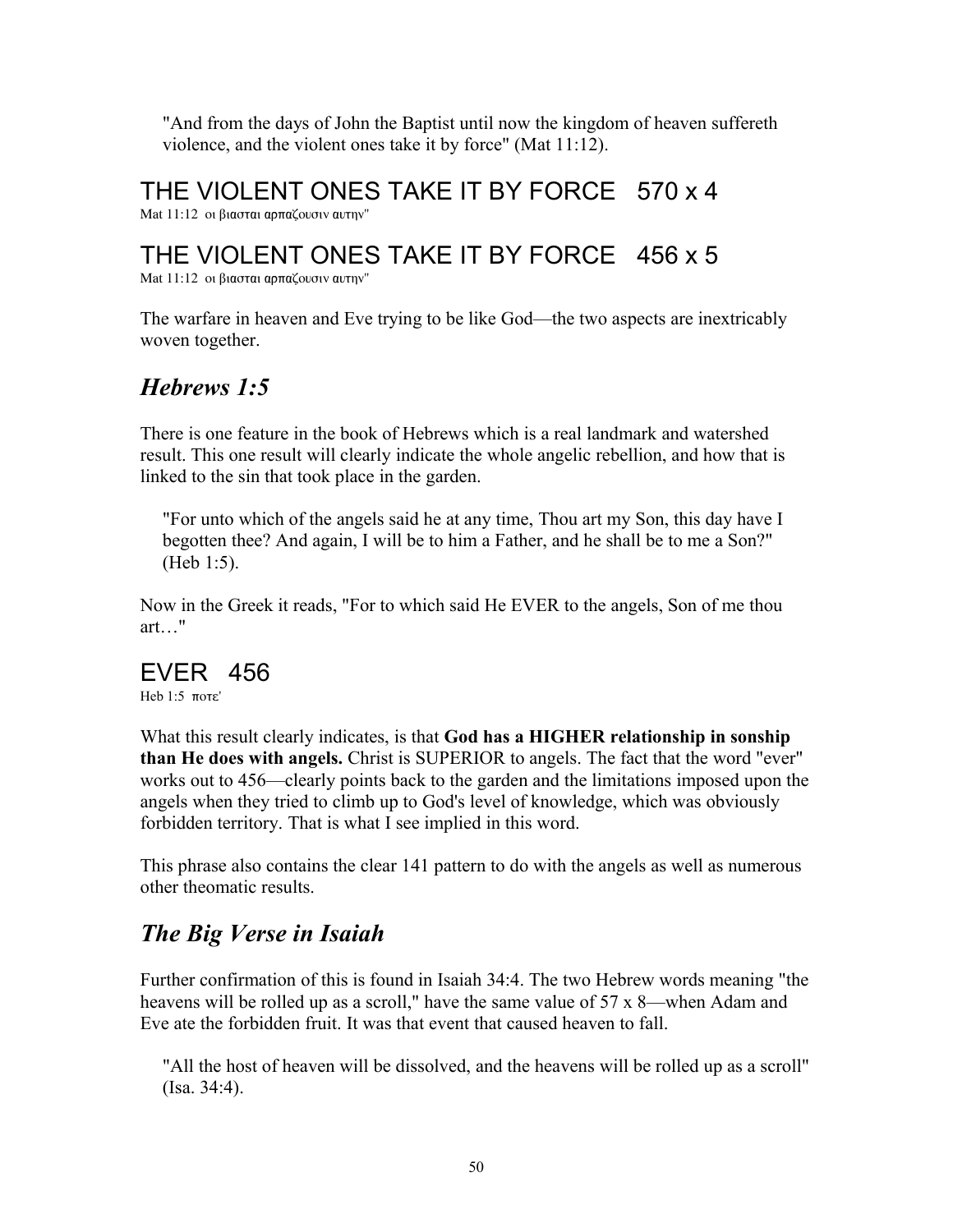#### ALL THE HOST OF HEAVEN WILL BE DISOLVED 57 x 13 Isa 34:4 ' רנמקו בל צבא השמים

#### THE HEAVENS WILL BE ROLLED UP AS A SCROLL 456 ונגלו בספר'

Now look at the same 57 x 8 from the next example.

"And the heaven departed as a scroll rolled together" (Rev. 6:14).

#### AND THE HEAVEN DEPARTED 456 x 6

Rev 6:14  $\kappa$ αι ουρανος απεχωρισθη'

Now let us turn to the book of first Peter. The following example consists of only 4 Greek words.

"But the day of the Lord will come as a thief in the night; in the which the heavens with a rushing sound shall pass away" (2 Pet. 3:10).

# WHICH THE HEAVENS WITH A RUSHING 570 x 4 SOUND WILL PASS AWAY

2 Pet 3:10 η ουρανοι ροιζηδον παρελευσονται

"And I saw a new heaven and a new earth: for the first heaven and the first earth were passed away; and there was no more sea" (Rev. 21:1).

## HEAVEN PASSED AWAY 570 x 2

 $\text{Rev } 21:1$  overvoe  $\text{arm} \lambda \theta$ ov

## HEAVEN FELL TO EARTH 570 x 3

Rev 6:13  $\omega$ ρανου επεσαν εις γην"

When I first looked at the passage in Revelation, the fact that 570 with just the phrase "heaven fell to earth," seemed strange indeed. Now it all makes perfect sense.

### *The Above is Only a Clue*

The above examples are our first big major clue. Nothing could be more straightforward than the above. There is a DIRECT RELATIONSHIP between the stars that fell and the woman Eve (seen in heaven) in Revelation 12. The reason the stars fell out, is because they decided to have the intellect of God—short circuiting God's predestined method of the wisdom via the cross of calvary. The veil of the temple had to be rent, before God's holy spirit (mind and thoughts) could be released. What all of this is going to show us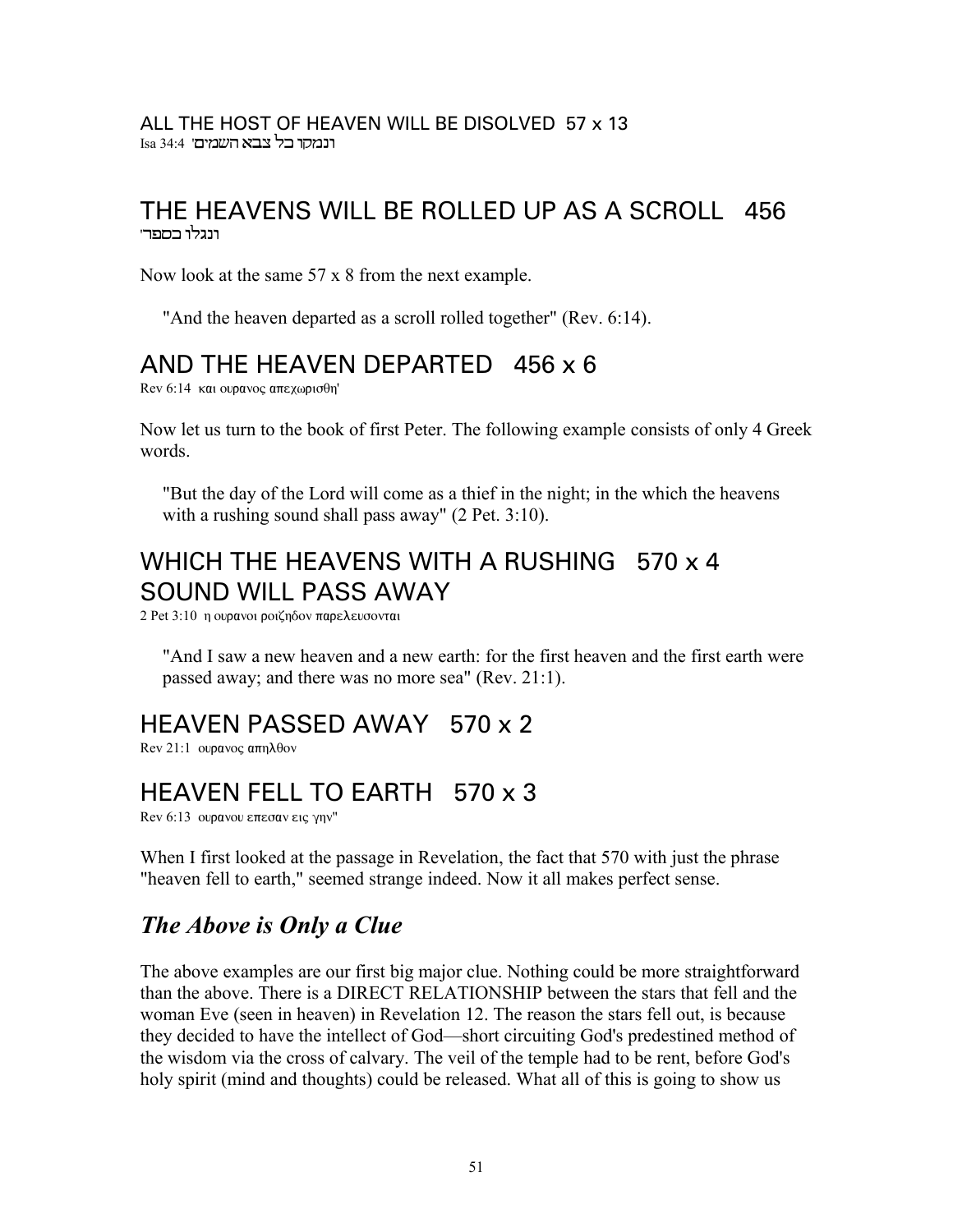ultimately, is that the very rebellion itself was predestined of God (although the origin of sin and iniquity came from within the hearts of the fallen angels).

"And they shall spread them before the sun, and the moon, and all the host of heaven, whom they have loved, and whom they have served, **and whom they followed after them, and whom they sought, and whom they worshipped**: they shall not be gathered, nor be buried; they shall be for dung upon the face of the earth" (Jer. 8:2).

Now the above is a little known passage that will hold a big key in understanding the significance of all this. This passage talks about following and worshipping the host (angels) of heaven. By worshipping, this means that one is in agreement—in word and deed—with whatever it is that he or she is worshipping.

#### AND WHOM THEY FOLLOWED 570

ואשר הלכו" 10 Jer 8:10

FOLLOWED 57 לרוי

WHOM THEY SOUGHT AND WHOM 570 x 4 THEY WORSHIPPED אשר דרשום ואשר שתחוו

Now let us now go through the Old Testament and see what pops up theomatically relative to this entire topic.

"And lest thou lift up thine eyes unto heaven, and when thou seest the sun, and the moon, and the stars, even all the host of heaven, shouldest be driven to worship them, and serve them, which the Lord thy God hath divided unto all nations under the whole heaven" (Deu. 4:19).

DRIVEN TO WORSHIP 57 x 28  $Deu$ 4:19 'נדחת והשתחית

"And who worship upon the rooftops unto the host of heaven; and them that worship and that swear by the Lord, and that swear by Malcham" (Zep. 1:5).

WHO WORSHIP UPON 57 x 23  $Zep$  1:5 'את המשתחוים על

UPON THE ROOFTOPS 57 x 9 על **גגות**'

#### UNTO THE HOST OF HEAVEN 57 x 9 לצבא שמים

Here is a passage in 2 Kings.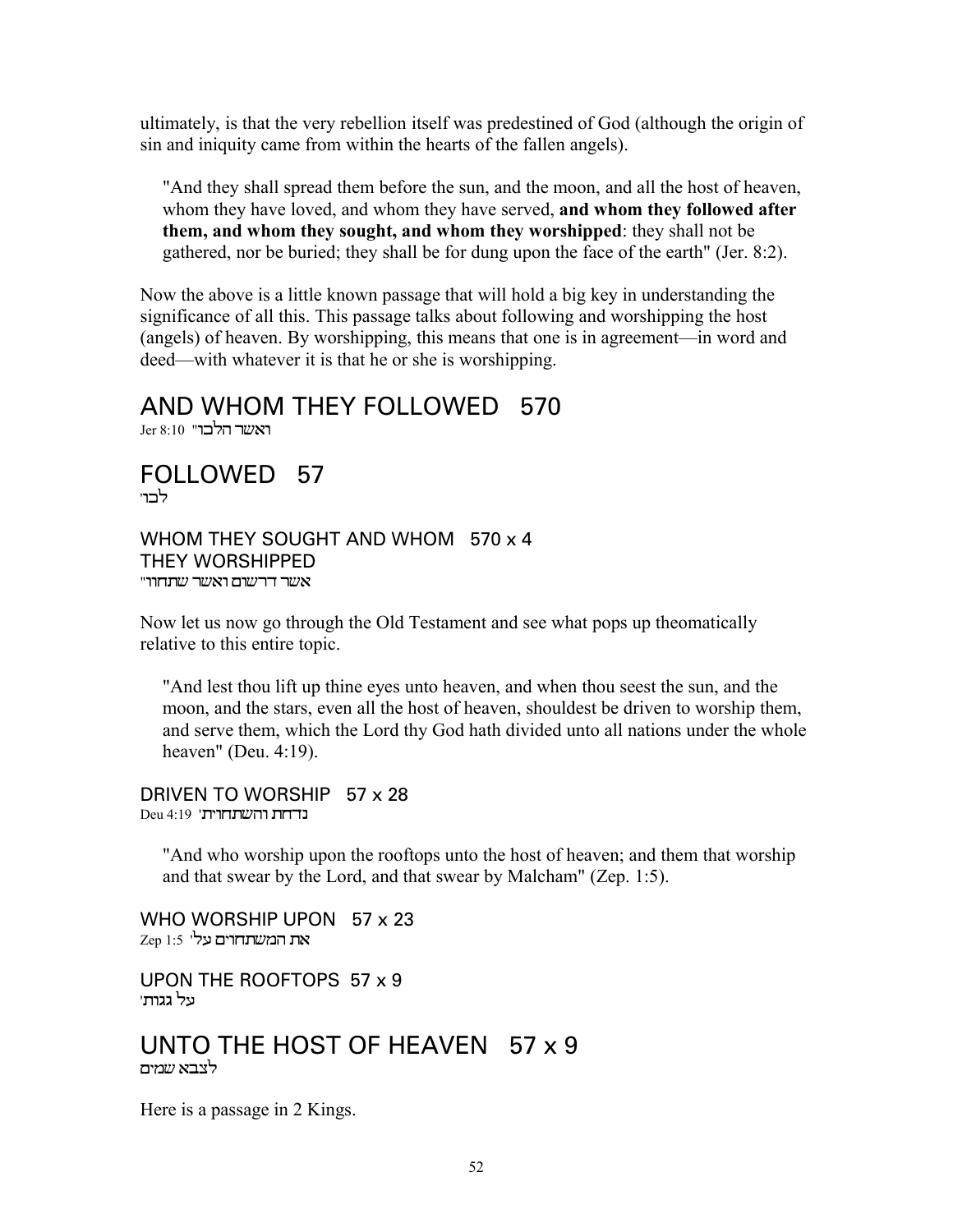"And they left all the commandments of the Lord their God, and made them molten images, even two calves, and made a grove, and worshipped unto all the host of heaven, and served Baal" (2 Ki. 17:16).

### UNTO ALL THE HOST OF HEAVEN 570

2 Ki 17:16 **לכל צבא השמים**"

Now look at this! Look at this! Look at this!

"And hath gone and served other gods, and worshipped them, either the sun, or moon, or any of the host of heaven, which I have not commanded" (Deu. 17:3).

#### WORSHIPPED THE HOST OF HEAVEN 570

 $Deu$ 17:3 'עבד צבא שמים'

Now one interesting thing that I noticed, is that the word "worshipped" had a numerical value of 86. This is unmistakably the number in theomatics to do with spiritual discernment—being able to rightly divide truth. What this then tells us, is that *by* **worshipping the host of heaven, they were trusting their own knowledge of good and evil***—*as the basis for understanding truth.

There is one passage in the New Testament that speaks directly of this. This feature could be a real key to understanding the 570/456 pattern

"Then God turned, and gave them up to worship the host of heaven; as it is written in the book of the prophets" (Act. 7:42).

# GAVE THEM UP TO WORSHIP THE HOST 4560

Act 7:42 παρεδωκεν αυτους λατρευειν τη στρατια"'

## THE HOST 456 x 4

στρατια

Now this next passage is going to show us in typical fashion, how theomatics and this 57 pattern saturates key words and phrase combinations in reference to Adam/Lucifer and the angels exalting himself amongst the stars.

"The pride of thine heart hath deceived thee, thou that dwellest in the cleffs of the rock, whose habitation is high; that saith in his heart, Who shall bring me down to the ground? Though thou exalt thyself as the eagle, and though thou set thy nest among the stars, from there I bring thee down, saith the Lord" (Oba. 1:3,4).

The following feature is but three Hebrew words. We saw earlier from Genesis that numerous references to actually eating the forbidden fruit (Eve's thoughts) worked out to 57 x 8.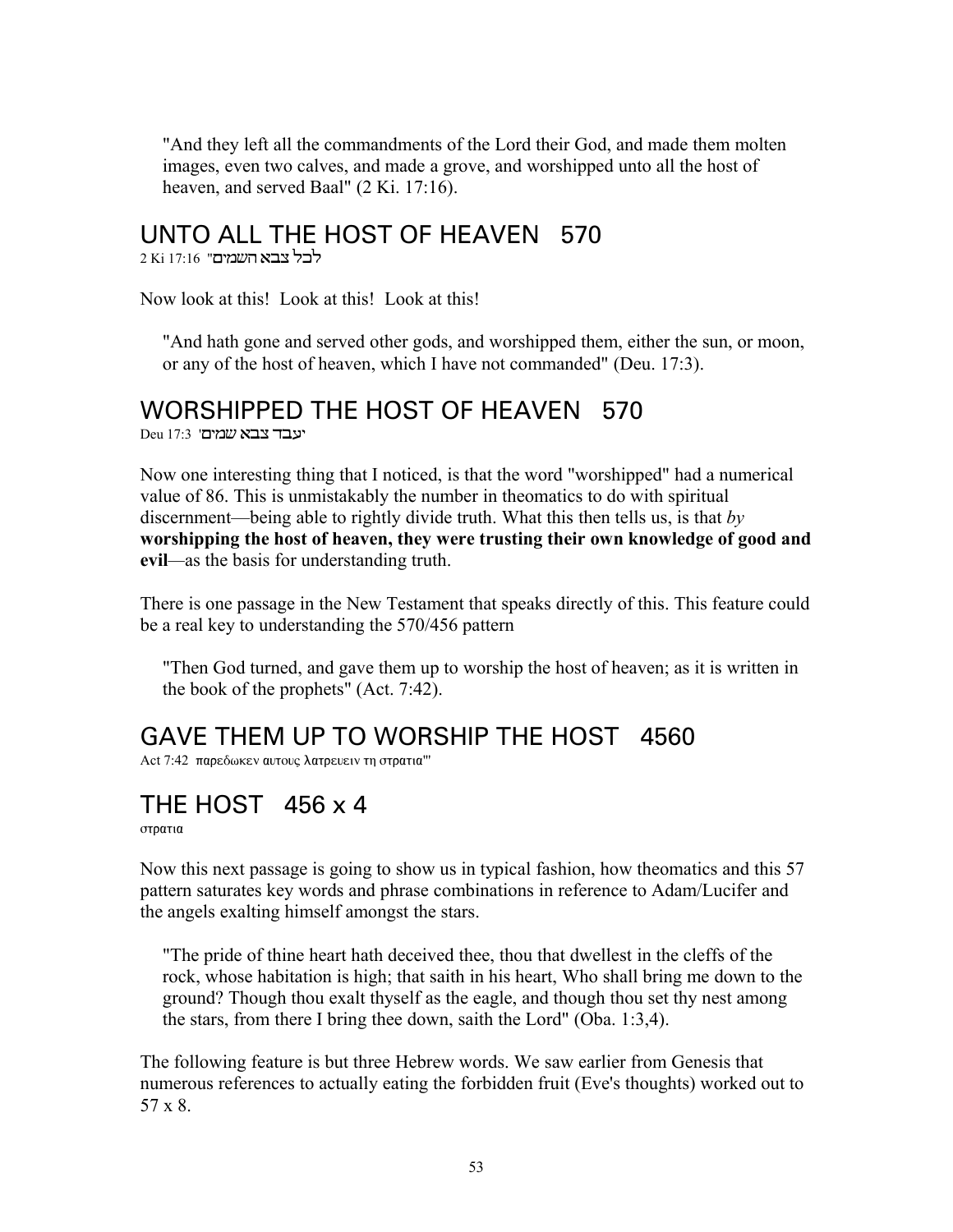# THE PRIDE OF THINE HEART DECEIVED THEE 456

Oba 1:3 ידון לבד השיאר'

The "cleffs of the rock" have to do with hardness of heart.

"thou that dwellest in the cleffs of the rock"

#### DWELLEST IN THE CLEFFS OF THE ROCK 570 שבני בחגוי סלע'

"whose habitation is high."

HIGH  $57 \times 5$ מרום'

"Though thou exalt thyself as the eagle."

THE EAGLE 570 בנשר

"And though thou set thy nest among the stars"

#### THY NEST  $57 \times 3$ סנד'

"from there I bring thee down, saith the Lord" (Oba. 1:3,4).

#### THERE  $57 \times 6$ שם"

Amos chapter nine is full of innuendos to the heavenly rebellion and fall. The number 57 x 9 with the secondary factor of 9, appears over and over again—specifically in reference to heaven itself.

"Though they dig into hell, thence shall mine hand take them; though they climb up to heaven, thence will I bring them down" (Amos 9:2).

# THEY CLIMB UP TO HEAVEN 57 x 9

יעלו השמים" 9:2 Amo

The following feature is powerfully significant.

#### CLIMB UP 57 x 2 יעלו" 9:2 Amo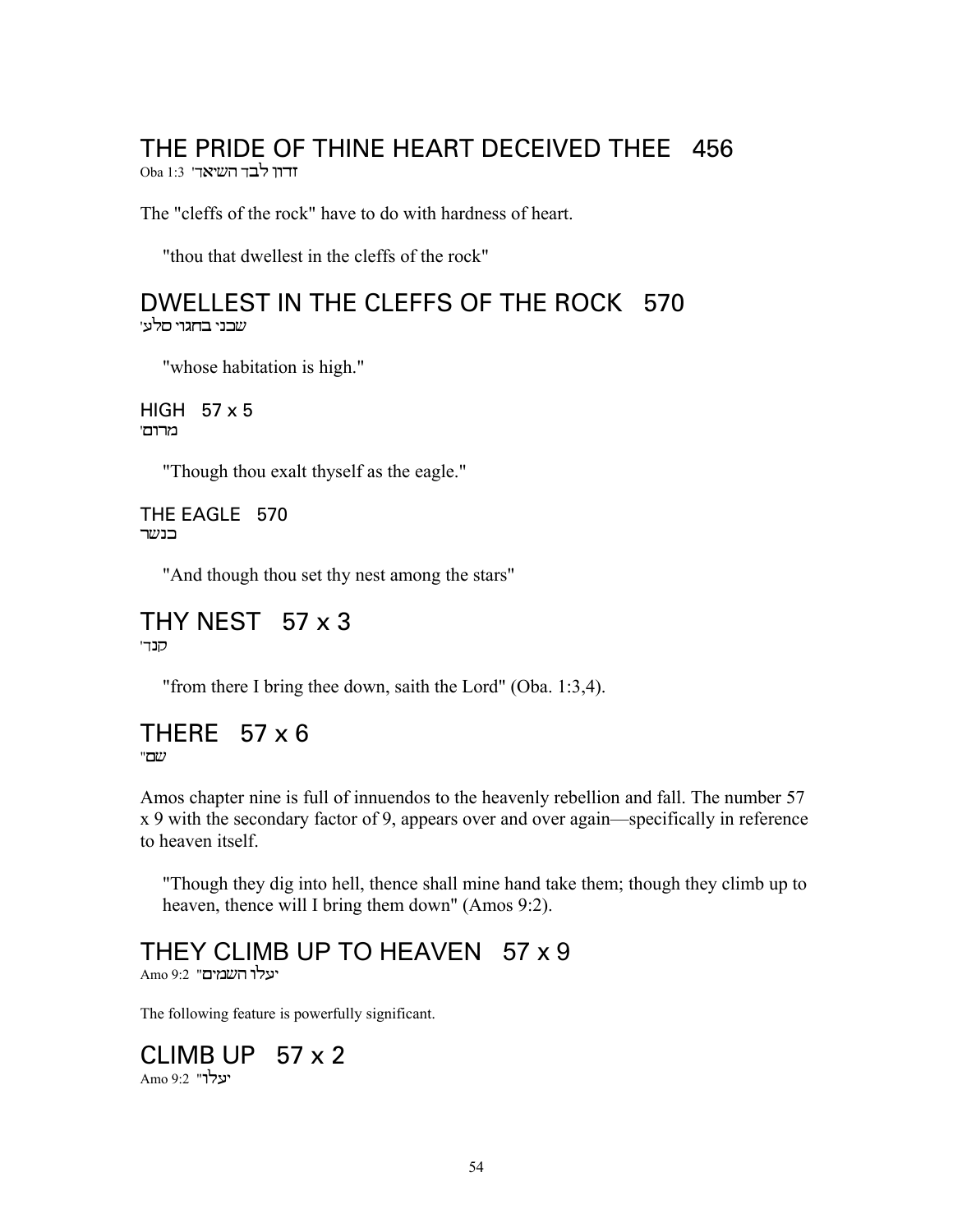A few verses later these words appear. In light of all that we have seen in this study, the following passage in the book of Amos hits the nail square on the head.

"It is he that buildeth his lofty places in the heaven, and hath founded his troop in the earth; he that calleth for the waters of the sea, and poureth them out upon the face of the earth: The Lord is his name" (Amos 9:6).

The following is two Hebrew words.

# THAT BUILDETH HIS LOFTY PLACES 456

 $\text{Amo } 9.6$  בונה בשמים

Twice in the book of Joel, it talks about the stars going dark and withdrawing their shining. The following example is three Hebrew words.

"The earth shall quake before them; the heavens shall tremble: the sun and the moon shall be dark, and the stars shall withdraw their shining" (Joel 2:10).

#### THE STARS SHALL WITHDRAW THEIR SHINING 57 x 6  $Joel$  2:10 'בוכבים אספו נגהם

"May they become dark the stars of the twilight; let it look for light, but have none; neither let it see the dawning of the day" (Job 3:9).

## MAY THEY BECOME DARK 57 x 6

 $Job 3:9$  'יחשבו

#### STARS 57 '‰Â‹…‹

The reason the word "stars" works out to 57, is because here we see the key number 57 coming through and specifically identifying the stars with the symbolical meaning of the number 57. Similarly, we saw earlier where it talked about "Jehovah God eternal." The words "Jehovah God" worked out to 57, as well. The same concept applies here with just the word "stars."

Now what is also significant to note from the above, is that the context of this same passage, talks about Job being born from the womb. This gets right into the issue of preexistence—**the discussion of the stars in this passage relates directly to human birth.** Do you recall earlier we saw all the 570's to do with Eve giving birth and babies being conceived in sin. The reason the 57 pattern appears here, is because the birth process is the end point of the falling out.

"May they become dark the stars of the twilight; let it look for light, but have none; neither let it see the dawning of the day: Because it shut not up the doors of my mother's womb, nor hid sorrow from mine eyes. Why not at birth did I perish? From the womb I came and died" (Job 3:9-11).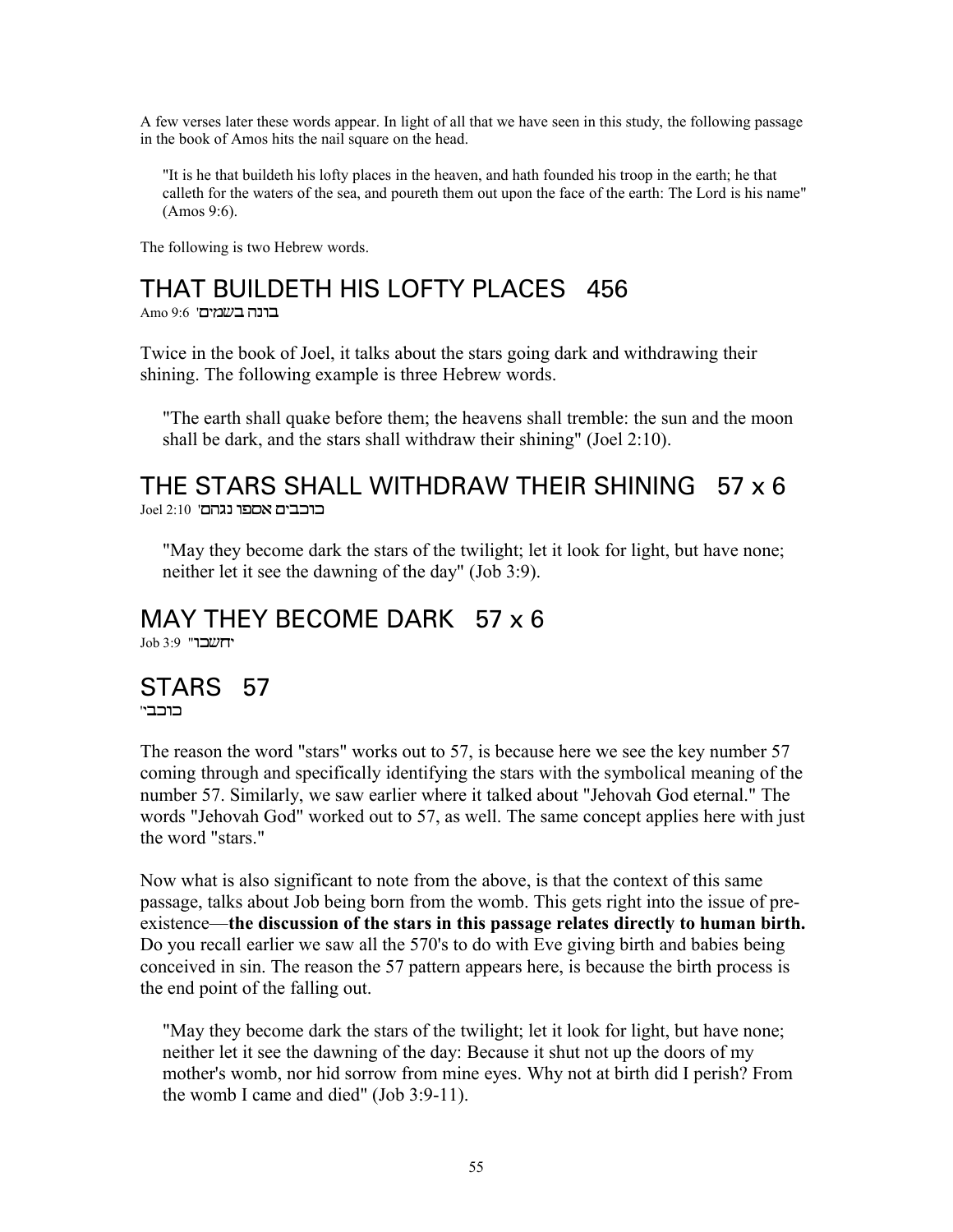# THE WOMB I CAME 570

 $\rm{Job}$ 3:11 "במו יצאת

Now look at this from the New Testament, the book of Revelation. This feature is absolutely major in its significance.

"And the fourth angel sounded, and the third part of the sun was smitten, and the third part of the moon, and the third part of the stars; that may be darkened the third part of them, and the day shone not for a third part of it, and the night likewise" (Rev. 8:12).

### THAT MAY BE DARKENED THE THIRD PART 570 x 3

 $Rev 8:12$  *iva σκοτισθη τριτον*"

Now let's go back to the Old Testament, to the book of Ezekiel.

"And when I shall put thee out, I will cover the heaven, and I will darken as their stars; I will cover the sun with a cloud, and the moon shall not give her light" (Eze. 32:7).

### I WILL DARKEN AS 570 x 2

 $E$ Eze 32:7 הקדרתי את ב

## *The Tail of the Dragon*

Now next we come to probably the most famous passage to do with the stars being cast out of heaven. This aspect goes right back to the original temptation in the garden.

"And the tail of him drew the third part of the stars of heaven, and cast them unto the earth: and the dragon stood before the woman… (Rev. 12:4).

## THE TAIL OF HIM DREW THE THIRD PART 570 x 11 OF THE STARS

Rev 12:4 η ουρα αυτου συρει το τριτον των αστερων'

# THE TAIL 570

ovpa'

## AND CAST THEM UNTO 570 x 3

και εβαλεν αυτους εις

Before we continue on with the stars being cast down, the above states that the tail of the dragon is what brought them down. Look now at this very interesting verse in Isaiah and compare. It was the serpent Satan that taught Eve lies.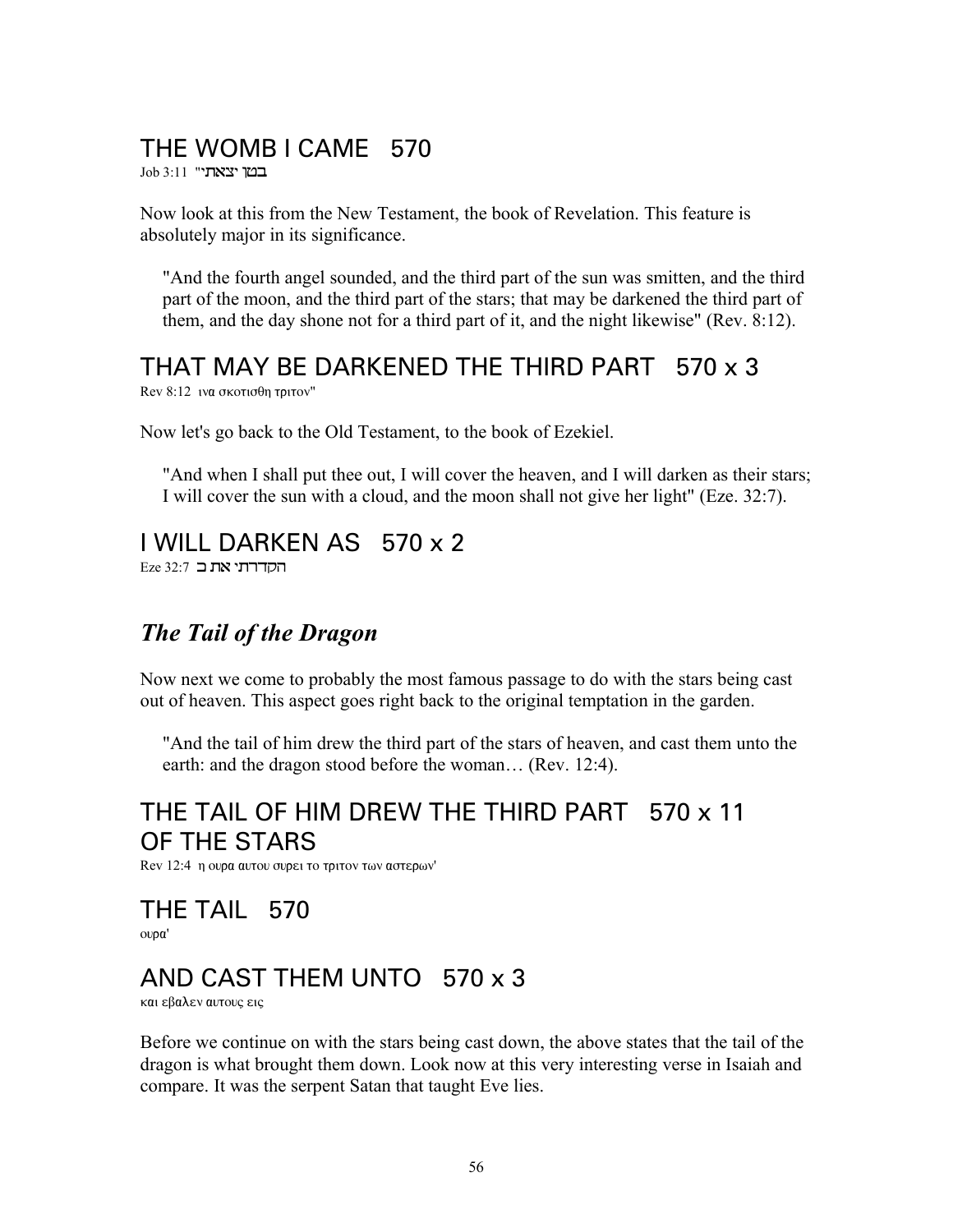"The ancient and honorable, he is the head; and the prophet that teacheth lies, he is the tail. For they are the guides of the people misleading them, and those guided of them are destroyed" (Isa 9:15,16).

THE PROPHET THAT TEACHETH LIES 456 x 2  $Isa 9:15$ " נביא מורה שקר

The following two examples are almost unbelievable!

## THE TAIL 57 (Hebrew)

"傠

THE TAIL 570 (Greek)  $Rev 12:4 ovo a'$ 

But the next line states in Hebrew, "For they are guides of people the this misleading them."

THIS MISLEADING THEM 570  $Isa 9:16$  "ה מתעים

The word "prophet" above has a value of 63, same as the word "serpent." And the expression "ones guided of him" is 141 x 4, which is the angel number.

In finding all the above, I immediately remembered the following expression. Here it talks about twisting the scriptures, which is God's Word.

"As also in all his epistles, speaking in them of these things; in which are some things hard to be understood, which they that are unlearned and unstable twist, as they do also the other scriptures, unto their own destruction" (2 Pet 3:16).

TWIST 456 x 3

2 Pet 3:16 στρεβλουσιν'

### *The Book of Daniel*

It was the process of deception during the episode in the garden between Eve and the, that caused the stars (angels) to be cast down. Now let's move to the book of Daniel where we see what the dragon (or little horn that grew), does to the woman (stars). Again, the number 9 speaks of the heavens.

"And it waxed great unto the host of heaven; and it cast down some of the host and of the stars to the ground, and stomped upon them" (Dan. 8:10).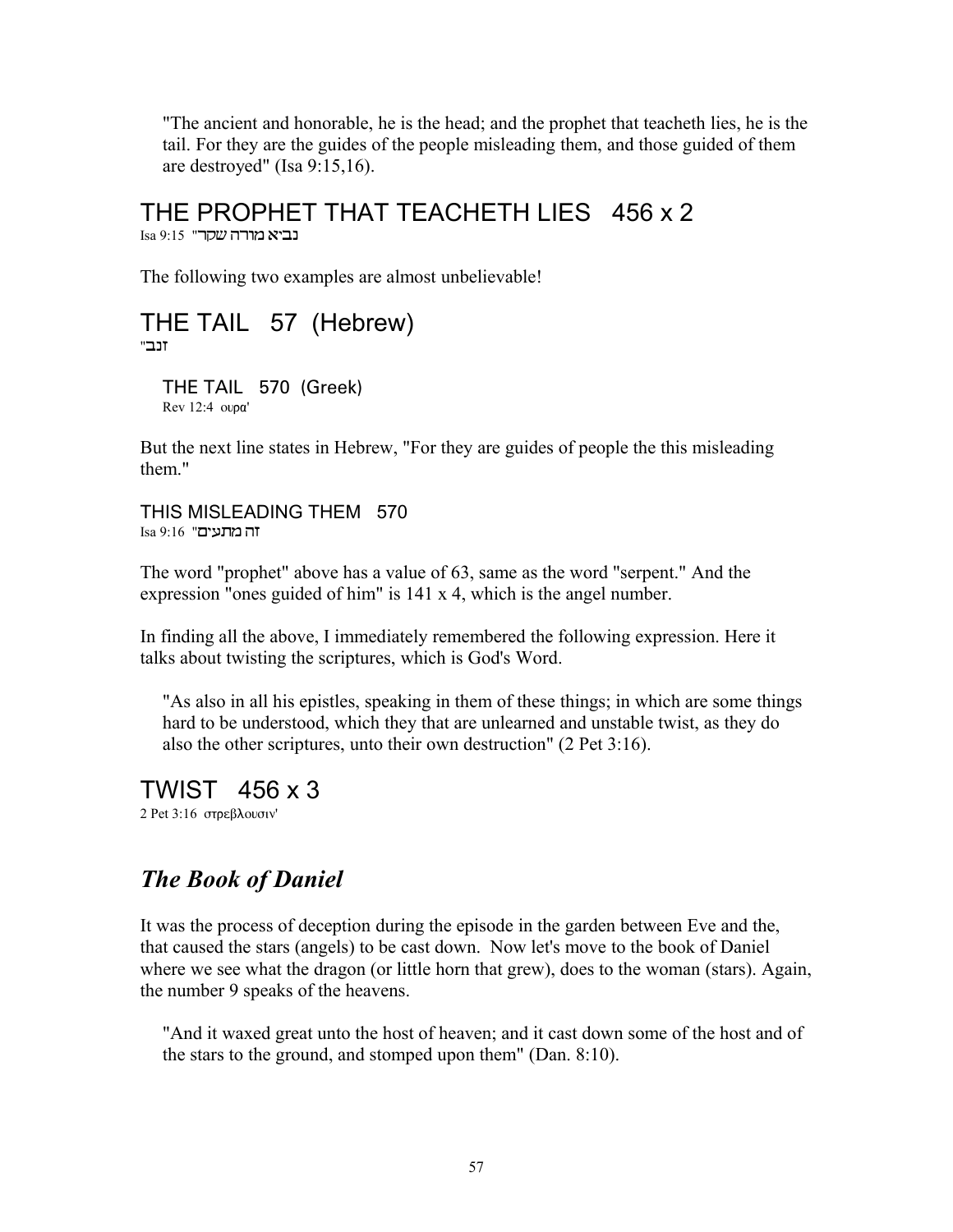### IT WAXED GREAT UNTO 57 x 9

Dan 8:10 "תגרל עד

The entire phrase is 57 x 34. Here is the last portion—one Hebrew word.

#### IT STOMPED UPON THEM 57 x 13 'תרמסם

"Then I heard one saint speaking, and another saint said unto that certain saint which spake, How long shall be the vision concerning the daily sacrifice, and the transgression (abomination) of desolation, to give both the sanctuary and the host trodden under foot?" (Dan. 8:13).

The following is another single Hebrew word.

#### TRODDEN UNDER FOOT 57 x 6

 $Dan 8:13$  "בורמם

In the book of Jude it talks about angels who fell.

"And the angels which kept not their first estate, but left their own habitation, he hath reserved in everlasting chains under darkness unto the judgment of the great day" (Jud. 1:6).

#### THE ANGELS WHICH KEPT NOT 57 x 34

(vn) Jud 1:6 αγγελους δε μη τηρησαυτας'

Again, the 9 speaks of heaven.

#### LEFT THEIR OWN HABITATION 57 x 9 x 4

απολιποντας το ιδιον οικητηριον

The number 9 is the number of both the heavens and the angels.

#### *Eve's Abomination of Desolation*

Since we are presently discussing this passage in Daniel, let's talk about another side topic. In the above it refers to the transgression or "abomination of desolation." There are hundreds of books out there on Bible prophecy, that teach that this is a reference to a future Jewish millennial temple to be built in Jerusalem, and the abomination is referring to the time when "the Antichrist" physically sits in the temple in Jerusalem, showing that he himself is god.

Evidently, this passage in Daniel has got nothing to do with any such idea. It is talking about the abomination of Adam and Eve when they transgressed and ate the forbidden fruit. Here again is the 57 x 8.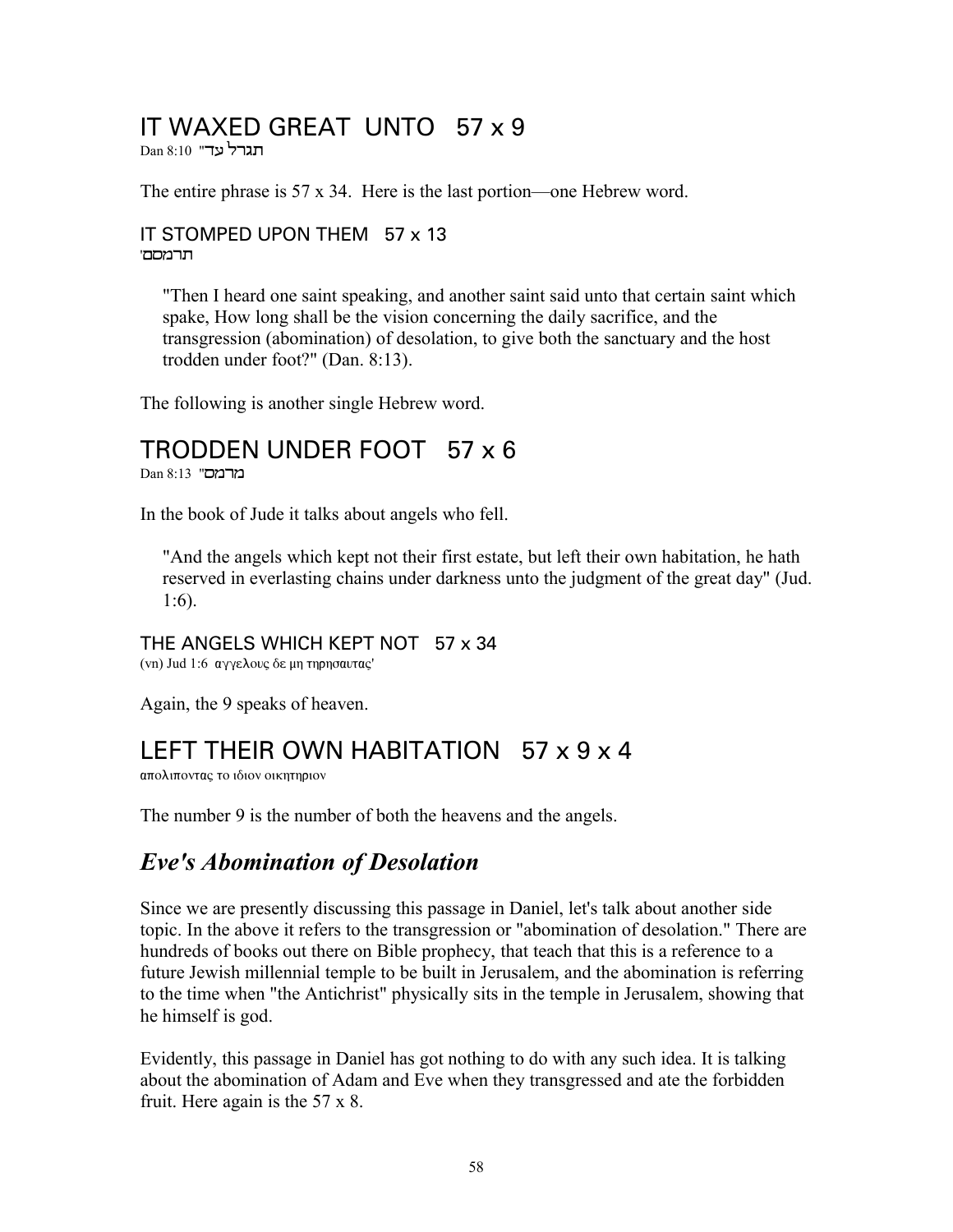### THE ABOMINATION 456

Dan 8:13 'הפשע

This passage is really referring to Eve's transgression and the fall of the angels from heaven, because the last part of the verse talks about the "hosts to be trodden under foot" (compare to Daniel 8:10, three verses earlier where the stars and hosts are cast down and stomped on). This rebellion is what caused the desolation.

In a certain sense, the abomination that causes desolation took place in the temple. The reason is because the garden of Eden was the first temple, which Adam and Eve desecrated

"And from the time that the daily sacrifice shall be taken away, and is set up the abomination of desolation, there shall be a thousand two hundred and ninety days" (Dan.  $12:11$ ).

#### IS SET UP THE ABOMINATION OF DESOLATION 570 x 3 רלתת שקרץ שמם" 12:11

Now let's look at the following words of Jesus from Matthew. Here again comes the 456, or in this case also  $570 \times 8$ .

#### WHEN YE SEE THE ABOMINATION OF 4560 **DESOLATION SPOKEN BY DANIEL**

Mat 24:15 οταν ιδητε το βδελυγμα της ερημωσεως ρηθεν δια Δανιηλ'

Here again is the 15 number of power.

#### THE ABOMINATION 57 x 15

το βδελυγμα

#### SPOKEN 57 x 3  $n\theta$ <sub>E</sub>v'

The above passage as well as the parallel one in Mark's gospel, is saturated with various patterns. It would take a great deal of time to elaborate here. Let's move on.

### The Unripe Figs Falling from the Fig Tree

It was shown earlier that the following had a value of 456, or  $57 \times 8$ . Here it is in Greek as well. The value of 11 is usually always associated with the concepts of this earth ( $\gamma$ n = 11) and the carnal nature of the flesh.

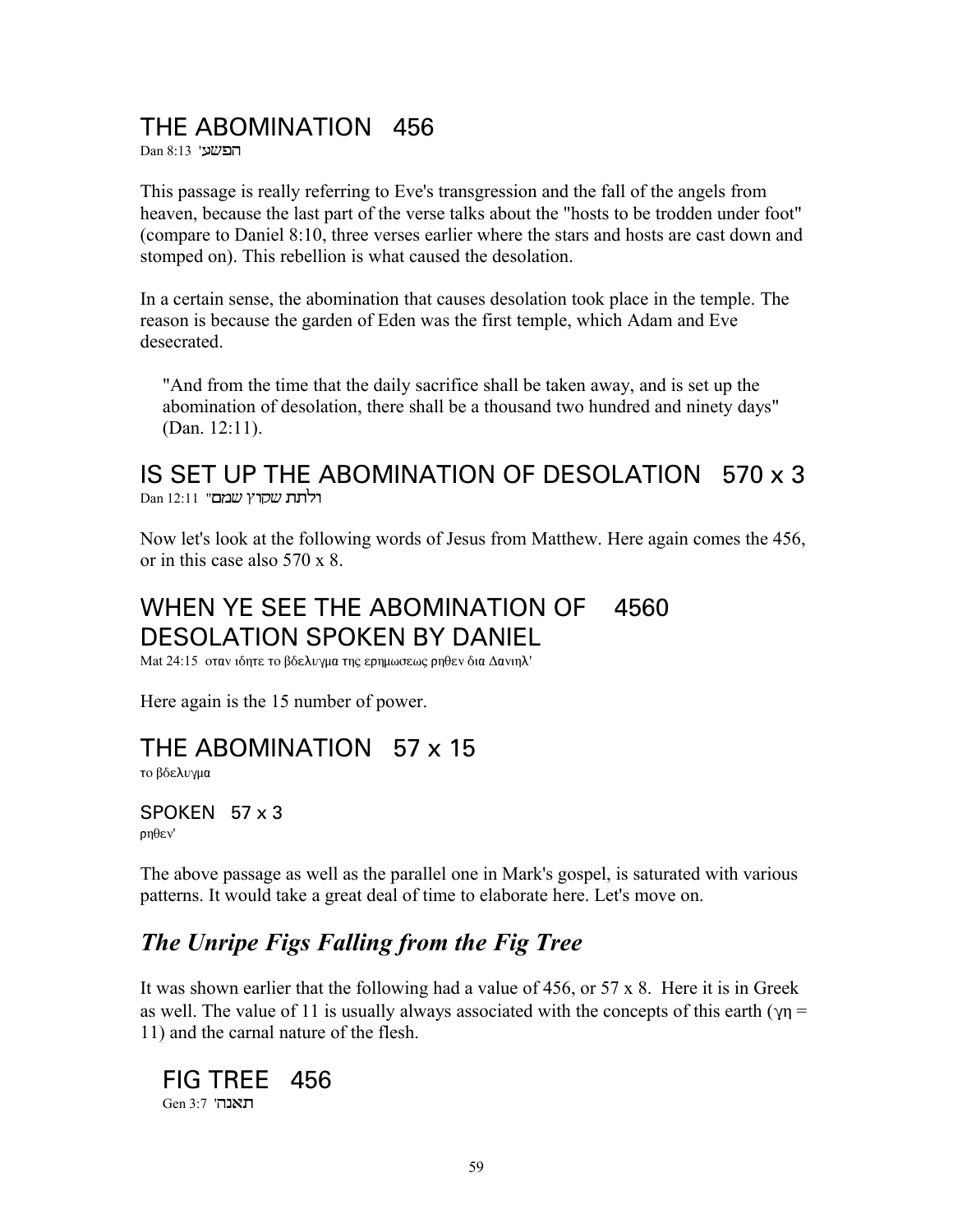FIG TREE 57 x 11 Mat 21:20 συκη'

Now let us return and look at a passage that we partially examined earlier.

"And the stars of heaven fell unto the earth, even as a fig tree casteth the unripe figs of it, when she is shaken by a mighty wind. And the heaven departed as a scroll when it is rolled together." (Rev. 6:13,14).

### CASTETH THE UNRIPE FIGS 570 x 4

Rev 6:13 βαλλει τους ολυνθους"'

## CASTETH THE UNRIPE FIGS 456 x 5

βαλλει τους ολυνθους"'

And In Isaiah, this same parallel passage is found. We saw earlier several features from the first part of this passage. Notice the latter part that speaks concerning the fig tree.

"And all the host of heaven will be dissolved, and the heavens shall be rolled together as a scroll: and all their host shall fall down, as the leaf falleth off from the vine, and as one falling from the fig tree" (Isaiah 34:4).

This verse says, "and all their host shall fall down."

AND ALL 57 Isa 34:4 'Œ‹…

"and as one falling from the fig tree."

THE FIG TREE 456 Isa 34:4 'תאנה

Now here is an outstanding example from the book of Joel.

"The vine is dried up, and the fig tree withereth" (Joel 1:12

### AND THE FIG TREE WITHERETH 570

ותאנה אמללה". 1:12 Joel

THE FIG TREE 456 Isa 34:4 'תאנה

The following is further confirmation of this outstanding pattern.

"I will surely consume them, saith the Lord: there shall be no grapes on the vine, nor figs upon the fig tree, and the leaf shall fade" (Jer 8:13).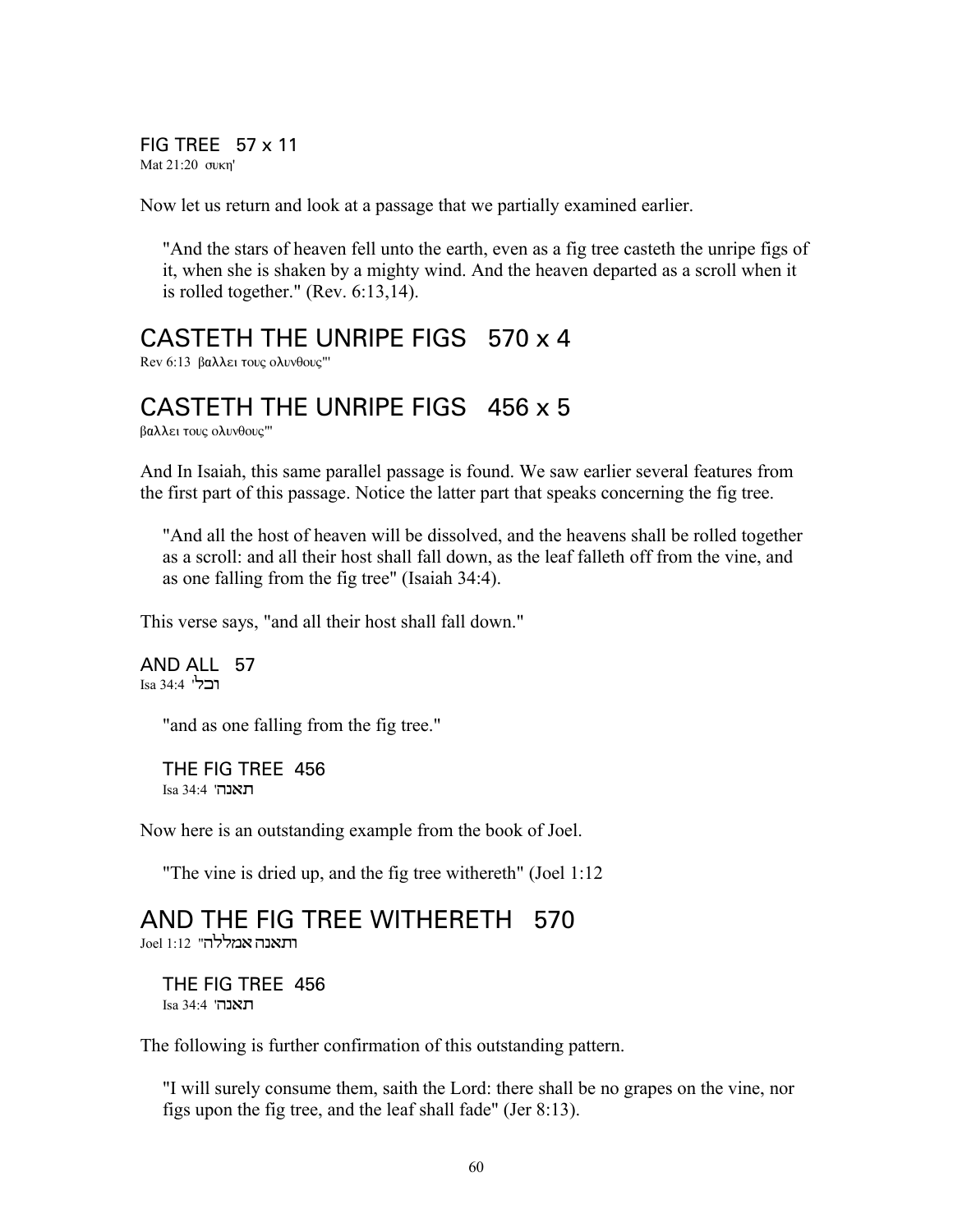### NOR FIGS UPON 570

 $Jer 8:13$  ראיו תאנים ב

The tree of knowledge, I believe, is represented by the fig tree. This is an extremely involved subject,but there is no question from reading the text, that the figs falling from the tree here in Revelation, are symbolical of the angels that fell from heaven, **who actually fell from the tree of knowledge.**

The reason they are called "unripe figs," is because when the angels partook of the tree of knowledge, they were not fully developed and spiritually immature. They were, as a horticulturest would call it, "early drops"—fruit that falls when the wind blows, before it has had a chance to mature and ripen.

Now what is interesting to note, is that in the garden of Eden, Adam and Eve covered their nakedness and shame with the leaves from a fig tree. This is extremely significant. All that was left of the tree were leaves—at that point the fruit had fallen to the earth.

What is important to point out, is that virtually nobody in Christianity, has any idea what the fig tree represents. The answer is that it OBVIOUSLY representative of the angels that fell. Many prophecy scholars say that the fig tree represents Israel. However this is nothing more than eschatological wishful thinking. There is not one single verse in scripture anywhere, that even slightly hints or ever clearly associates the nation of Israel to a fig tree.

Throughout the Bible, the fig tree is depicted in an almost completely negative aspect. When we come to the New Testament, Jesus CURSES the fig tree. Here is the first account.

"And He saw a fig tree in the way, he came to it, and found nothing thereon, but leaves only" (Mat.21:19).

HE SAW A FIG TREE IN THE WAY 570 x 4

Mat  $21:19$  ιδων συκην μιαν επι οδου"

HE SAW A FIG TREE IN THE WAY 456 x 5

ιδων συκην μιαν επι οδου"

Nothing could be more awesome and significant than the following example.

"And He said unto it, Never of thy fruit may be henceforward for ever. And was dried up instantly the fig tree" (Mat.21:19).

THY FRUIT  $570 \times 2$ σου καρπος'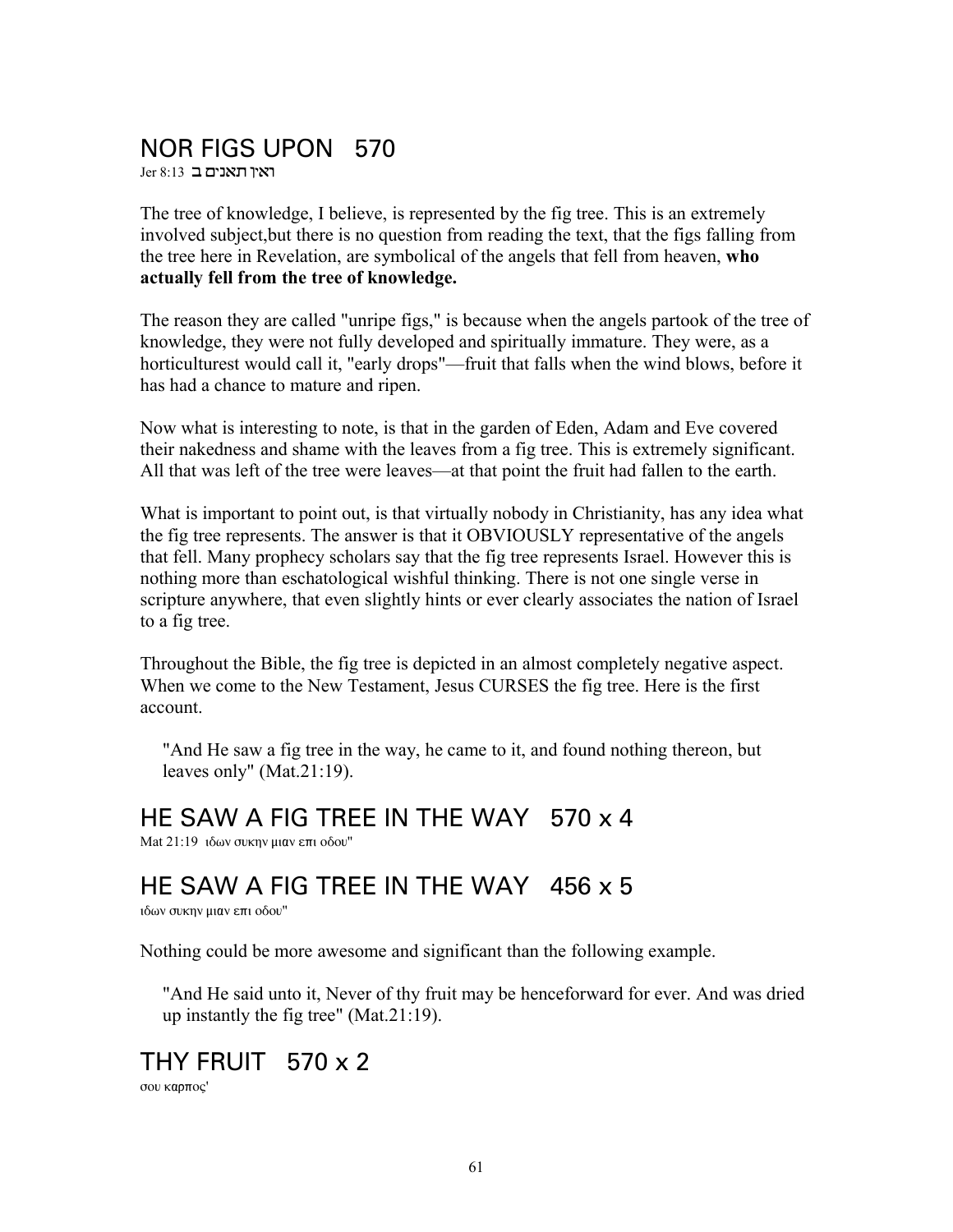Another very fascinating passage, as it may relate to all this, was Nebuchadnezzar's dream about the great tree that went up into heaven.

"Thus were the visions of mine head in my bed; I saw, and behold, a tree in the midst of the earth, and the height thereof was great. The tree grew, and was strong, and the height thereof reached unto heaven, and the sight thereof to the end of all the earth: The leaves thereof were fair, and the fruit thereof much, and in it was meat for all: the beasts of the field had shadow under it, and the fowls of the heaven dwelt in the boughs thereof, and all flesh was fed of it. I saw in the visions of my head upon my bed, and, behold, a watcher and an holy one came down from heaven; He cried aloud, and said thus, Hew down the tree, and cut off his branches, shake off his leaves, and scatter ITS FRUIT: let the beasts get away from under it, and the fowls from his branches" (Dan. 4:11-14).

#### ITS FRUIT 57

 $Dan 4:14$  'אנבה

There is so much relative to the topic of the fig tree. One very interesting example is the phrase, "And was dried up instantly the fig tree." The word *instantl*y has a value of 930. How long did Adam live before he died? The answer is 930 years. Again, there is a whole structure to do with the death of Adam based upon 930.

"Jesus answered and said unto them, Verily I say unto you, If ye have faith, and doubt not, ye shall not only do this [sign] to the fig tree, but also if ye shall say unto this mountain, Be thou removed, and be thou cast into the sea; it shall be done" (Mat. 21:21).

The following is just two Greek words.

THIS [SIGN] TO THE FIG TREE 57 x 7 x 3 Mat  $21:21$  to συκης'

"And in the morning, as they passed by, they saw the fig tree dried up from the root" (Mar. 11:20).

THE FIG TREE DRIED UP FROM THE ROOT 57 x 42 Mar  $11:20$  την συκην εξηραμμενην εκ ριζων'

The number 42 is the major number in theomatics to do with the wilderness—the place of death where nothing grows.

This next example is extremely significant. The roots of the fig tree represent the roots of the tree of knowledge. The very *basis* of the tree of knowledge was to die right down to its roots.

ROOT 57 x 17 ριζων"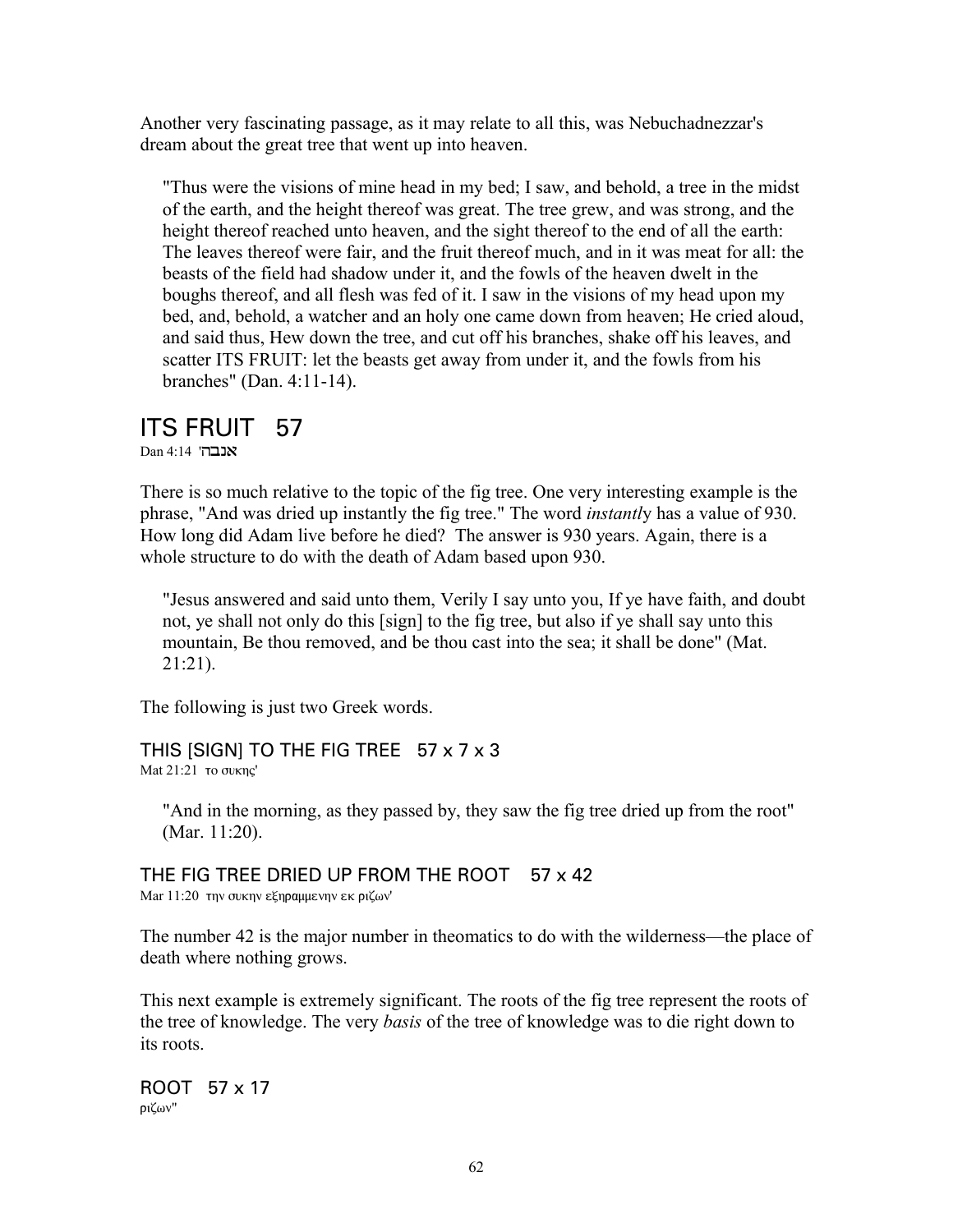Here is just one other example.

"Then said he unto the dresser of his vineyard, Behold, these three years I come seeking fruit in the fig tree this, and find none: cut it down; why even the ground it spoils?" (Luk. 13:7).

#### IN THE FIG TREE 228 x 3

Luk  $13:7$   $\varepsilon$ v συκη'

Another subtle and inherent feature to do with this concept would be the following.

"And seeing a fig tree afar off having leaves, he came, if haply he might find any thing thereon: and when he came to it, he found nothing but leaves; for the time not was yet of figs" (Mark 11:13).

# WAS YET (of figs) 57

Mat  $11:13$  nv'

The most famous story about the fig tree was when Jesus spoke to Nathaniel.

"Nathanael saith unto him, Whence knowest thou me? Jesus answered and said unto him, Before that Philip called thee, being under the fig tree, I saw thee" (Joh. 1:48).

#### BEING UNDER THE FIG TREE I SAW THEE 57 x 35

Joh 1:48 οντα υπο συκην ειδον σε"

#### BEING UNDER 57 x 17

οντα υπο"

"Jesus answered and said unto him, Because I said unto thee, I saw thee under the fig tree, believest thou? thou shalt see greater things than these" (Joh. 1:50).

#### I SAW THEE UNDER 57 x 42

Joh 1:50 οτι ειδον σε υποκατω'

Now comes the most significant part of this story. When the unripe figs fell from the fig tree, where were they? They were laying on the ground—under the fig tree. And where did Jesus see Nathaniel? He was under the fig tree.

#### NATHANIEL 570

Joh 5:47  $\text{row}$  Na $\theta$ avan $\lambda$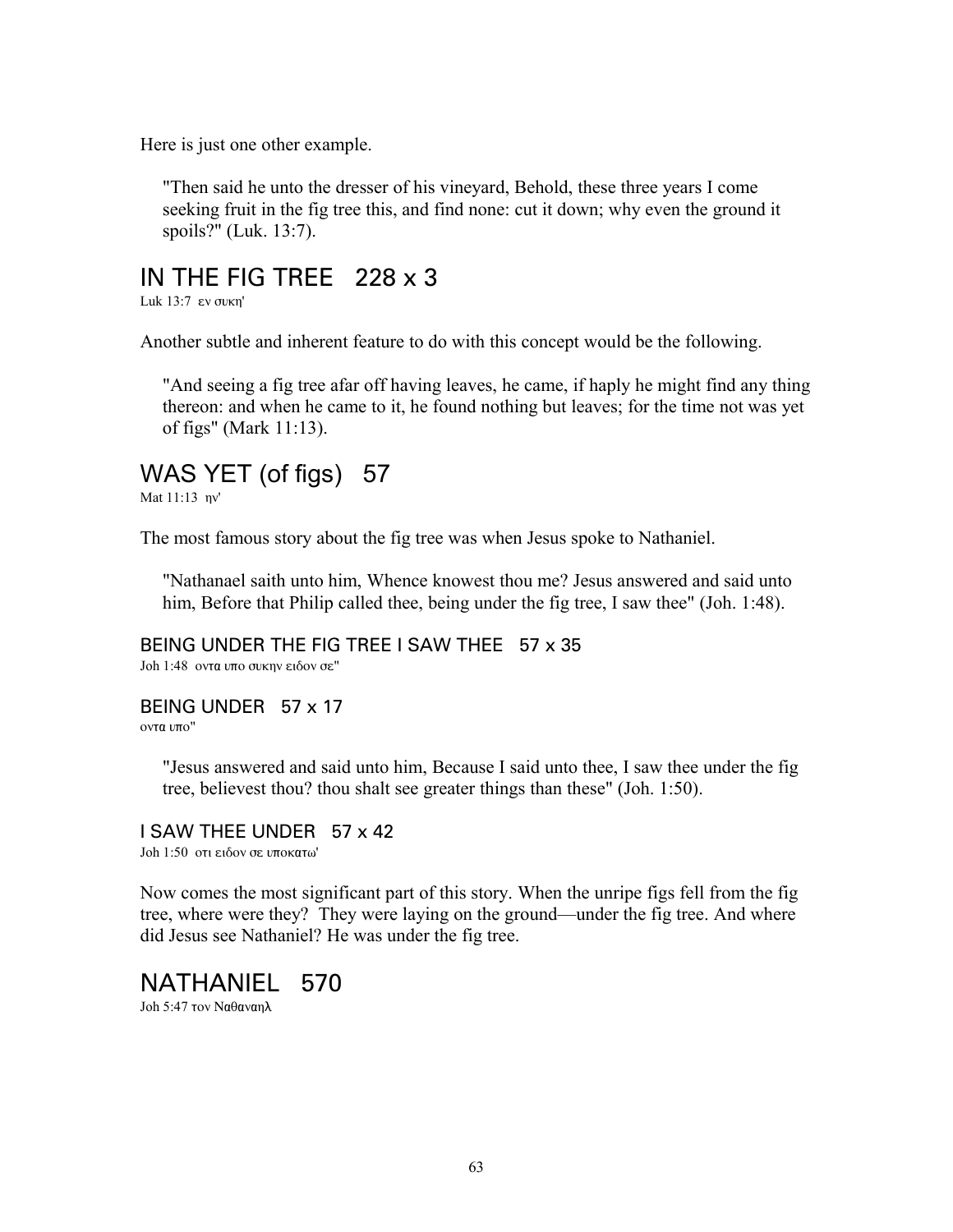#### *Entering Heaven's Gate*

While I was in the process of doing this study, a lady friend from Arizona wrote to me, and proposed the idea that the vision of Jacob's ladder had a relationship to the tree of knowledge. The following will confirm that it positively does.

"And he dreamed, and behold a ladder set up on the earth, and the top of it reached to heaven: and behold the angels of God ascending and descending on it" (Gen. 28:12).

The following is one Hebrew word. Again, the number 9 is one of the major numbers to do with the heavens. Here there are two 57 x 9 features.

#### AND THE TOP OF IT 57 x 9 Gen 28:12 **הראשר**

#### THE TOP OF IT REACHED TO HEAVEN 57 x 9 x 2 ראשו מגיע שמימה'

TO HEAVEN 57 x 7 השמימה'

There is a very specific patter of 399 multiples (57 x 7) to do with the HEAVENLY and eternal mysteries. Also, the word "reaching" has a value of 122, and this is specifically the number of the angelic warfare (see Chapter **6a**).

"And, behold, Jehovah was standing above him, and said, I am the Lord God of Abraham thy father, and the God of Isaac: the land whereon thou liest, to thee will I give it, and to thy seed" (Gen. 28:13).

JEHOVAH STANDING ABOVE HIM 57 x 5 יהוה נצב עליו" 13:33 Gen

ABOVE HIM 57 x 2 "מביר

> "And, behold, I am with thee … And Jacob awaked out of his sleep, and he said, Surely the Lord is in this place; and I knew it not. And he was afraid, and said, How dreadful is this place! this is none other but the house of God, and this is heaven's gate (Gen 28:15-17).

# DREADFUL IS THIS PLACE 456

 $Gen$  28:16 נורא מקום זה'

"not this is other than the house of God" (Gen 28:17).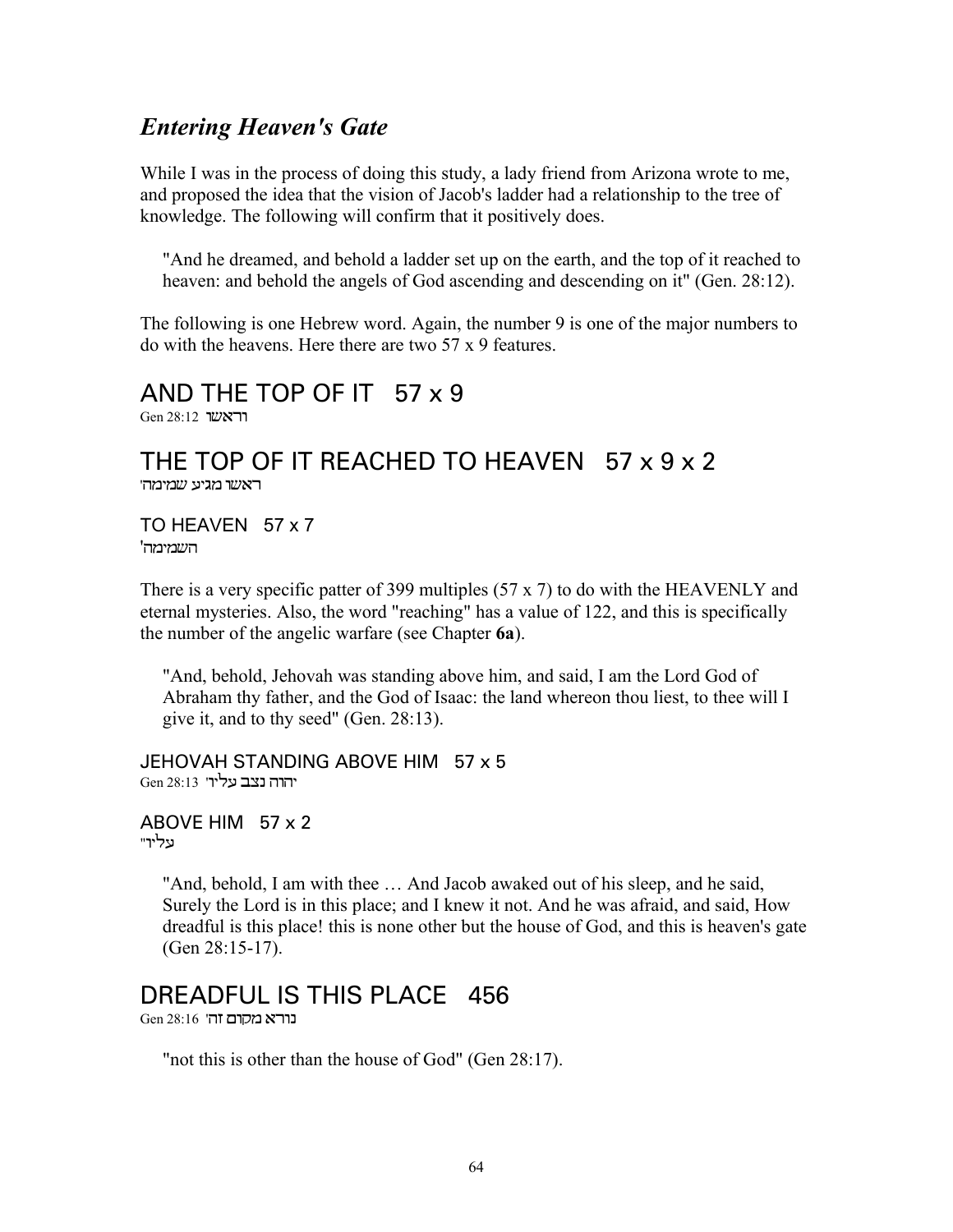#### OTHER THAN THE HOUSE OF GOD 570 בי אם בית אלהים'

"and this is the gate of heaven (Gen 28:17).

# THE GATE 570

#### שער

It was heaven's gate that Adam and Eve tried to enter when they ate of the tree of knowledge. But instead they found the stench of death.

Interestingly, the Greek word for "gate" has the same numerical value.

#### GATE 570

Act 12:10 πυλην"

And amazingly, this word is also 570.

"Woe unto you, lawyers! for ye have taken away the key of knowledge: and you did not enter, and them that were entering in ye hindered" (Luk. 11:52).

### TO ENTER 570

 $r$ 3700 km $\epsilon$ 

So in both Hebrew and Greek, the word "gate" equals 570. Now look at this—also 570. Here it is talking about the entrance into the eternal kingdom.

"For richly will be supplied to you the entrance into the eternal kingdom of our Lord and Saviour Jesus Christ" (2 Pet. 1:11).

### THE ENTRANCE 570

2 Ρε 1:11 η εισοδος"'

### **The Narrow Gate**

And finally, in reference to the concept of gates, here is another related passage—very well known words of Jesus indeed

"Enter ye in at the strait gate: for wide is the gate, and broad is the way, that leadeth to destruction, and many there be which go in thereat: Because strait is the gate, and narrow is the way, which leadeth unto life, and few there be that find it" (Mat  $7:13,14$ ).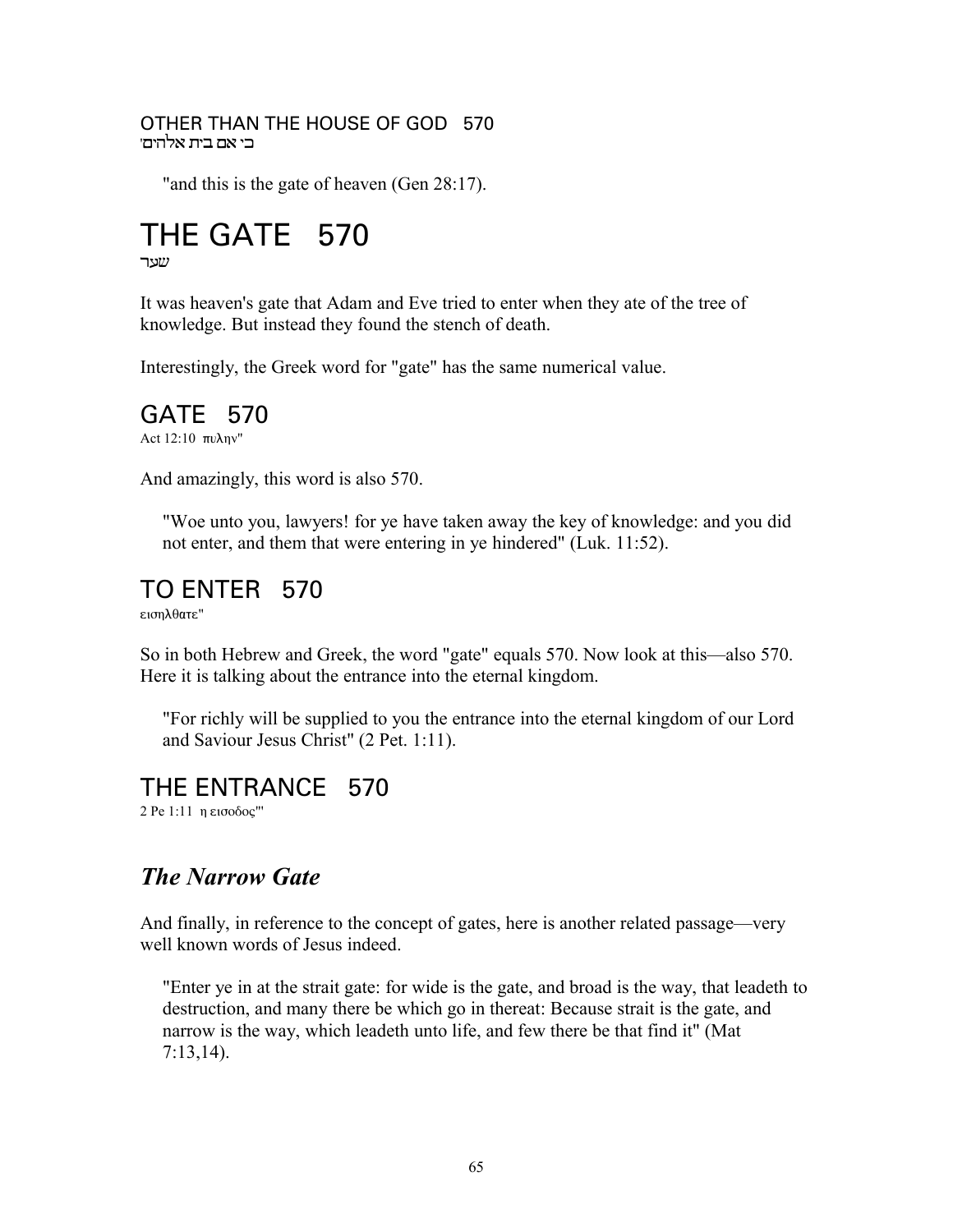# BROAD IS THE WAY LEADING 570 X 7 UNTO (destruction)

Mat 7:13 ευρυχωρος οδος απαγουσα εις

Much more could be discussed and shown concerning the above passage. The narrow gate is obviously God's way into heaven.

#### *James 4:4*

Eve's entire objective when she reached for the forbidden fruit, the objective of the angels was to reach for heaven. In other words, they lusted and were trying to attain something. Look now at how this 570 concept is embedded here.

"Ye lust, and have not: ye kill, and desire to have, and are not able to attain: ye fight and war, yet ye have not, because ye ask not. Ye ask, and receive not, because ye ask amiss, that ye may consume it upon your lusts" (James 4:2,3).

# AND ARE NOT ABLE (to attain) 570 x 2

 $\text{Iam } 4.2$  ou  $\text{div} \mathfrak{a}$ 

## *Heaven and Earth*

And in relation to all the above to do with entering heaven, this feature presented itself. This is obviously God's domain and realm of authority and knowledge.

"Thou shalt not make unto thee any graven image, or any likeness of any thing that is in heaven above, or that is in the earth beneath, or that is in the water under the earth" (Exo 20:4).

# HEAVEN ABOVE 570

 $\mathop{\hbox{\rm Exo}}\nolimits$  20:4  $\mathop{\hbox{\rm Exo}}\nolimits$  במבעל

When I went to check out the same parallel passage in the book of Acts, this is what happened.

"And I will show wonders in heaven above, and signs in the earth beneath; blood, and fire, and vapor of smoke" (Acts 2:19).

# I WILL SHOW WONDERS IN HEAVEN (above) 570 x 7

Act  $2:19$  δωσω τερατα εν ουρανω"'

Just to show the somewhat rather bizarre manner these patterns exist within the incorporated theological meaning, let us look at the expression from the above to do not with heaven, but earth.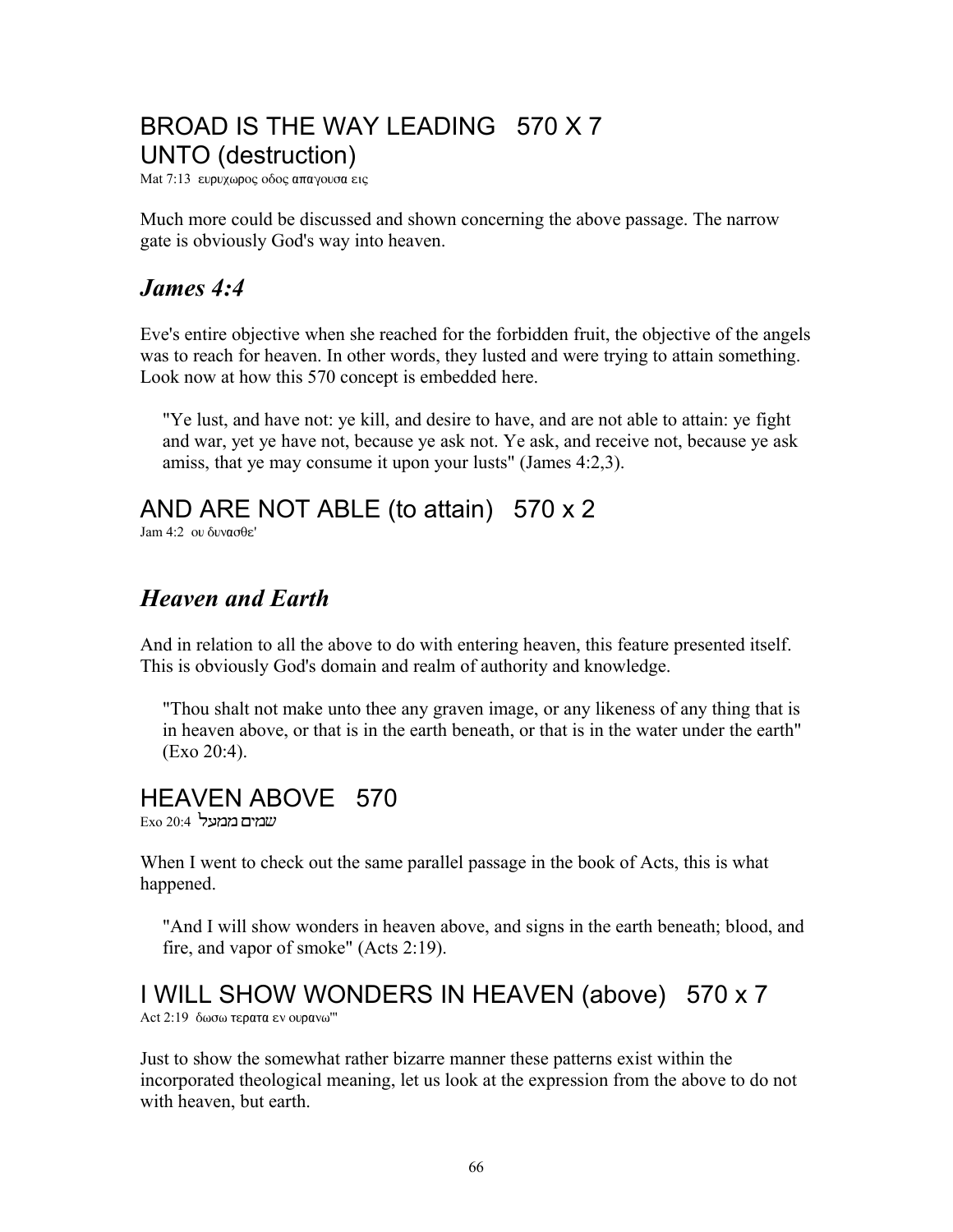### SIGNS IN THE EARTH (beneath) 570

σημεια επι γης

But what about the same expression from the first verse we just looked at in Exodus, "thou shalt not make unto thee any graven image, or any likeness of any thing that is in heaven above, or that is in the earth beneath."

IN THE EARTH BENEATH 570 x 2  $Exo 20:4$ ' בארץ מתחת

SIGNS IN THE EARTH (beneath) 570 Act  $2:19$  σημεια επι γης

Thus from both passages—one in Exodus and one in the book of Acts—both expressions to do with heaven and both expressions to do with earth, each contain a 570. This clearly shows that the EVENTS happening upon earth are all in intercourse with the events in heavens. The signs in the earth obviously involve the rebellion of man in trying to get into heaven (God's realm of knowledge and authority). There are a number of other highly significant theomatic patterns in the phrase "and signs in the earth below" to do with man's overall rebellion.

#### *Eden is the Gate of Heaven*

"And the Lord God planted a garden eastward in Eden; and there he put the man whom he had formed" (Gen 2:8).

AND THE LORD GOD PLANTED A GARDEN 570 EASTWARD IN EDEN Gen 2:8 ויטע יחוה אלהים גן בעדן מקדם

#### THERE HE PUT THE MAN 570 x 2 וישם שם את אדם<sup>.</sup>

Now look at these next two—the very two specific references to Adam being kicked out of paradise—both of them 570!

"So the Lord God banished him from the garden of Eden, to till the ground from whence he was taken" (Gen. 3:23).

# SO JEHOVAH GOD BANISHED HIM 570 FROM THE GARDEN

 $Gen 3:23$  רישלחהו יהוה אלהים מגו

"So he drove out the man; and he placed at the east of the garden of Eden Cherubims, and a flaming sword" (Gen 3:23).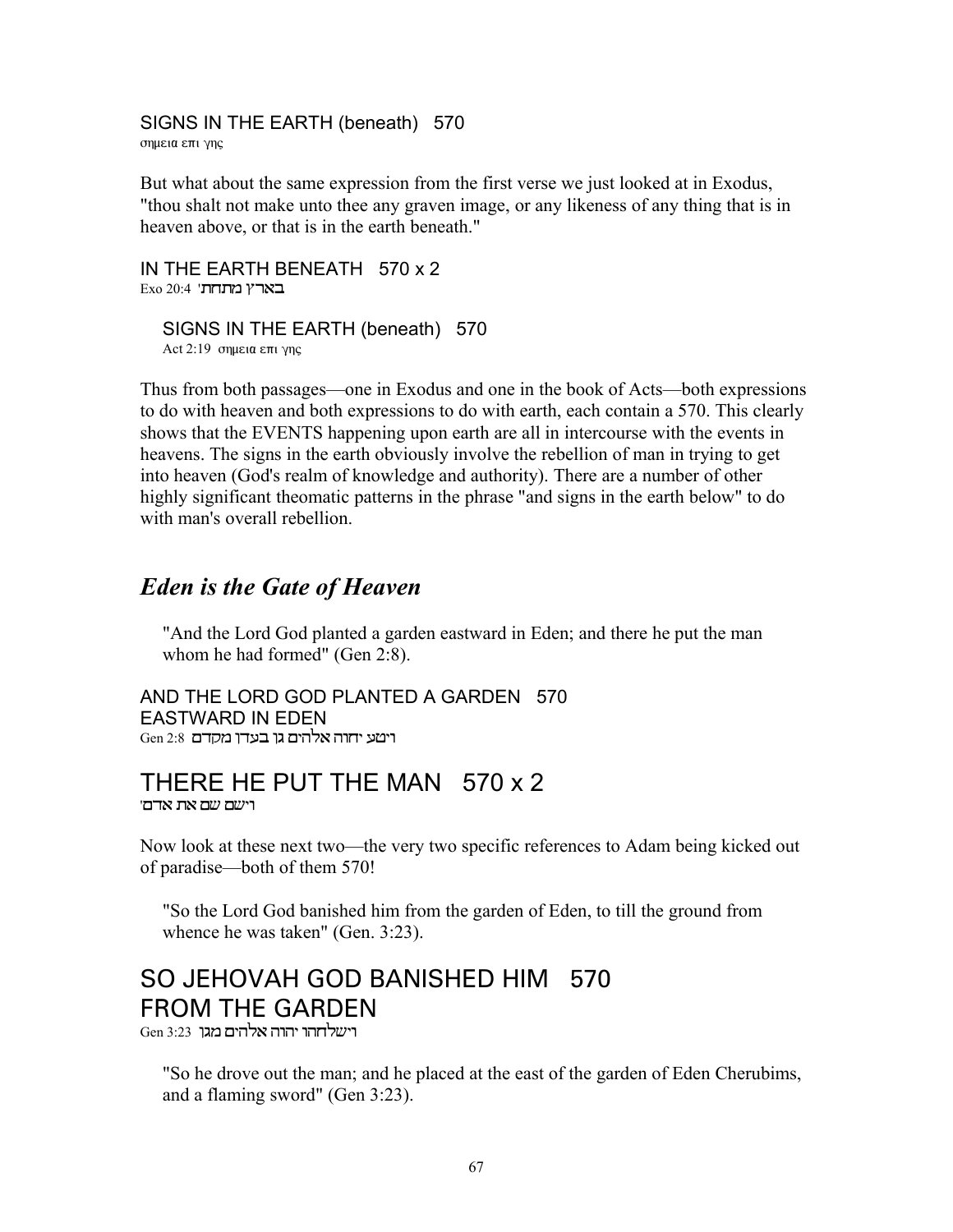#### SO HE DROVE OUT THE MAN 570

 $Gen 3:23$  'רגרש האדם

"So he drove out the man; and he placed at the east of the garden of Eden Cherubims, and a flaming sword which turned every way, to guard the way of the tree of life" (Gen 3:24).

AND HE PLACED AT THE EAST 570  $Gen 3:24$  רישבו מקדם

EAST OF THE GARDEN 57 x 4 'סדם לגו

The number 25 (5 x 5) is God's eternal number.

TO GUARD THE WAY OF THE TREE OF LIFE 57 x 25 לשמר את דרד עץ חיים"

TO GUARD 570 לשמר

> TREE OF LIFE 57 x 4 עץ חיים

And in the New Testament, the number 5 is unequivocally God's number of eternal life. Thus we find this feature.

"Blessed are they that do his commandments, that they may have right to the tree of life, and may enter in through the gates into the city" (Rev 22:14).

TREE OF LIFE 57 x 5 x 7 Rev 22:14 το ξυλον ζωης

And just the Greek word for "tree" itself,

TREE 57 x 5 Mat  $3:10$  δενδρον"

> "For thou hast said in thine heart, I will ascend into heaven, I will exalt my throne above the stars of God: I will sit also upon the mount of the congregation, in the sides of the north" (Isa. 14:13).

The hebrew word meaning "the sides of the north," is actually "unto the uttermost height of," Zaphon being the highest heaven of God. Are not the following examples of 228 lumped together is simply interesting?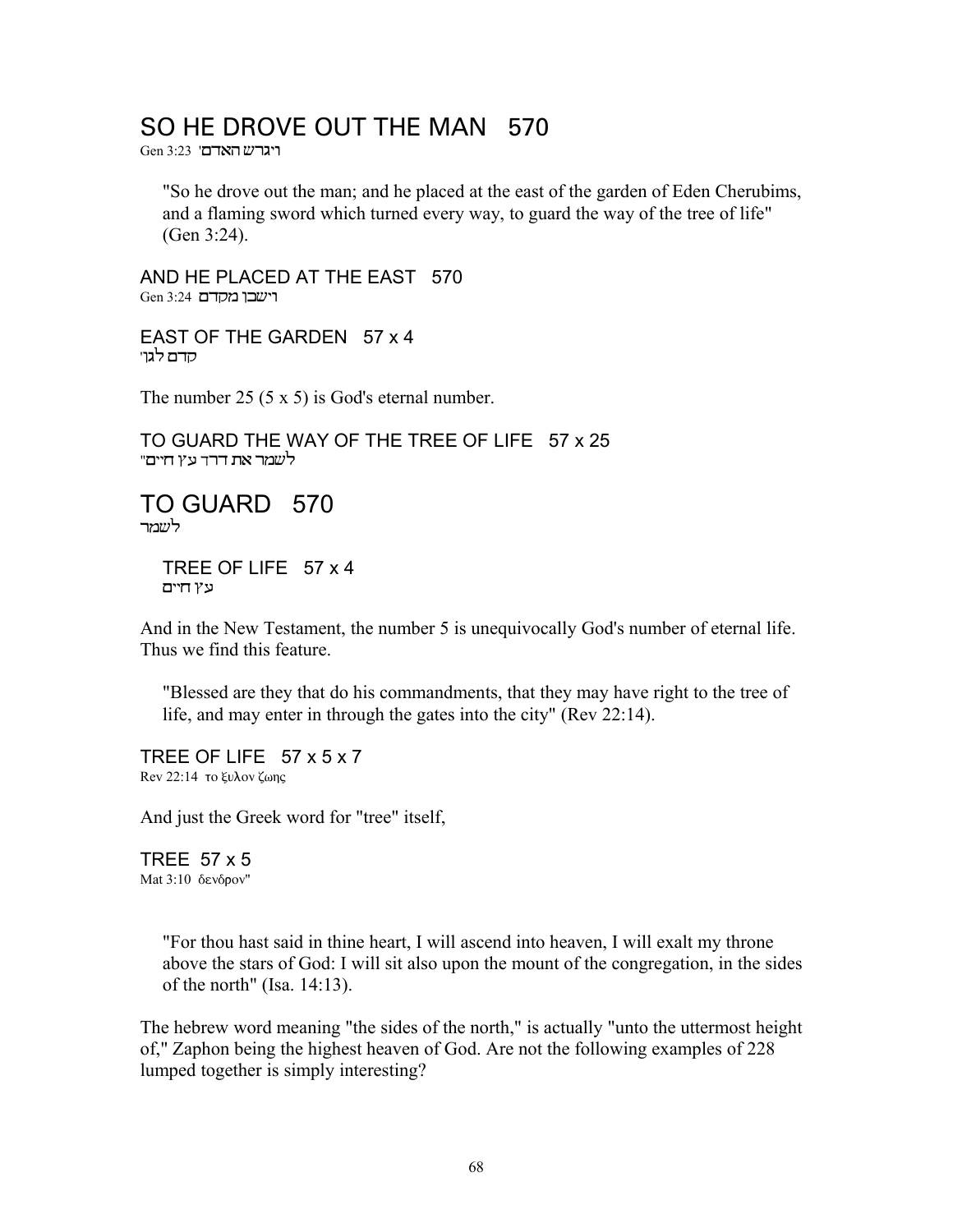7APHON 228 Esa 14:13 "צפוו"

TREE OF LIFE 228 עץ חיים

UNTO GOD MOST HIGH 228 לאל עליון' 14:19 Gen. ל

**EAST OF THE GARDEN 228** סדם לגוי

BUT FROM THE TREE OF KNOWLEDGE 228 x 3 Gen 2:16 'הדעת'

DISCERN BETWEEN GOOD AND EVIL 228 x 2 2 Sam 19:35 "רע"

Here is a most fascinating passage that refers BOTH to the East and to the gate.

"Moreover the Nethinims dwelt in Ophel, unto the place over against the water gate toward the east, and the tower that lieth out" (Neh 3:26).

GATE TOWARD THE EAST 57 x 15 שער למזרח 3:26 Neh

THE GATE 570 שער

TOWARD THE EAST 57 X 5 למזרח

This rather startling and probably not to coincidental feature appears in Nehemiah.

"After them repaired Zadok the son of Immer over against his house. After him repaired also Shemaiah the son of Shechaniah, the one guarding the east gate" (Neh  $3:29$ ).

# GUARDING THE EAST GATE 456 (228 x 2)

Neh 3:29 "שמר שער המזרח

The gate of Eden was to the East. Look now at this.

... So he drove out the man; and he placed at the east of the garden of Eden Cherubims, and a flaming sword which turned every way, to guard the way to the tree of life." (Gen 3:24).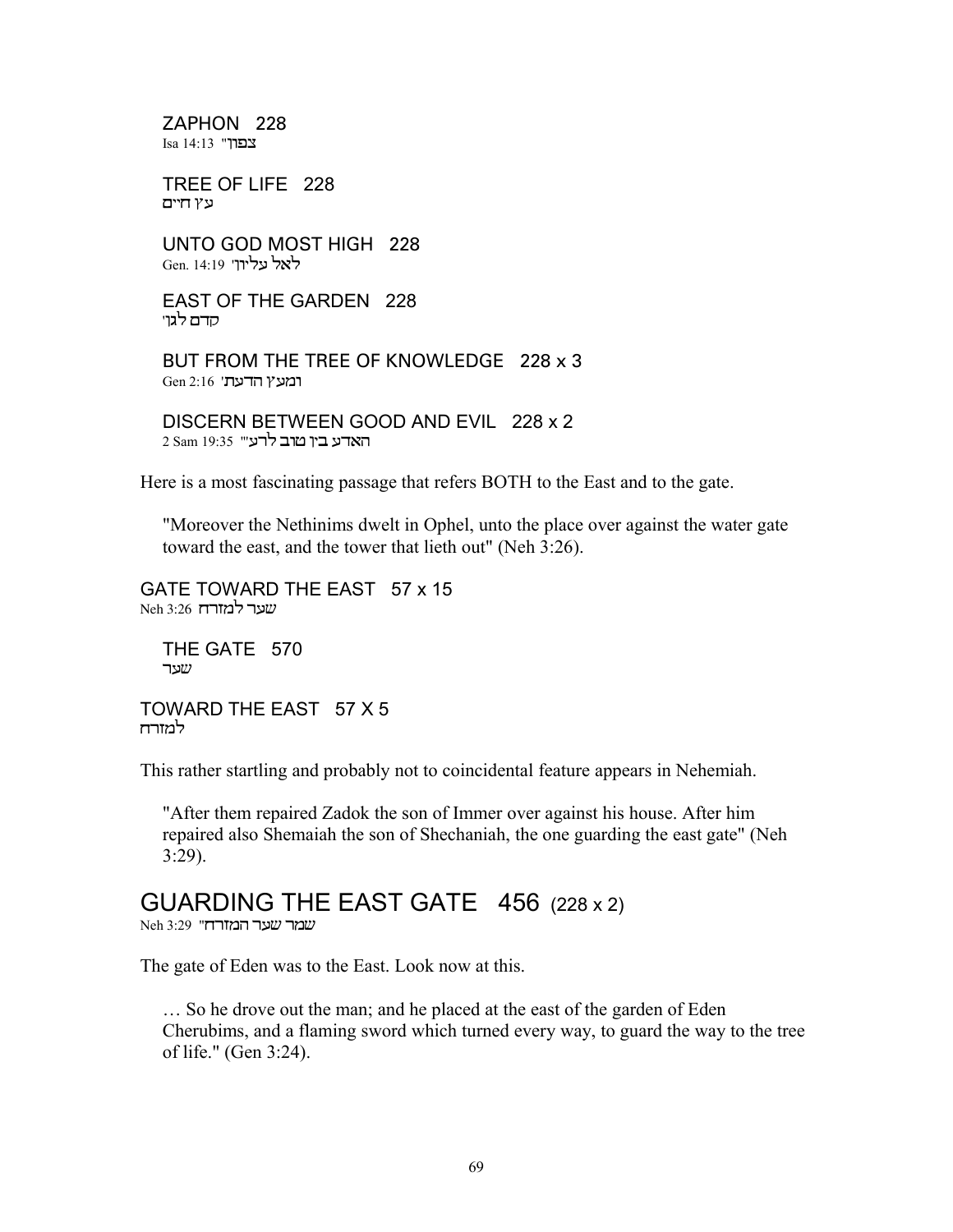#### TO GUARD THE WAY TO THE TREE OF LIFE 57 x 18 לשמר דרך עץ החיים' 3:24 Gen

#### TO GUARD 570 ˜Å™Œ

This has to be the most significant expression possible.

#### THE WAY TO THE TREE OF LIFE 456 (228 x 2) דרד עץ החיים'

"And the cherubims lifted up their wings, and mounted up from the earth in my sight: when they went out, the wheels also were beside them, and every one stood at the door of the east gate of the Lord's house; and the glory of the God of Israel was over them above" (Ezek 10:19).

DOOR OF THE EAST GATE OF THE LORD'S HOUSE 570 x 3  $E$ Eze 10:19 'הוה הקדמוני

It is interesting to note concerning Job, it states that "He was greater more than any peoples of the East" (Job 1:3).

## *Sinning Against Heaven*

Now let us look at a number of passages that specifically refer to sinning against heaven.

If the following does not prove anything about the validity of this pattern, nothing else will. Here is what the prodigal son stated when he finally decided to come home to his father. As chapter ten of **The Original Code in the Bible**, demonstrates, the story of the prodigal son is all about the angels that rebelled and fell from heaven.

"And the son said unto him, Father, I have sinned against heaven, and in thy sight, and am no more worthy to be called thy son" (Luk. 15:21).

SINNED 570 Luk 15:18 nuaprov'

He sinned against heaven and tried to enter its gate in order to get inside. The gate (57) of heaven was to reach the divinity (13).

HEAVEN 57 x 13 ουρανον

Another key reference and one of the most significant possible, in relation to sinning against heaven, is the great harlot in the book of Revelation.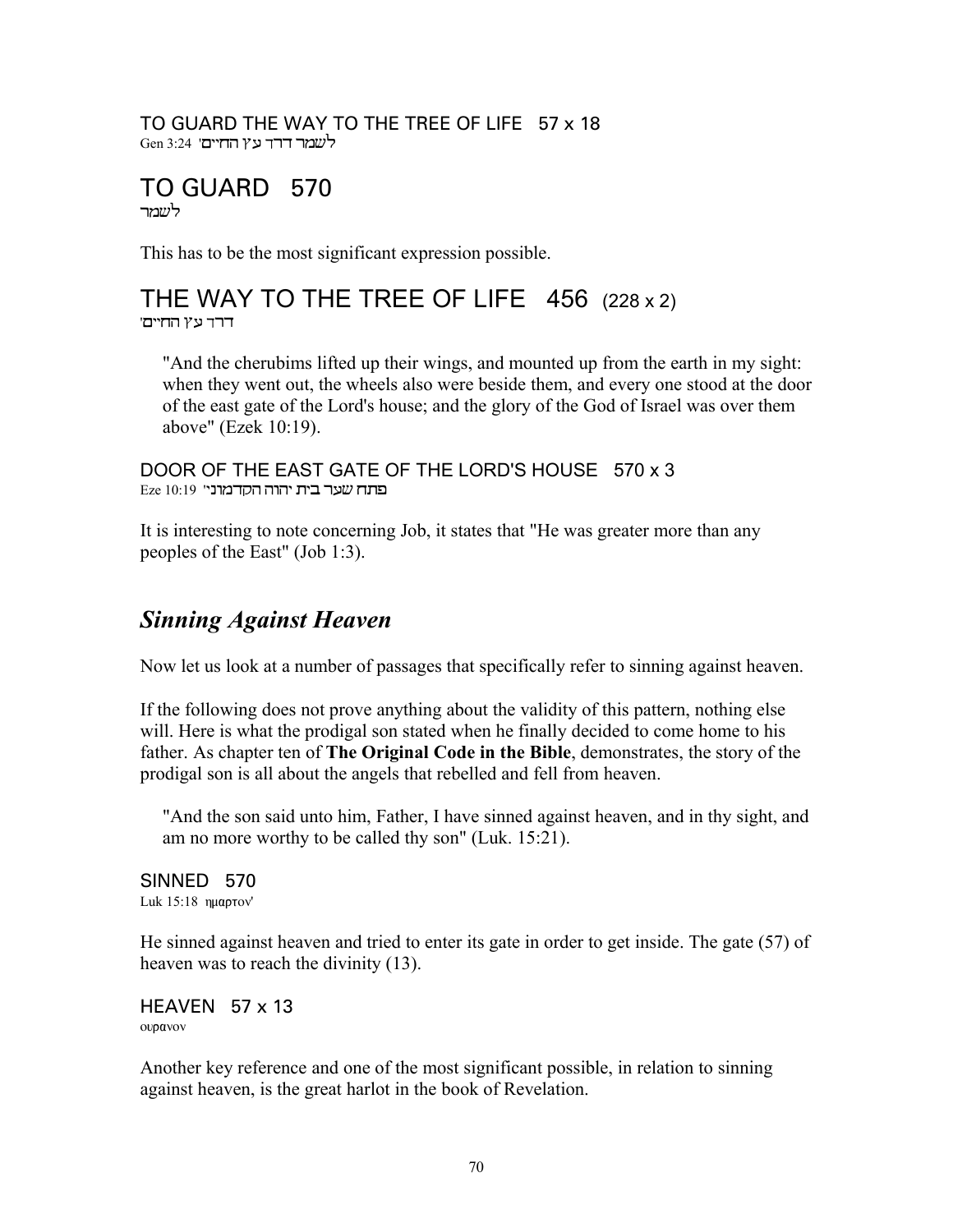"For her sins have reached unto heaven, and God hath remembered her iniquities" (Rev 18:5).

HAVE REACHED UNTO 570 x 2 Rev 18: 5 εκολληθησαν αχρι"

HER INIQUITIES 228 x 7 τα αδικηματα αυτης'

The reason that Adam and Eve wanted to get inside the gate of heaven, was so that eventually they could eat of the tree of life. But God put a sword around that tree. Look now at this!

"And the Lord God said, Behold, the man is become as one of us, to know good and evil: and now, lest he put forth his hand, and take also of the tree of life, and eat, and live for ever" (Gen. 3:22)

TAKE ALSO FROM THE TREE OF LIFE 456 ולקח גם מעץ חיים' 3:22 Gen

TAKE ALSO FROM 228 `ולקח גם מ

> THE TREE OF LIFE 228 עץ חיים

AND EAT 57 וארל

(and live) FOR EVER 57 x 3 לעלם'

… So he drove out the man; and he placed at the east of the garden of Eden Cherubims, and a flaming sword which turned every way, to guard the way to the tree of life." (Gen 3:24).

TO GUARD THE WAY TO THE TREE OF LIFE 57 x 18 לשמר דרד עץ החיים'

#### TO GUARD 570 לשמר

Now here is a very interesting theomatic example. In Isaiah 14 Lucifer/Adam tried to ascend into heaven.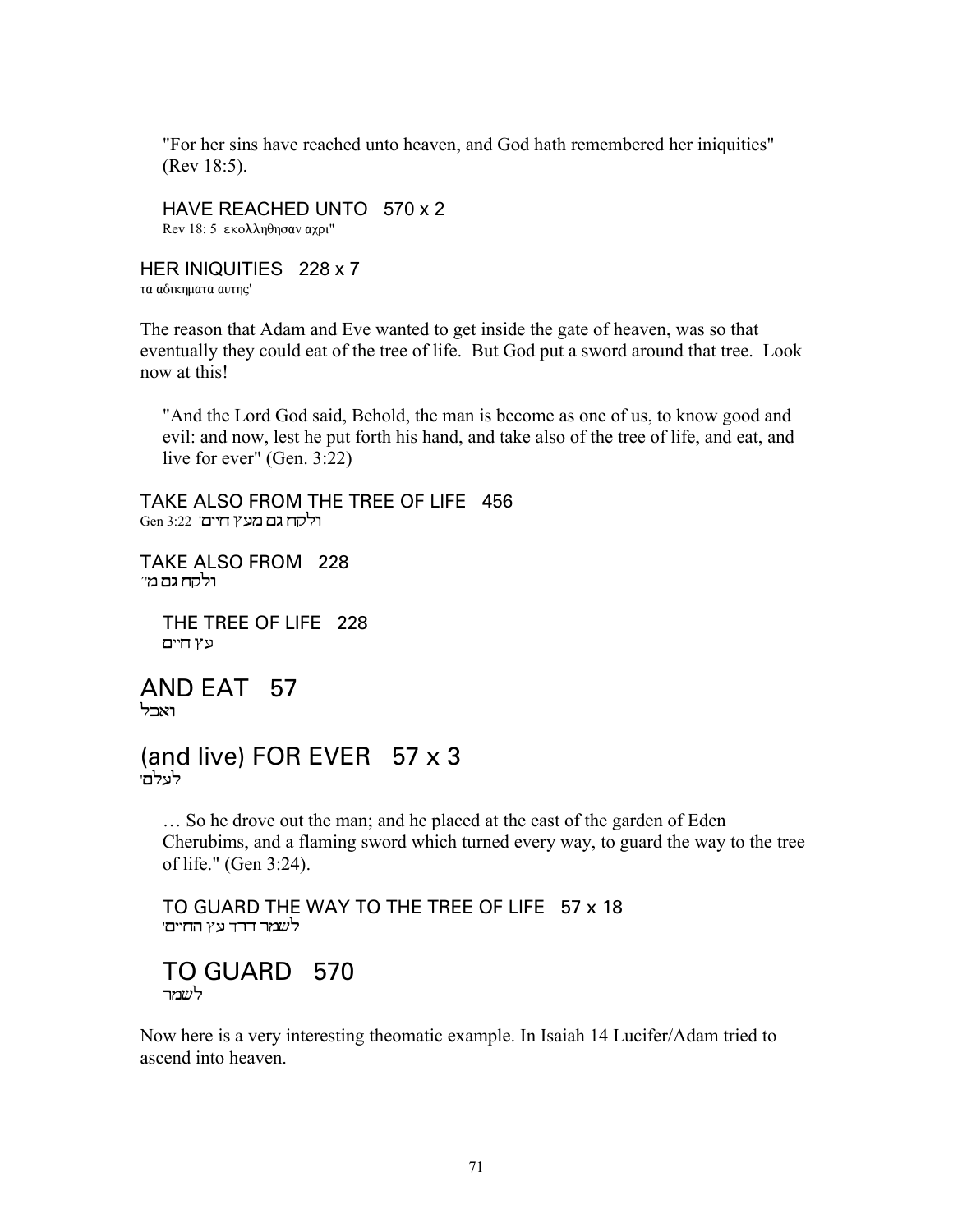"For thou hast said in thine heart, I will ascend into heaven, I will exalt my throne above the stars of God: I will sit also upon the mount of the congregation, in the sides of the north" (Isa. 14:13).

The hebrew word meaning "the sides of the north," is actually "unto the uttermost height of ," Zaphon being the highest heaven of God. Is not the following interesting?

ZAPHON 228 Isa 14:13 "בבוו

TO GOD MOST HIGH 228 Gen 14:19 'לאל ניליוו

TREE OF LIFE 228 עץ חיים

Interestingly, in the New Testament on numerous occasions, it refers to the highest. Jesus is called the "son of the highest," and Christians are called "sons of the highest."

THE HIGHEST 570 x 5

Mar  $5:7$   $\tau$ ou vyno $\tau$ ou

In Hebrew the two words meaning "heaven of heavens" or "highest heaven," have the same value as "heaven" in Greek. This highest heaven is of course God's forbidden domain.

THE HIGHEST HEAVEN 57 x 13 Deu 10:10 'שמי שמים

In relation to sinning against heaven, here is a passage from Ezra.

"And said, O my God, I am ashamed and blush to lift up my face to thee, my God: for our iniquities are increased over our head, and our trespass is grown up to the heavens" (Ezr. 9:6).

OUR TRESPASS IS GROWN UP TO 456 x 4  $\mathop{\hbox{\rm Exr}}\nolimits$ 9:6 'אשמתנו גדלה עד

OUR TRESPASS 57 x 14 אשמתנוי $w$ 

## *The Tower of Babel*

The story of the tower of Babel also contains this same thought.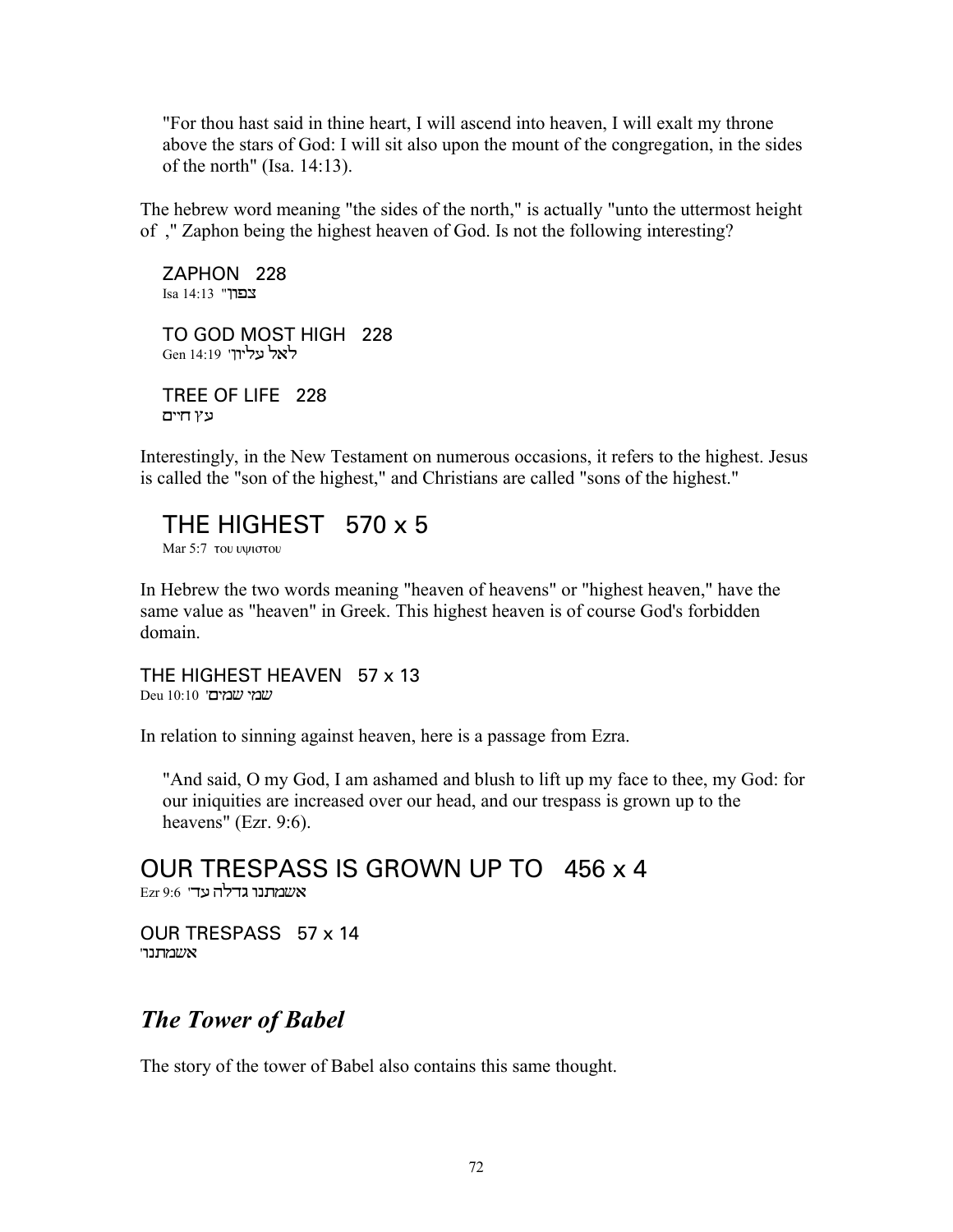## COME LET US BUILD FOR US A CITY 570 **AND A TOWER**

הבה נבנה לנו עיר ומגדל" 11:4 .Gen, 11:4

Here again, 9 is the heaven number.

"And its top reaching into the heavens" (Gen. 11:4).

AND ITS TOP (reaching into the heavens) 57 x 9 **Gen 28:12** Cien

INTO THE HEAVENS 57 x 7 השמימהי

The word "reaching" has a value of 122, which is the specific key number of the warfare in heaven

Now look at just this one key word.

"And the Lord came down to see the city and the tower, which the children of men built" (Gen. 11:6).

## BUILT 57

בנר' Gen 11.6

"And the Lord said, Behold, the people is one, and they have all one language; and this they begin to do: and now nothing will be restrained from them, from all which they plan to do" (Gen.  $11:6$ ).

The reason the following fits the 57 pattern, is the fact that if man could have eaten of the tree he would have become like God, and nothing would be impossible for him. Here again we see the 9 associated with heaven.

AND NOW NOTHING 57 x 9 רעתה לא' 11:6 Gen 11:6

# WHICH THEY PLAN TO DO 456 x 3

Gen. 11:6 "אשר יזמו לעשות

### The Words of Job

The following passage says it all. There is an entire chapter here on Angelfall concerning the number 558 as being key to the actual casting down and defeat of the fallen angels who planned to usurp God's authority.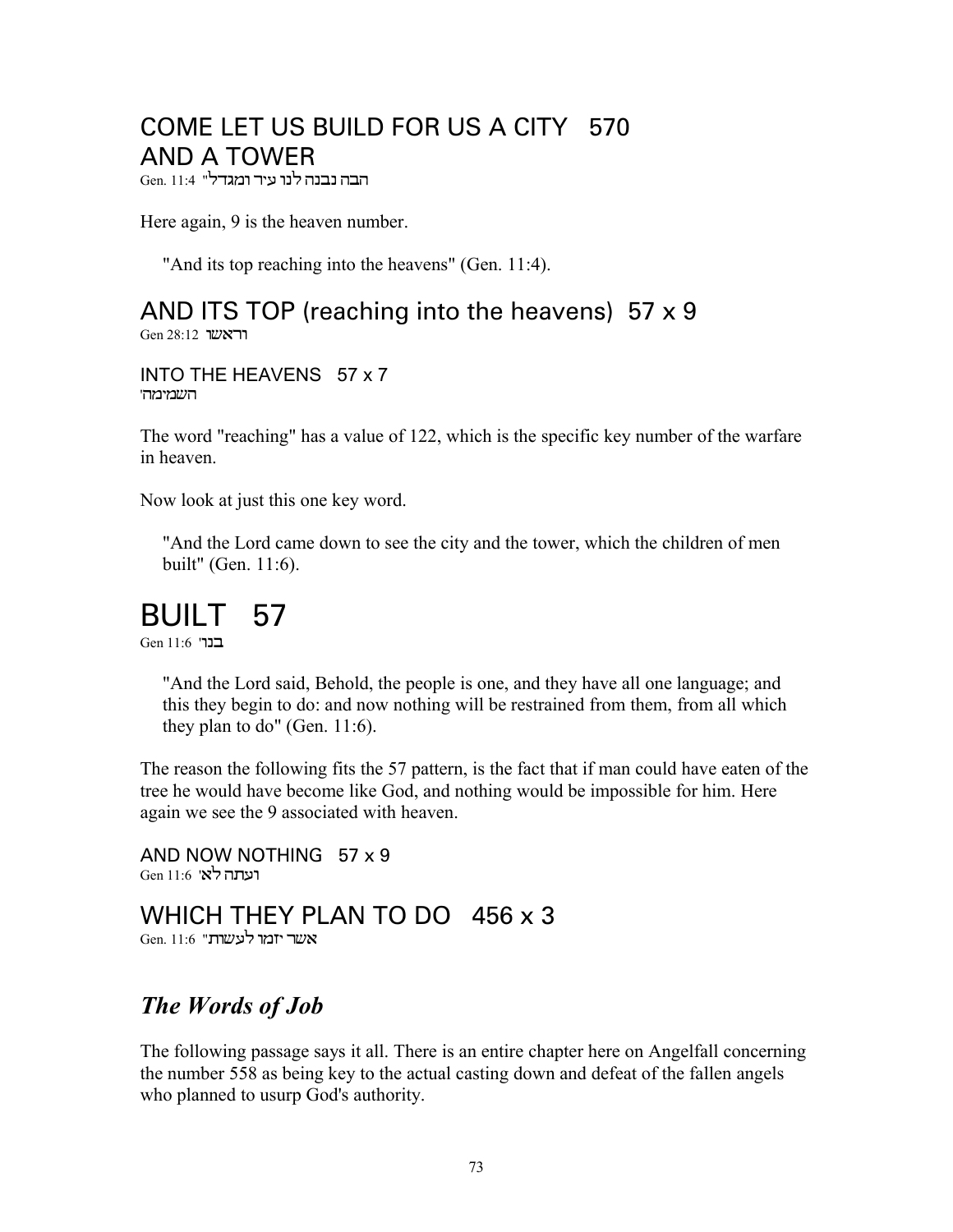"My days are past, my plans are shattered, even the thoughts of my heart" (Job 17:11).

MY PLANS 456 Job 17:11 ARE SHATTERED 558 נתקר"

And then I thought of this verse. Look at this one!

"Many are the plans in the heart of man; nevertheless it is the purpose of the Lord that will stand" (Prov  $19:21$ ).

### MANY ARE THE PLANS IN THE HEART OF MAN 570 x 3 רבות מחשבות בלב איש' 19:21 Pro

The word "plans" has a value of 63, which is the serpent number for poison and venon.

Now when we go to the book of revelation, towards the end in Chapter 18, it talks about the great harlot who is the great City of Babylon the great. The word for "babel" in Hebrew is the same word as for Babylon.

"For are piled up the sins of her unto heaven" (Rev. 18:5).

### FOR ARE PILED UP THE SINS 570 x 3

(mt) Rev. 18:5 οτι ηκολουθησαν αμαρτιαι'

The number 7 speaks of completeness.

"and God hath remembered her iniquities" (Rev. 18:5).

HER INIQUITIES 57 x 7 x 5 τα αδικηματα αυτης'

In relation to climbing into God's forbidden heaven, the following is probably the most famous verse in the Bible (in reference to "Lucifer"). The following phrase is only seven Hebrew words.

TO THE HEAVENS I WILL ASCEND ABOVE 570 x 2 THE STARS OF GOD I WILL RAISE MY THRONE השמים אעלה ממעל לכוכבי אל ארים כסאי" 14:13 Isa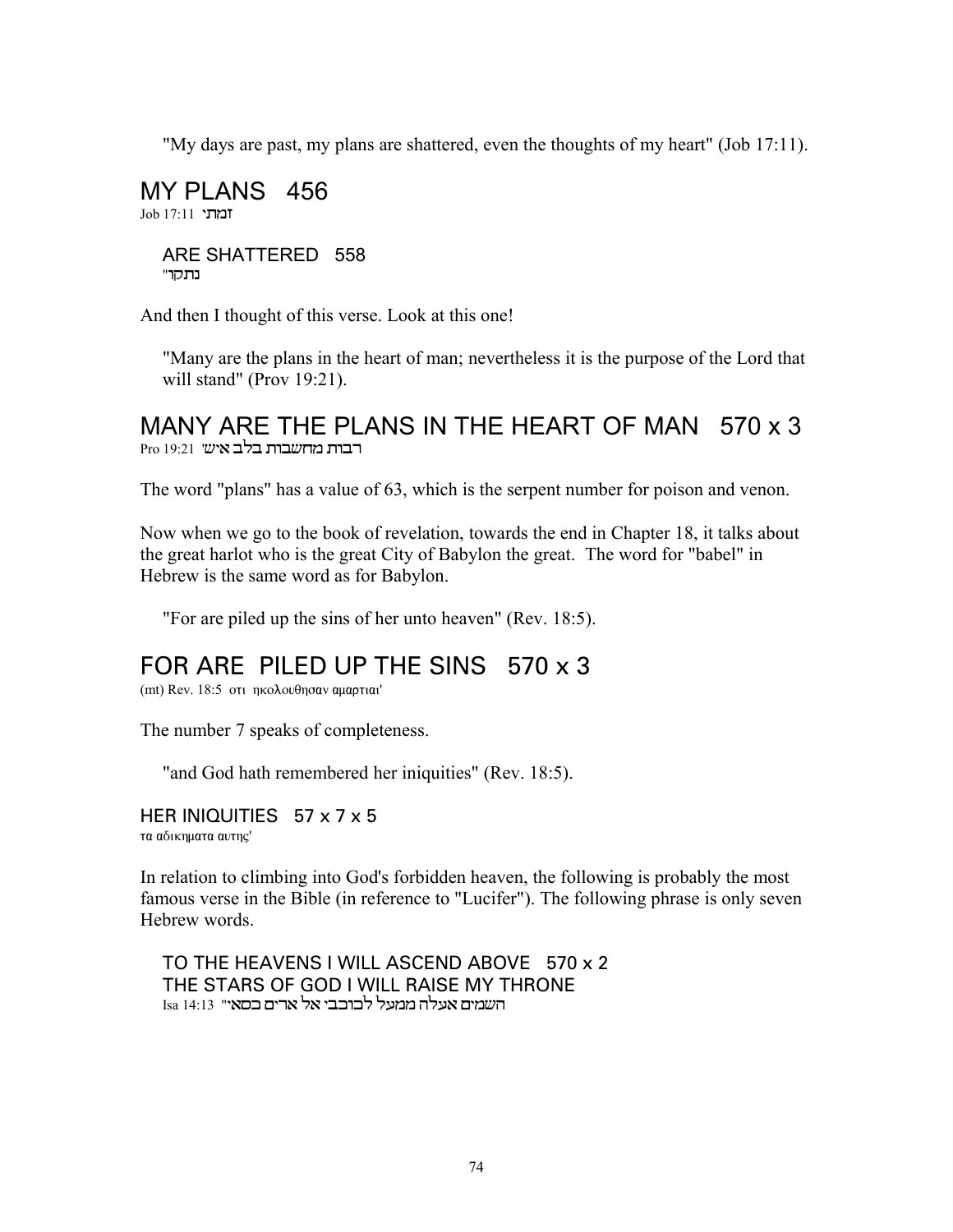### *The Sins Written upon Scrolls*

Perhaps no passage in all of scripture is more definitive when it comes down to the actual sins mankind will be judged for.

"And I saw the dead, small and great, stand before God; and the books were opened: and another book was opened, which is the book of life: and the dead were judged out of those things which were written in the books, according to their works. And the sea gave up the dead which were in it; and death and hell delivered up the dead which were in them: and they were judged every man according to their works" (Rev 20:12,13).

The word "books" actually means "scrolls" in Greek.

AND THE DEAD WERE JUDGED BY THOSE 570 x 4 and 456 x 5 THINGS WRITTEN IN SCROLLS

Rev 20:12 και εκριθησαν οι νεκροι εκ γεγραμμενων εν βιβλιοις

### ACCORDING TO THEIR WORKS 570 x 4

κατα τα ερνα αυτων'"

## ACCORDING TO THEIR WORKS 456 x 5

κατα τα εργα αυτων'"

The above is full of the numbers having to do with the fallen angels specifically. And yet here is one more confirmation of this.

"And if ye call on the Father, who without respect of persons judgeth according to every man's work, pass the time of your sojourning here in fear" (1 Pet 1:17).

EVERY MAN'S 456 x 3

1 Pet  $1:17$  to  $\epsilon$ *kagatou*"

## WORK 228 (57 x 4)

εργον

Now here is something of major interest and importance. In Revelation Rev 6:14 it states, "And the heaven departed as a scroll when it is rolled together." In the above the expression "in scrolls" (εν βιβλιοις) has a value of 390, and the word "heavens" in both Hebrew and Greek is also 390. So what the scrolls signify, is that the deeds earthly men are judged for, actually took place in the heavens. That is the hidden esoteric meaning present in these verses.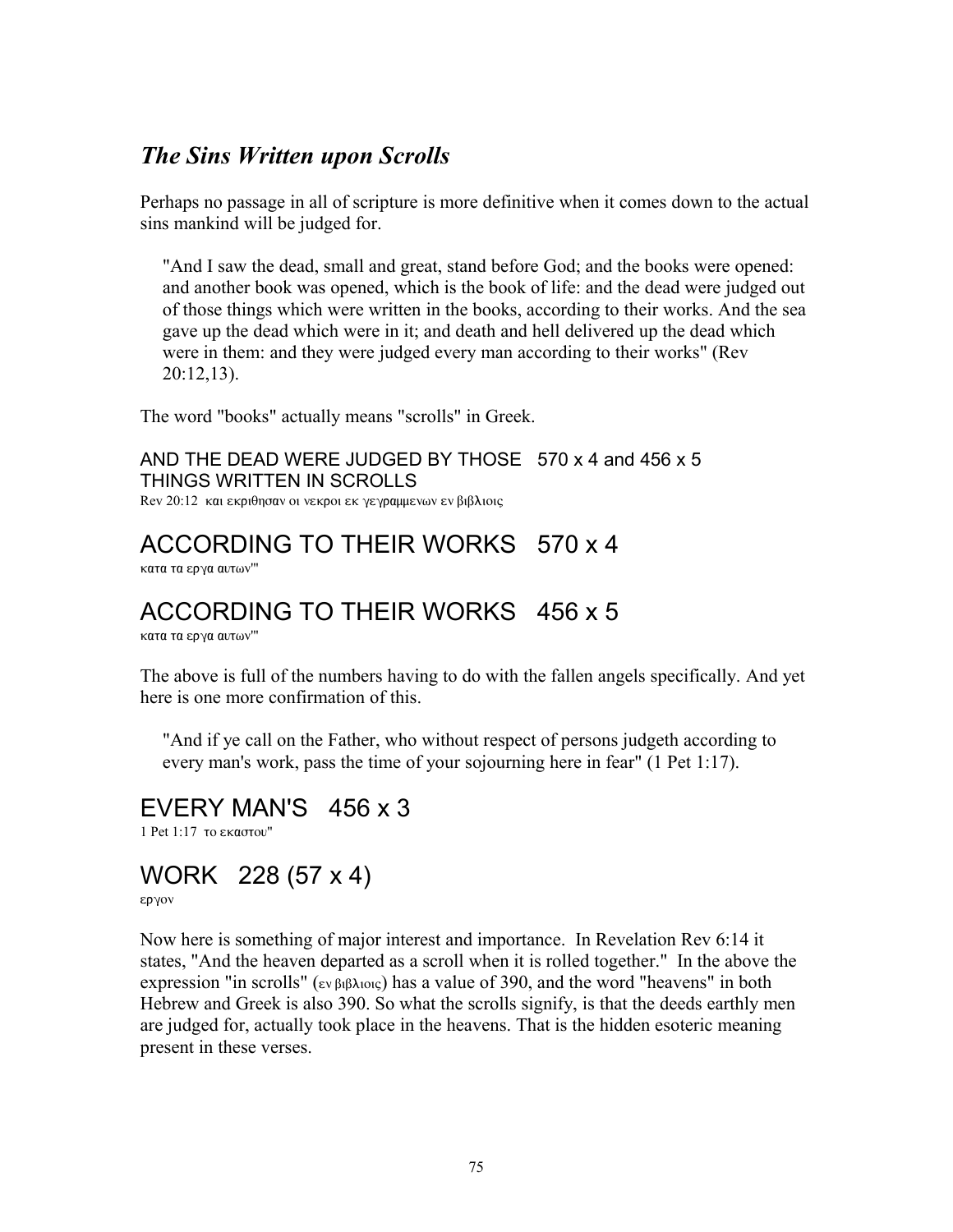Now look at this further confirmation. Here it connects men living upon earth directly with the heavens, and the judgment of God upon the heavens.

"But the heavens and the earth, which are now, by the same word are kept in store, reserved unto fire against the day of judgment and destruction of ungodly men" (2 Pet 3:7).

### AND DESTRUCTION OF UNGODLY MEN 456 x 9

2 Pet 3:7 και απωλειας ασεβων ανθρωπων"

Now here is a truly revealing feature relative to the heavens. It is talking here about Christ cleansing sin.

"It was therefore necessary that the example of things in the heavens should be cleansed with these; but the heavenly things themselves with better sacrifices than these" (Heb 9:23).

And the complete phrase produces the following. There are many more features in this phrase.

THAT THE EXAMPLE OF THINGS IN THE HEAVENS 570 x 7 SHOULD BE CLEANSED WITH THESE Heb 9:23 τα μεν υποδειγματα εν ουρανοις τουτοις καθαριζεσθαι'

Here states that the thing in the heavens that needs to be cleansed, is "the example of things." The question to be asked is, the example of what?

THE EXAMPLE 456 x 2

Heb 9:23 υποδειγματα"

### *The Key of Knowledge*

When man ate from the tree of knowledge, he was trying to unlock the gate of heaven by trying to find a key—the key of knowledge.

"Woe unto you, lawyers! for ye have taken away the key of knowledge: and you did not enter, and them that were entering in ye hindered" (Luk. 11:52).

KNOWLEDGE 57 x 15 x 3 Luk  $11:52$  της γνωσεως'

ENTER 570 εισηλθατε"

And of course as we saw earlier in reference to the gate of heaven.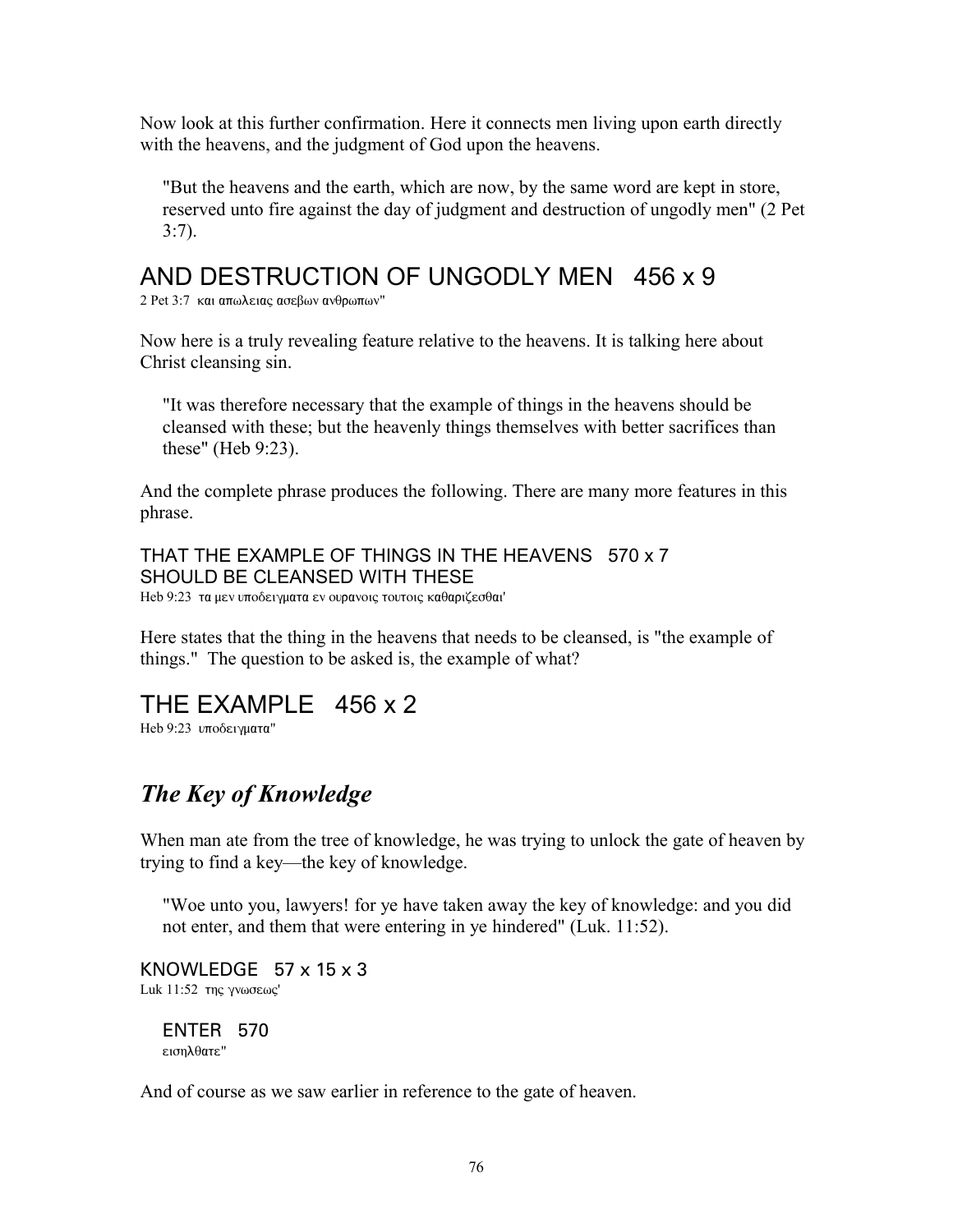```
THE GATE 570
˜'™
```
Now what is interesting above, is that the key word—the word "key," has a value of 70. The phrase "key of knowledge" does not contain a 57. Yet there are just a couple of other references to keys in the New Testament, and as is usually the case, *the concept to numbers relationship will be found at some location in the text*. That is the beauty of theomatics. Look at the following unmistakable result.

"And I saw an angel come down from heaven, having the key of the bottomless pit and a great chain in his hand" (Rev. 20:1).

## HAVING THE KEY 570 x 2

Rev 3:7 εχοντα κλειν'

HAVING 57 x 18 εχοντα

# THE KEY 57 x 2

 $\kappa\lambda\epsilon\bar{\iota}\nu'$ 

Probably the best known passage to do with keys, is this one.

"And I will give you the keys of the kingdom of heaven: and whatsoever thou shalt bind on earth shall be bound in heaven" (Mat. 16:19).

### I WILL GIVE YOU THE KEYS 570 x 5

Mat  $16:19$  δωσω σοι τας κλεις

While thumbing through Luke chapter 10, I just happened to glance at a very interesing passage, which will show the literally hundreds of ways that these concepts are embedded into the Bible text. In this passage, a man came to Jesus asking how he could find the key to eternal life.

"And, behold, a certain lawyer stood up, and tempted him, saying, Master, what must I do that I might inherit eternal life?" (Luk. 10:25).

In the original Greek it reads, "What doing life eternal I might inherit?"

### DOING 570

Luk  $10:25$   $\pi$ oinoac'

What the above is telling us, is that this lawyer was trying to do the same thing Eve did in the garden, when she reached out and took the fruit off the tree of knowledge in her quest to achieve eternal life.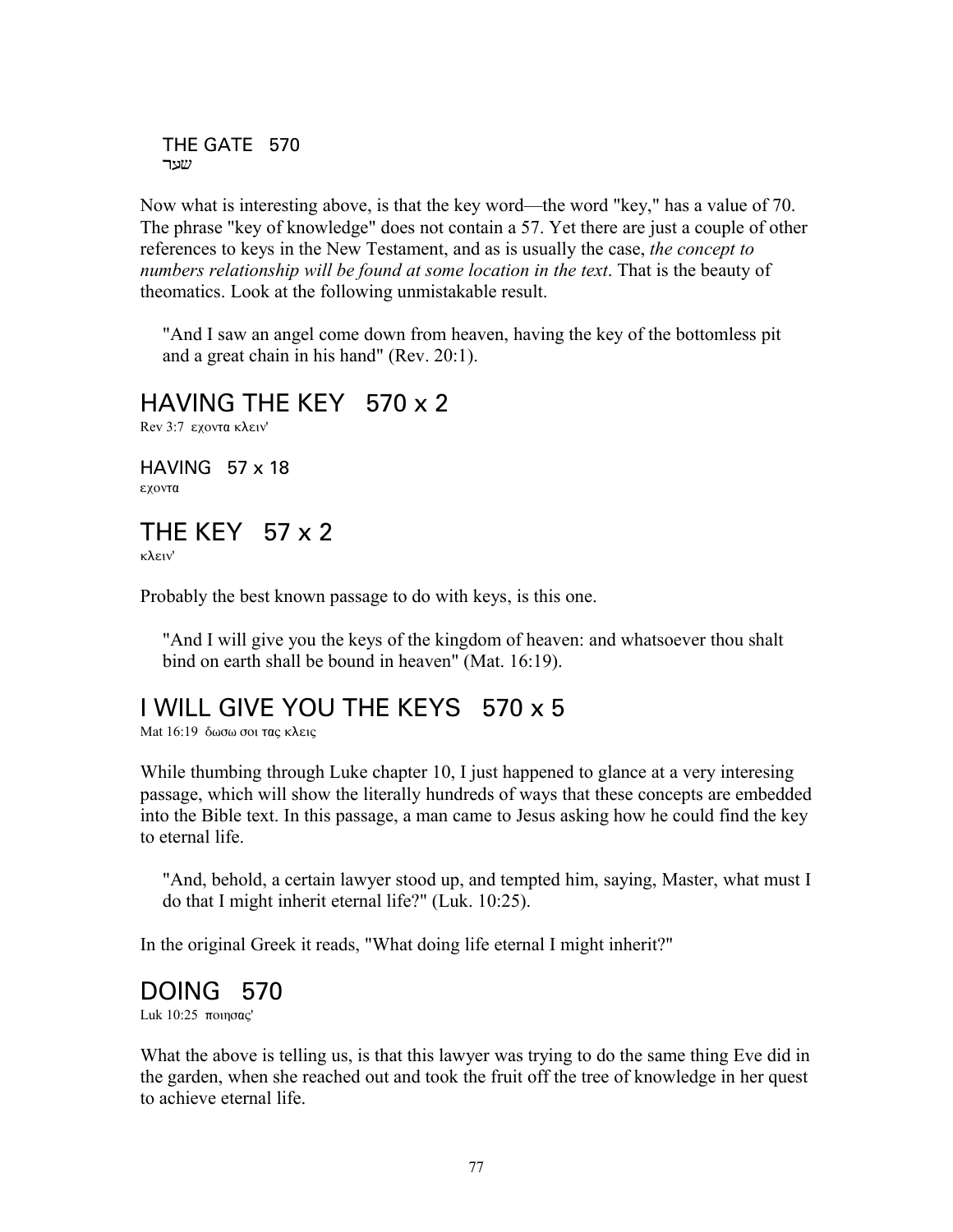And now look at the following feature. This has to be one of the key expressions from the entire Bible to do with this entire 570/456 concept. This was the angels sole purpose and goal when they ate from the forbidden fruit.

"But after thy hardness and impenitent heart treasurest up unto thyself wrath against the day of wrath and revelation of the righteous judgment of God; Who will render to every man according to his deeds: To them who by patient continuance in glory and immortality, seek eternal life" (Rom 2:5-7).

### SEEK ETERNAL LIFE 570 x 5

Rom 2:7 ζητουσι ζωην αιωνιον'

### *The Original Sin is Our Sin*

The following passage is one of the most significant in all of scripture. It clearly brings forth the fact that there is no second chance at salvation after death. The "once to die" took place in the garden of Eden.

"And as it is appointed unto men once to die, but after that the judgment" (Heb 9:27).

#### AS IT HAS BEEN APPOINTED UNTO MEN 570 x 15

Heb 9:27 και καθ οσον αποκειται τοις ανθρωποις"

Look now at the incredible logic behind the next feature. The word "that" points directly to the *event* that took place in the garden.

"…but after that the judgment."

### THAT 570 x 2

τουτο

Speaking of judgment, look at the following clear cut expressions.

"Now we know that what things soever the law saith, it saith to them who are under the law: that every mouth may be stopped, and all the world may become under judgment before God" (Rom. 3:19).

UNDER JUDGMENT 57 x 15 Rom  $3:19$   $\upsilon\pi$ οδικος'

"…in the judgment with this generation" (Mat 12:42).

IN THE JUDGMENT 57 x 7 Mat 12:42 εν κρισει'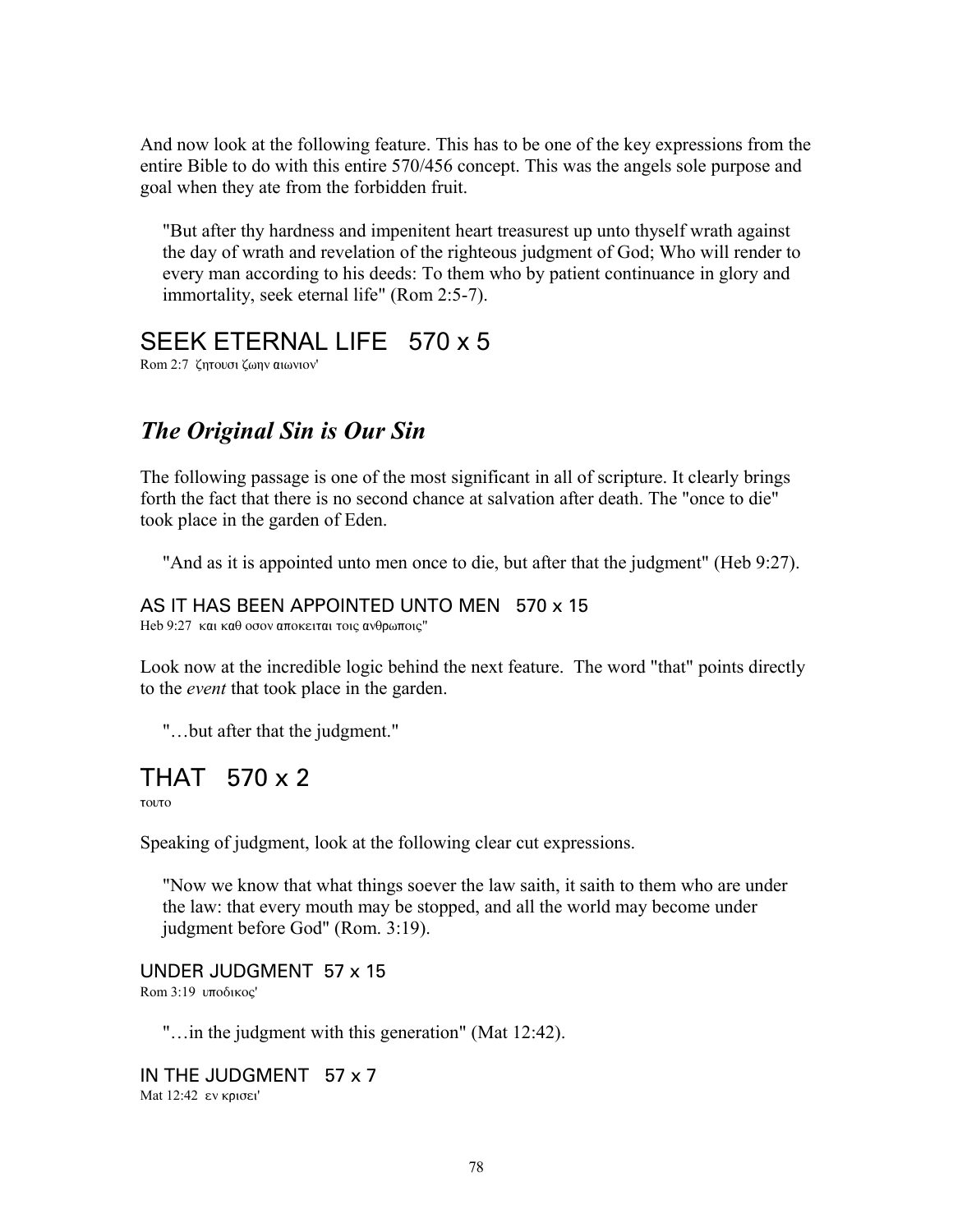"For whom the judment of old lingers not, and their damnation slumbereth not" (2 Pet. 2:3).

#### FOR WHOM THE JUDGMENT OF OLD 57 x 17

 $2$  Pet  $2:3$  oiς το κριμα εκπαλαι'

### THE JUDGMENT 57 x 3

κριμα

One of the most dramatic passages, that ties each one of us into the original sin, is found in Ephesians.

"And you hath he quickened, who were dead in trespasses and sins: In which THEN ye walked according to the age of this world, according to the prince of the power of the air, the spirit that now worketh in the children of disobedience" (Eph. 2:1,2).

Now look at the word "then." It clearly places own sin at the TIME it originally took place in the garden of Eden, when our first parents *ate* (456).

# THEN 456

Eph  $2:2$   $\pi$ o $\tau$ e'

## YE WALKED ACCORDING TO THE AGE 570 x 4

περιεπατησατε κατα αιωνα'

Our last example with this theme, will show how Eve's sin is our very own sin. But thankfully, God has forgiven us by His grace and His mercy.

"And you, who were dead in trespasses and the uncircumcision of your flesh, God made alive together with him, having forgiven you all the trespasses" (Col. 2:13).

#### FORGIVEN ALL (trespasses) 570 x 3 Col 2:13 χαρισαμενος παντα'

### *Satan and the Devil*

Let us finalize all of this by looking at one other major premise of exceeding importance. Virtually all Christians believe that the devil or Satan is a person, i.e. a conscious living being. Theomatics seems to indicate that "he" is much more than that—**the devil and Satan is a spiritual force and power**, something that came forth out of the fall in the garden. The serpent, the devil, and Satan are all one in the same (Rev. 12:9), and they are highly symbolical. In the face of this argument, it is important to note that nowhere in the Bible is there a single clear incident of a person named Satan, making a physical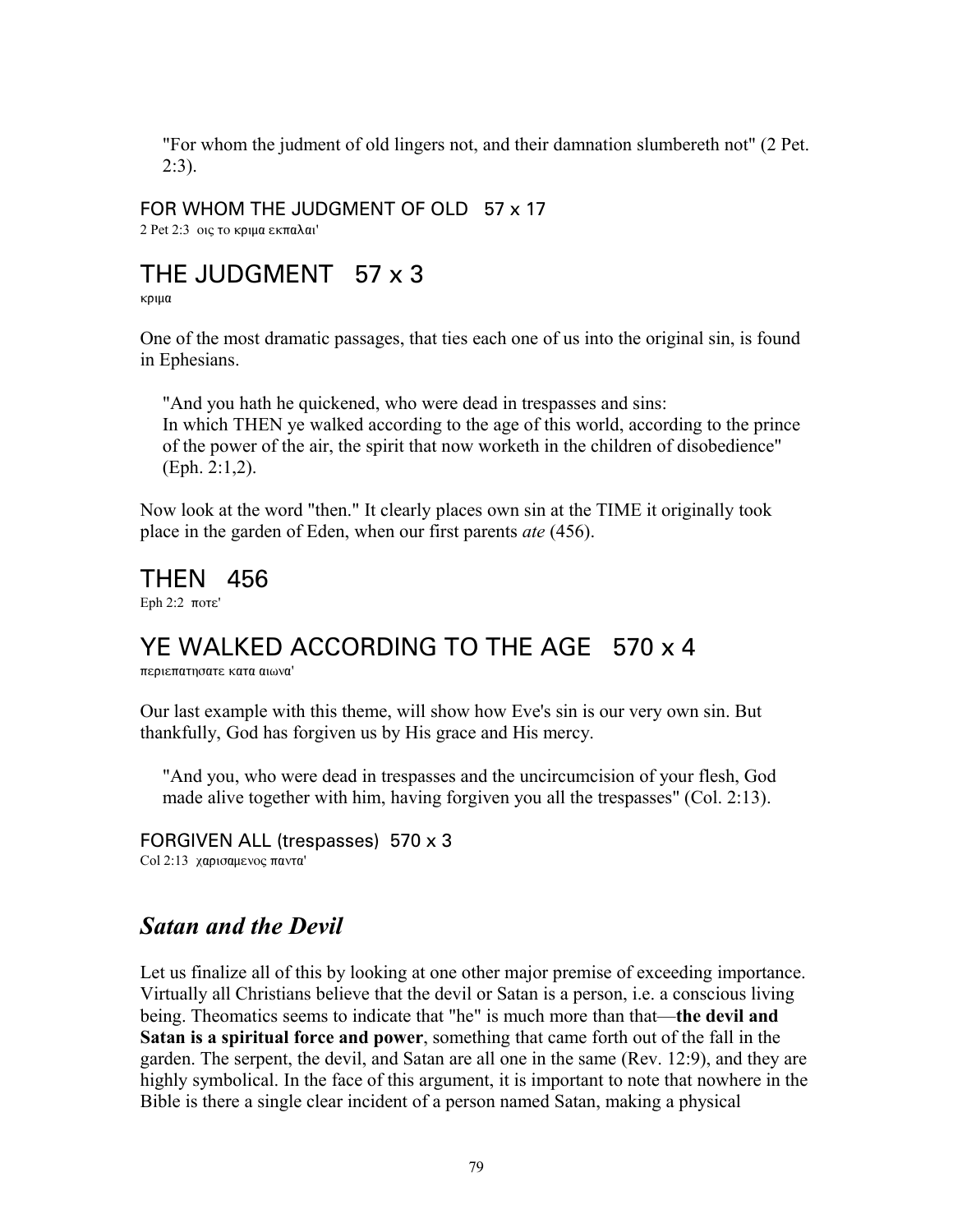biological appearance (such as Gabriel and Michael did). The only evident place is perhaps the book of Job, and the word "Satan" simply means "the accusing one." The following examples will show the real nature of how Satan and the devil fit into this picture of the fall in the garden.

"Therefore rejoice, ye heavens, and ye that dwell in them. Woe to the inhabiters of the earth and of the sea! for the devil is come down unto you, having great wrath, because he knoweth that he hath but a short time" (Rev. 12:12).

### THE DEVIL 456

 $Rev12:12$  ο διαβολος'

WRATH 570  $\theta$ <sub>U</sub>µov'

Now in Revelation it talks about the depths or deep things of Satan.

"But unto you I say, and unto the rest in Thyatira, as many as have not this doctrine, and which have not known the depths of Satan" (Rev. 2:24).

## THE DEPTHS OF SATAN 570

 $Rev$  2:24  $Baθ$ εα σατανα'

"I know thy works and where thou dwellest, even where the throne of Satan's is" (Rev.  $2:13$ ).

### THE THRONE (of Satan) 570

Rev 2:13  $o \theta p o v o c'$ 

Satan's power lies only in his ability to deceive. The strength of the serpent/devil/Satan, is in the fruit of deception that Eve ate. Those are deep things of Satan's and where his throne is.

"To open their eyes, and turn from darkness to light, and [turn] from the power of Satan unto God" (Act. 26:18).

## TURN FROM THE POWER OF SATAN 570 x 4

Act 26:18 επιχτρεψαι της εξουσιας σατανα"

Now look at this!

"Behold, I give unto you power to tread on serpents and scorpions, and over all the power of the enemy: and nothing shall by any means hurt you" (Luke 10:19).

## THE POWER (of the enemy) 456 x 2

Luk 10:19 την δυναμιν'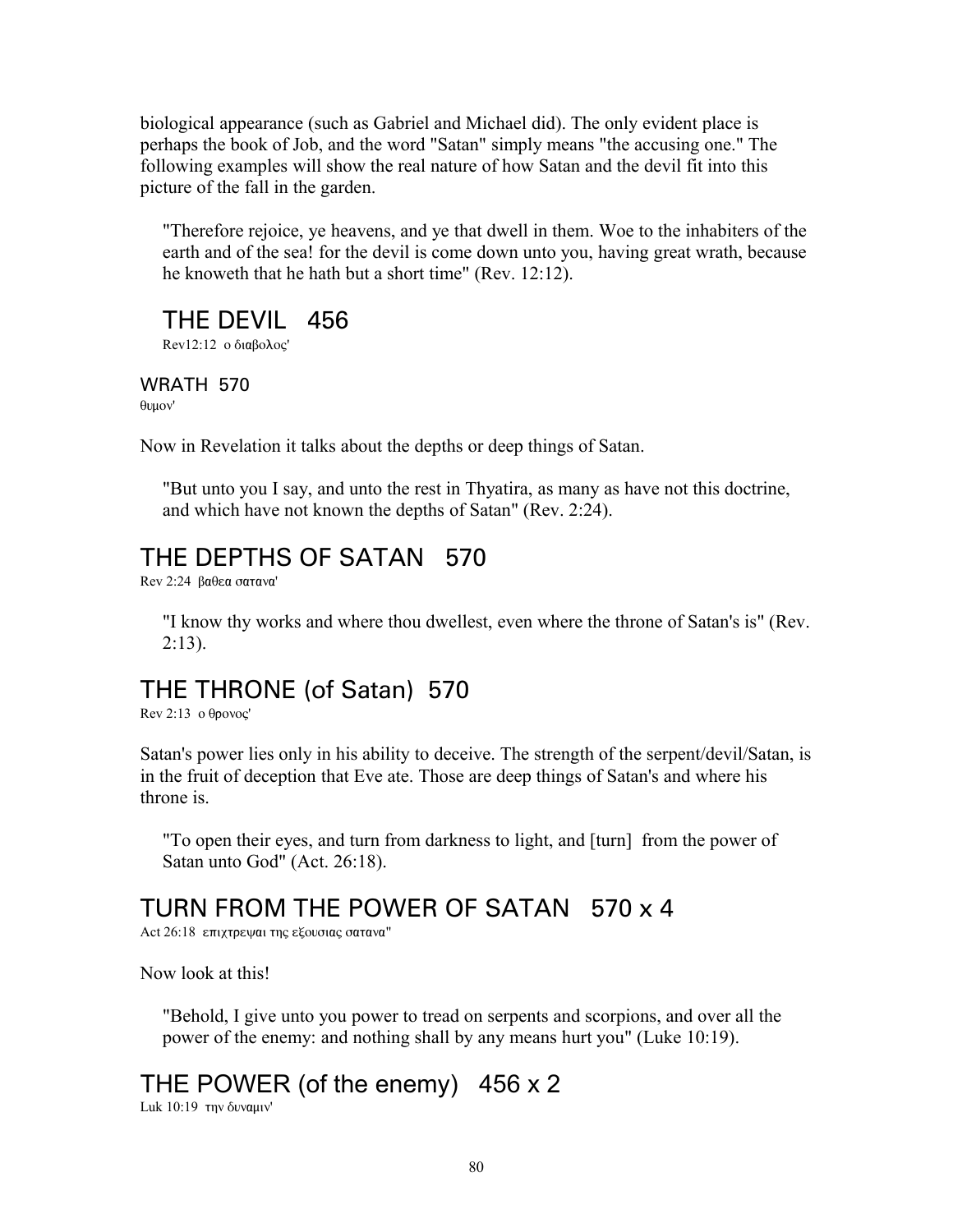Now the best example I have saved for the last. In Luke chapter 13, it talks about the woman whom Satan bound for 18 years. On the theomatics web site, there is a massive pattern shown (Example #2), where virtually every passage to do with Satan deceiving and binding, is saturated with multiples of 180. Look now at the following.

"And ought not this woman, being a daughter of Abraham, whom Satan hath bound, lo, these eighteen years" (Luk. 13:16).

# WHOM 57

Luk  $13:16$   $\eta v'$ 

Look at this amazing result! Times 18 no less. We saw this earlier in the presentation.

SATAN HATH BOUND 57 x 18 εδησεν σατανας'

And here is just one more. This is in reference to Judas Iscariot.

"And after the sop Satan entered into him. Then said Jesus unto him, That thou doest, do quickly" (John 13:27).

### SATAN ENTERED 570 x 2

Joh 13:27 εισηλθεν ο σατανας

The Bible says that Satan and the devil and the serpent are all one in the same. In the garden, Satan also entered into Eve's mind and thoughts.

These examples could go on for hundreds of pages (see next chapter for a sampling). We will conclude this chapter at this point.

### *Statistical Analysis — clustering results.*

These results are amazing and totally convincing when it comes to this 570/456 pattern. The odds were 380,000 to 1.

Actually, when all the features in this chapter were tabulated as to the clustering, the odds were literally into the billions. However, some of the examples were only multiples of 57 and not the predominant 570/456 pattern. The 57 only multiples were perhaps a little biased in the sense that the small values (such as "food" = 57, or "eat" = 57), were for the most part either direct hits or +1, -2 features. Very few of these were +2, -2. **While we never selected any of these examples based upon any clustering characteristics, nevertheless, to give a completely UNBIASED report, I did two things.**